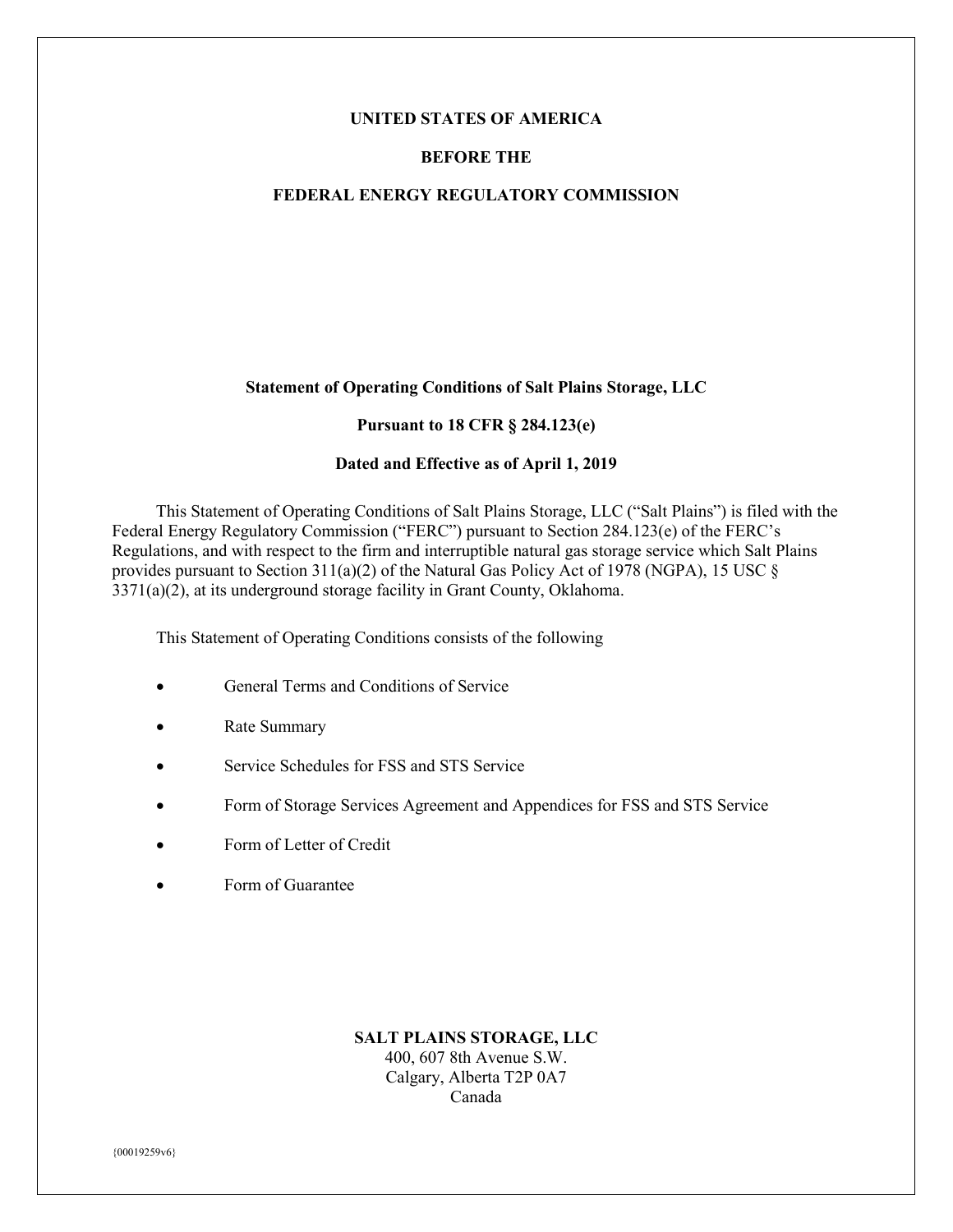# **TABLE OF CONTENTS**

| 3. -- LIMITATION OF LIABILITY AND DISCLAIMER OF EXPRESS OR IMPLIED    |  |
|-----------------------------------------------------------------------|--|
|                                                                       |  |
|                                                                       |  |
|                                                                       |  |
| 2. -- ESTABLISHMENT AND OPERATION OF INVENTORY ACCOUNT  13            |  |
|                                                                       |  |
|                                                                       |  |
|                                                                       |  |
|                                                                       |  |
|                                                                       |  |
|                                                                       |  |
| 8. -- LIABILITY, LIQUIDATED DAMAGES AND EARLY TERMINATION DAMAGES. 19 |  |
|                                                                       |  |
|                                                                       |  |
|                                                                       |  |
|                                                                       |  |
|                                                                       |  |
|                                                                       |  |
|                                                                       |  |
|                                                                       |  |
|                                                                       |  |
|                                                                       |  |
|                                                                       |  |
|                                                                       |  |
|                                                                       |  |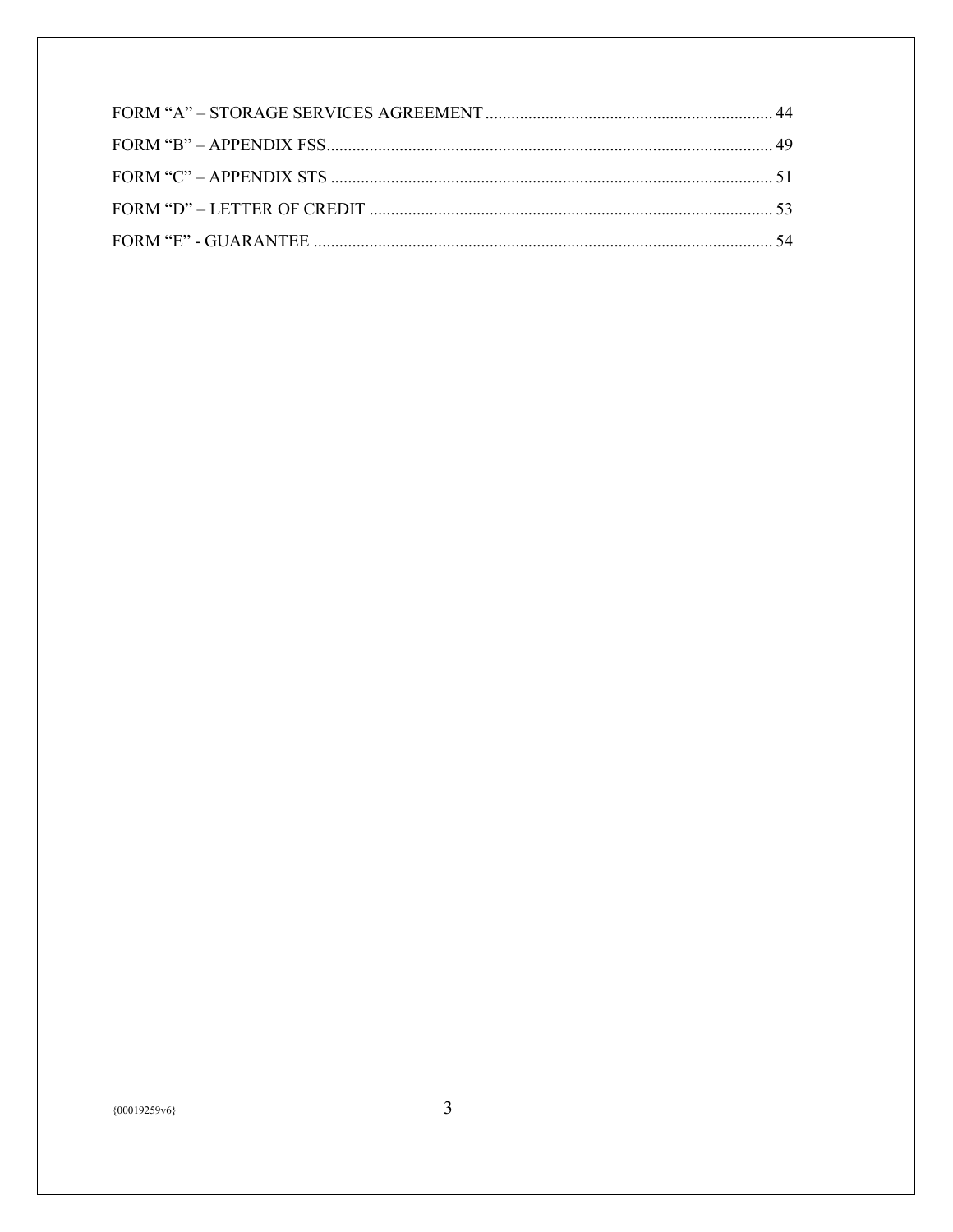#### **STATEMENT OF OPERATING CONDITIONS**

#### <span id="page-3-0"></span>**ARTICLE A. GENERAL DESCRIPTION OF SERVICE**

Salt Plains Storage, LLC ("Salt Plains") operates a Natural Gas storage facility, including a Natural Gas reservoir, wells, pipeline, and compressor and processing facilities, all located within Grant County, Oklahoma. Salt Plains provides storage service to Customers located in any county of Oklahoma or outside of Oklahoma provided that said Customer can arrange to have its Natural Gas transported to and from the Service Commencement Point and the Service Termination Point, and provided that said customer is eligible to receive service provided by Salt Plains under Section 311(a)(2) of the NGPA and Part 284, Subpart C of the FERC's Regulations thereunder.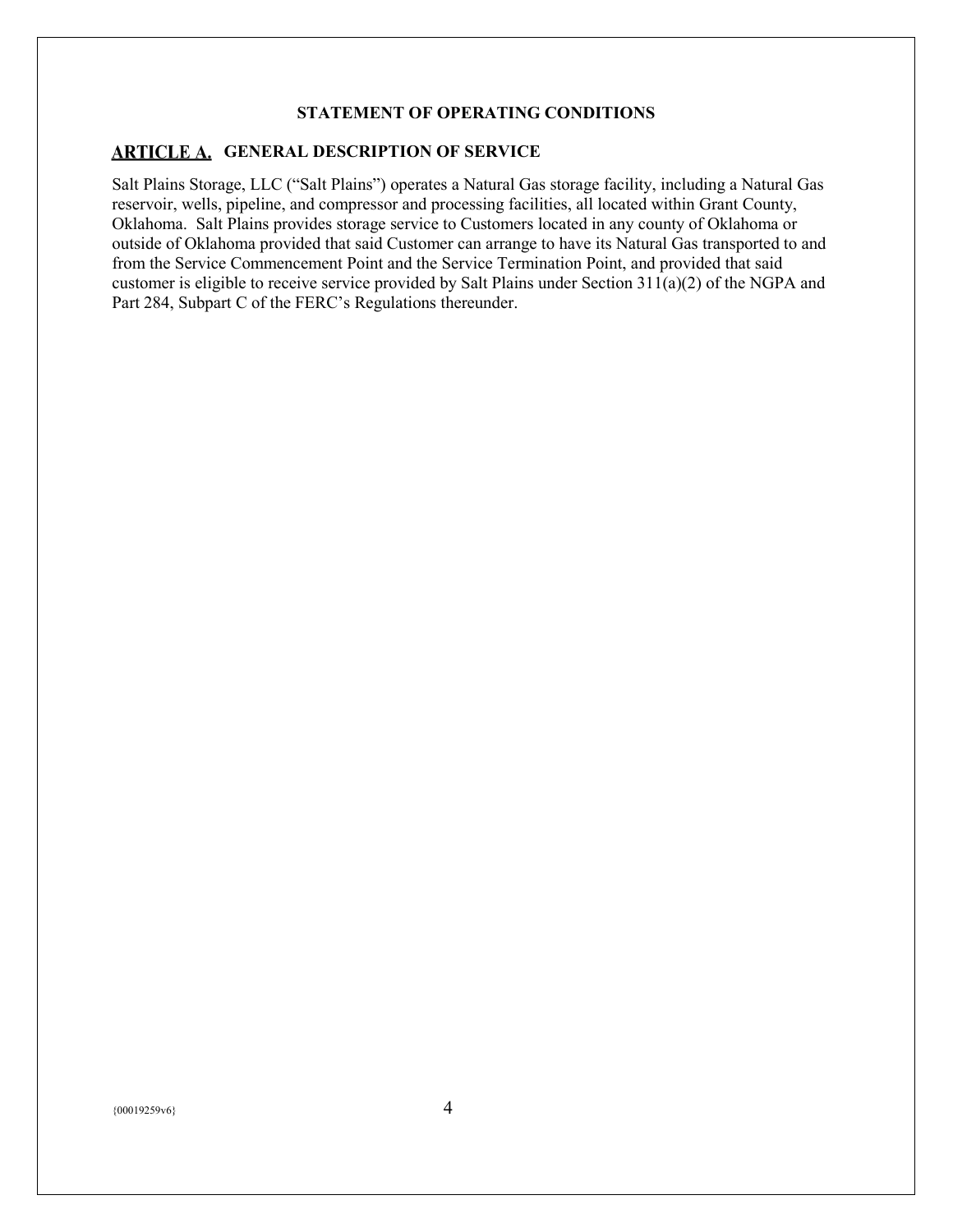# <span id="page-4-0"></span>**ARTICLE B. DEFINITIONS**

Whenever used in this Statement of Operating Conditions, the following words and expressions shall have the respective meanings ascribed to them as follows:

1. "Acceptable Credit Rating" means a Credit Rating no lower than any of the following: "BBB-" from Standard & Poor's or "Baa3" from Moody's;

2. "Affiliate" means, with respect to the relationship between corporations, that one of them is controlled by the other or that both of them are controlled by the same person, corporation or body politic; and for this purpose a corporation will be treated as controlled by those persons, corporations or bodies politic who own or effectively control, other than by way of security only, sufficient voting shares of the corporation (whether directly through the ownership of shares of the corporation or indirectly through the ownership of shares of another corporation which owns shares of the corporation) to elect the majority of its board of directors. A partnership which is a Party and which is comprised of corporations or partnerships which in each case are Affiliates, as described above, will be treated as an Affiliate of each such corporation or partnership and its other Affiliates;

3. "Appendix" means a document, a pro forma of which is set forth as Forms B and C, that adopts that Service Schedule and confirms the particulars of the Transaction that is set forth therein;

4. "Appendix FSS" means an Appendix FSS in the form set forth as Form B, evidencing a Transaction between Customer and Salt Plains;

5. "Appendix STS" means an Appendix STS in the form set forth as Form C, evidencing a Transaction between Customer and Salt Plains;

6. "Backstop" means the affecting of sales or purchases by Salt Plains which offset the physical flow of Customers' nominations in the event of a potential or actual curtailment of service at Salt Plains' sole discretion;

7. "Billing Month" means the Gas Month immediately preceding the Gas Month in which Salt Plains is required to bill Customer pursuant to Section 5.2 of this Statement of Operating Conditions;

8. "Btu" or "British Thermal Unit" means the standard unit for measuring a quantity of thermal energy. One Btu equals the amount of thermal energy required to raise one pound of water one degree Fahrenheit at or near its point of maximum density;

9. "Business Day" means any day except a Saturday, Sunday, or Federal Reserve Bank holiday;

10. "Commencement Quantity" means the aggregate quantity of Gas actually delivered or received at the Service Commencement Point;

11. "Confidential Information" means the confidential information or trade secrets of the transmitting Party and the confidential information and trade secrets of other persons in favor of whom the transmitting Party has undertaken, or is otherwise bound by, an obligation of confidentiality, regardless of the form of which such information is constituted, excluding however, information that is publicly available other than as a result of the improper conduct of the recipient Party, information that was within the recipient Party's knowledge prior to disclosure by the transmitting Party, and information that has been lawfully disclosed by another source;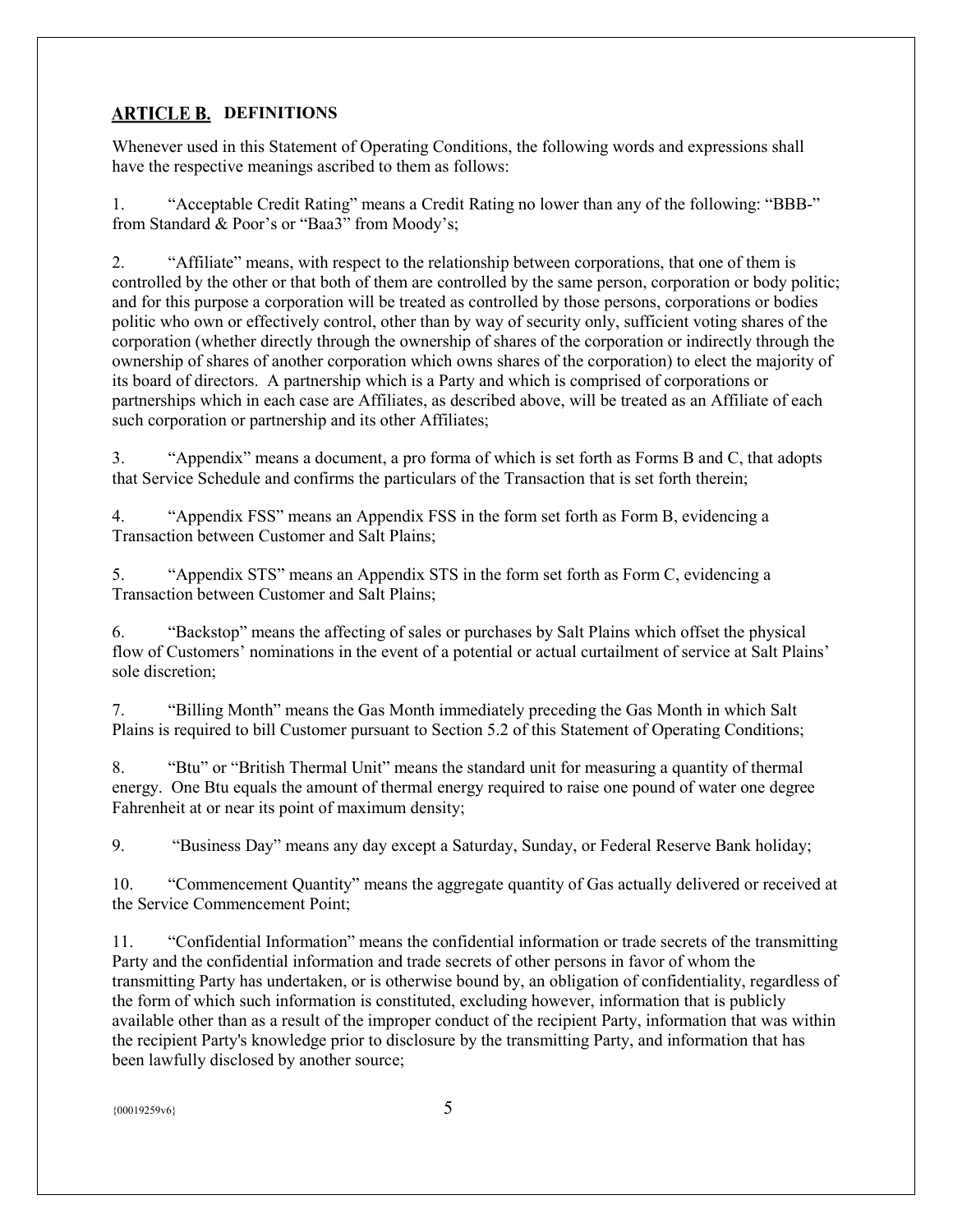12. "Confirm" means the act of making a Confirmation;

13. "Confirmation" means the Connecting Pipeline's matching and confirmation of the Nominations submitted by either or both of Customer and Salt Plains;

14. "Connecting Pipeline" means a pipeline system immediately upstream of the Service Commencement Point or immediately downstream of the Service Termination Point, as the case may be, or if there is more than one such pipeline system at the Service Commencement Point or the Service Termination Point, then the pipeline system or systems specified on the Appendix evidencing the Transaction between the Parties;

15. "Credit Rating" means the rating given to Customer's unsecured Long Term Debt by Standard & Poor's or Moody's;

16. "Curtailment Allowance" has the meaning given in Section 3.1 of Schedule FSS;

17. "Customer" means the person or persons who contract for Service at the Salt Plains Storage Facility and includes the person's or persons' successors and permitted assigns;

18. "Decatherm" or "Dth" means one million Btu or ten therms;

19. "Default" is defined in Section 7.1 of this Statement of Operating Conditions.

20. "Defaulting Party" means the Party who in the circumstances is responsible for a Delivery Default or is responsible for or subject to a Triggering Event;

21. "Deficient Quantity" means the quantity of Gas which the Defaulting Party failed to deliver or accept, as the case may be, on the Delivery Default Date;

22. "Delivery Default" means the failure by a Party, for any reason not excused by the applicable provisions of the Storage Service Documents, to deliver or accept Gas on any Gas Day in accordance with its obligations;

23. "Delivery Default Date" means the Gas Day on which the Delivery Default occurred;

24. "Designated Transportation Account" means the Transportation Account specified on the Appendix evidencing the Transaction between the Parties;

25. "Dollars" or "\$" means United States dollars, unless expressly indicated otherwise;

26. "Early Termination Damages" means the net present value of the economic loss, if any, as calculated pursuant to Section 8 of this Statement of Operating Conditions, deemed to have been suffered by the Non-Defaulting Party as a result of the early termination of some or all Transactions, as designated by the Non-Defaulting Party;

27. "Early Termination Date" has the meaning given in Section 7.4 of this Statement of Operating Conditions;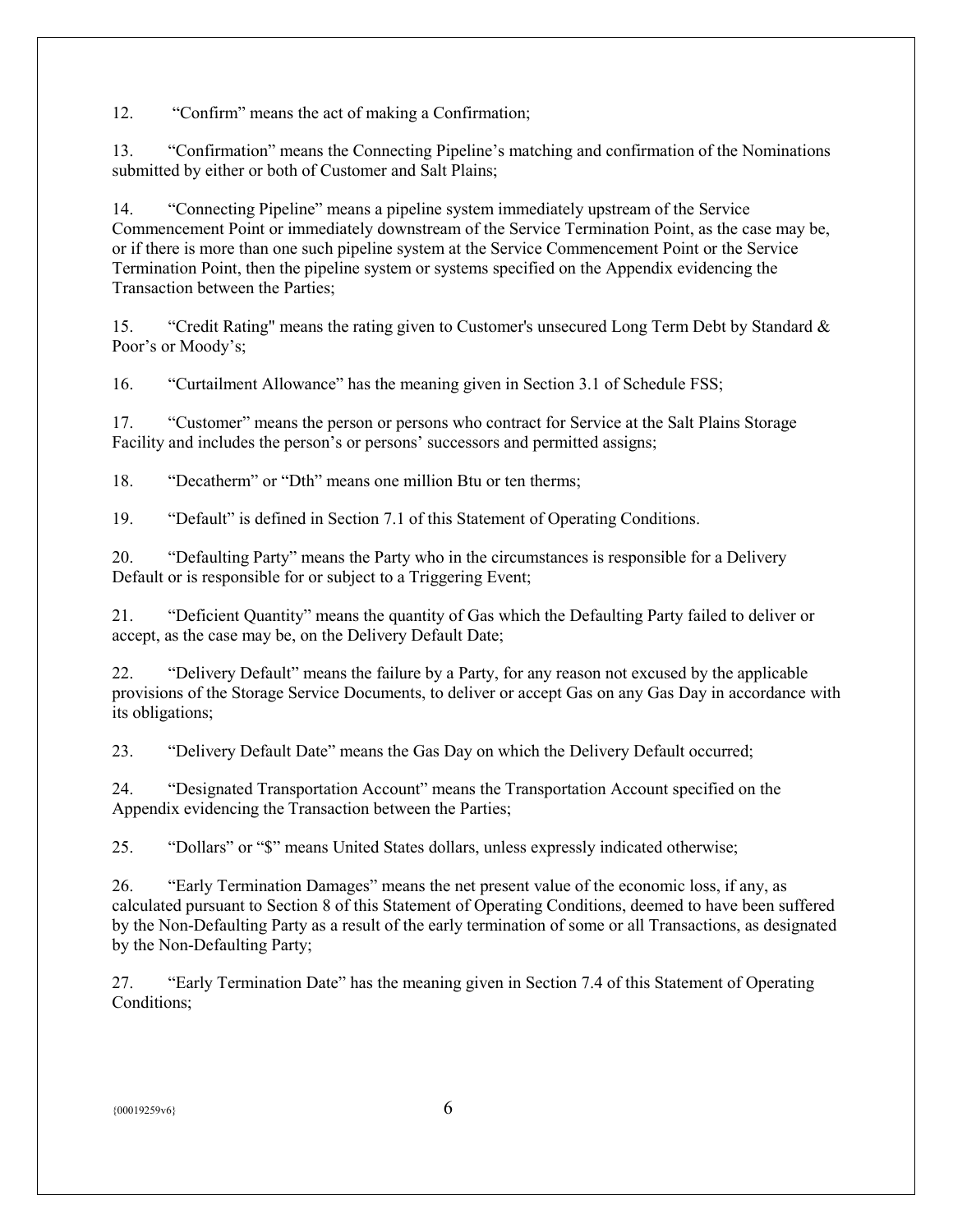28. "Effective Time" means, when used in connection with any of the terms "Request", "Nomination" or "Confirmation", the time when Gas will begin to flow on the Connecting Pipeline in response to such Request, Nomination, or Confirmation;

29. "FERC" means the Federal Energy Regulatory Commission;

30. "Financial Assurance" means an irrevocable Letter of Credit, substantially in the form set forth as Form D, a Guarantee, substantially in the form set forth as Form E, given by another person with an Acceptable Credit Rating or such other security acceptable to Salt Plains;

31. "Financial Statements" means some or all of Customer's current balance sheet, statement of income, statement of retained earnings and statement of changes in financial position and notes as reasonably required by Salt Plains;

32. "Firm Storage Service" or "FSS Service" means a service offered by Salt Plains for delivery of Gas at the Service Commencement Point by or on behalf of the Customer and for delivery of Gas at the Service Termination Point to or on behalf of Customer, on the terms and conditions of Service Schedule FSS and Appendix FSS;

33. "Flex Discretion" means that either Salt Plains or Customer, or both, has been assigned a Flex Quantity at the Service Commencement Point, Service Termination Point, or both, as stipulated in Appendix STS, and has the rights set out in Section 3 of Schedule STS;

34. "Flex Quantity" when used in relation to a Party having Flex Discretion, means the quantity of Gas as initially stipulated in the Appendix STS evidencing the Transaction entered into by the Parties and as reduced from time to time by that Party's exercise of Flex Discretion;

35. "Force Majeure" has the meaning given it in Section 9 of this Statement of Operating Conditions;

36. "FSS Transaction" means a Transaction for Physical Capacity at the Salt Plains Storage Facility, entered into by the Parties whereby Salt Plains accepts delivery of quantities of Gas from or on behalf of Customer from time to time, stores such Gas, and delivers Gas from time to time thereafter to or on behalf of Customer, all on the terms and conditions set out in the Statement of Operating Conditions and as agreed to by the Parties, as specified on the Appendix FSS confirming such Transaction;

37. "Fuel Charge" means the fees payable by Customer in respect of Gas which is required to operate the Salt Plains Storage Facility to inject or withdraw Customer Gas into the Salt Plains Storage Facility, as detailed in Schedule FSS;

38. "Fuel Charge Election" means the formula agreed to by Salt Plains and Customer for calculating the Fuel Charge in accordance with the terms of Schedule FSS;

39. "Gas" or "Natural Gas" means natural gas that meets the quality specifications of the Connecting Pipeline;

40. "Gas Day" means a period beginning at 09:00 Central Clock Time and ending at 09:00 Central Clock Time on the following day. Each Gas Day will be referred to by the calendar day on which it commences;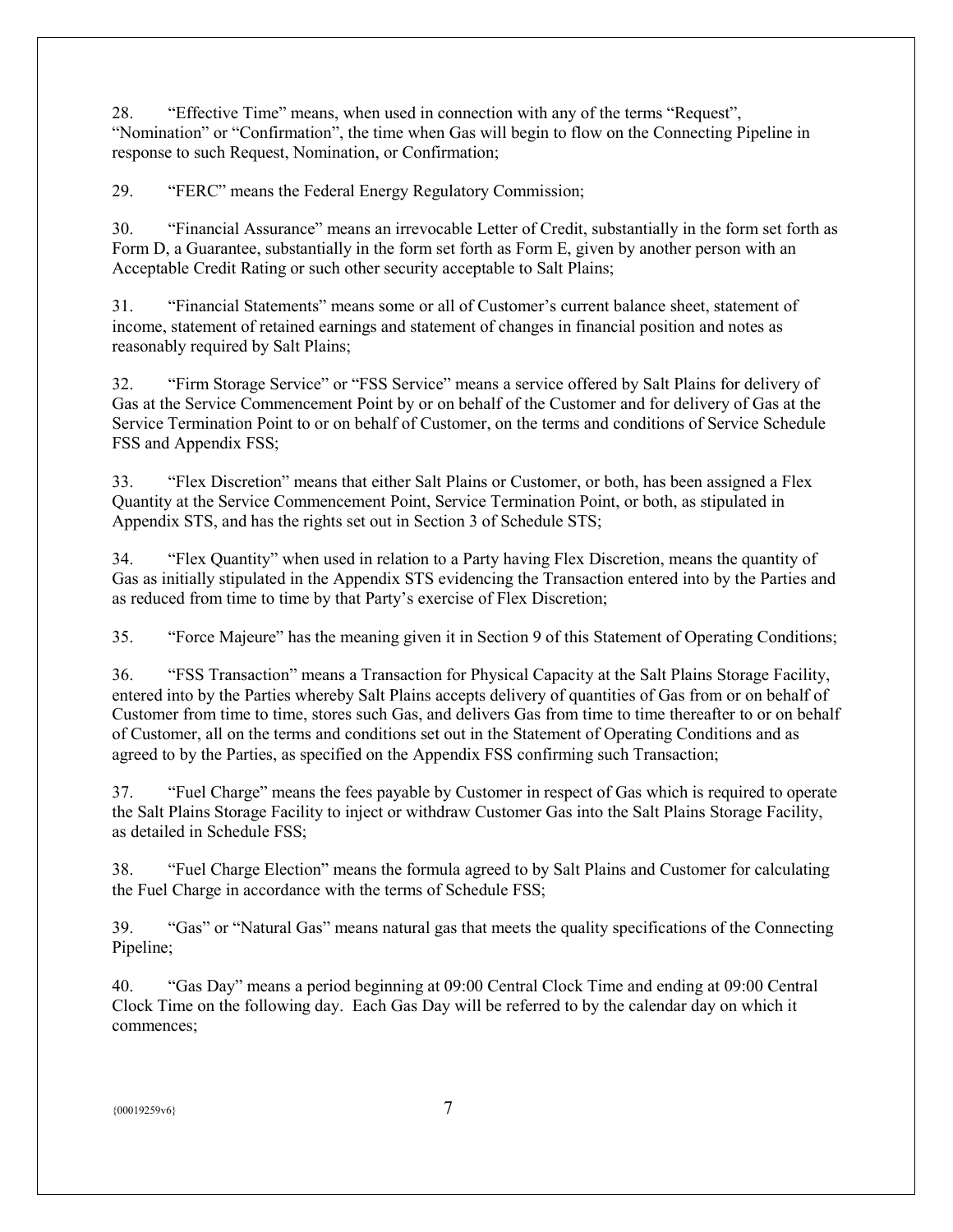41. "Gas Month" means a period of time beginning at 09:00 Central Clock Time on the first day of a calendar month and ending at 09:00 Central Clock Time on the first day of the following calendar month. Each Gas Month will be referred to by the calendar month in which it commences;

42. "Guarantee" means the guarantee provided pursuant to Section 14 and in the form of Form "E";

43. "Guaranteed Obligations" has the meaning given in Form "E";

44. "Guarantor" has the meaning given in Section 14.4(c);

45. "Injection" means quantities of Natural Gas delivered into the Salt Plains Storage Facility for later use by Customer;

46. "Injection Commodity Rate" means the rate, expressed in dollars per Decatherm, charged for injecting Gas into the Salt Plains Storage Facility, as stipulated in Appendix FSS;

47. "Injection Demand Charge" means for any Gas Month, the Maximum Daily Injection Quantity times the Injection Demand Rate for that Gas Month;

48. "Injection Demand Rate" means the rate, expressed in dollars per Decatherm per month, charged for reserving injection service at the Salt Plains Storage Facility for Customer's exclusive use, as stipulated in Appendix FSS;

49. "Intraday" means when a Nomination Time and the corresponding Effective Time occur within the same Gas Day;

50. "Inventory Account" means an account maintained by Salt Plains as the means by which Transactions entered into by the Parties are accounted for. Salt Plains may maintain more than one Inventory Account on behalf of Customer;

51. "Inventory Capacity" means that portion of the Physical Capacity of the Salt Plains Storage Facility sufficient to store on behalf of Customer, the total quantity of Gas for an Inventory Account as stipulated as such on Appendix FSS and Appendix STS referencing such Inventory Account, and in accordance with the provisions of the Storage Service Documents;

52. "Inventory Demand Charge" means for any Gas Month, the Inventory Capacity times the Inventory Demand Rate for that Gas Month;

53. "Inventory Demand Rate" means the rate, expressed in dollars per Decatherm per month, charged for reserving inventory capacity at the Salt Plains Storage Facility for Customer's exclusive use, as stipulated in Appendix FSS;

54. "Letter of Credit" has the meaning given in Section 14 and Form "D";

55. "Liquidated Damages" means an amount determined in accordance with the provisions of Section 8 of this Statement of Operating Conditions;

56. "Maximum Daily Injection Quantity" means the maximum quantity of Gas that Customer may Request or Nominate for delivery by Customer at the Service Commencement Point during any Gas Day, as stipulated in the Appendix FSS evidencing the Transaction entered into by the Parties; and, when used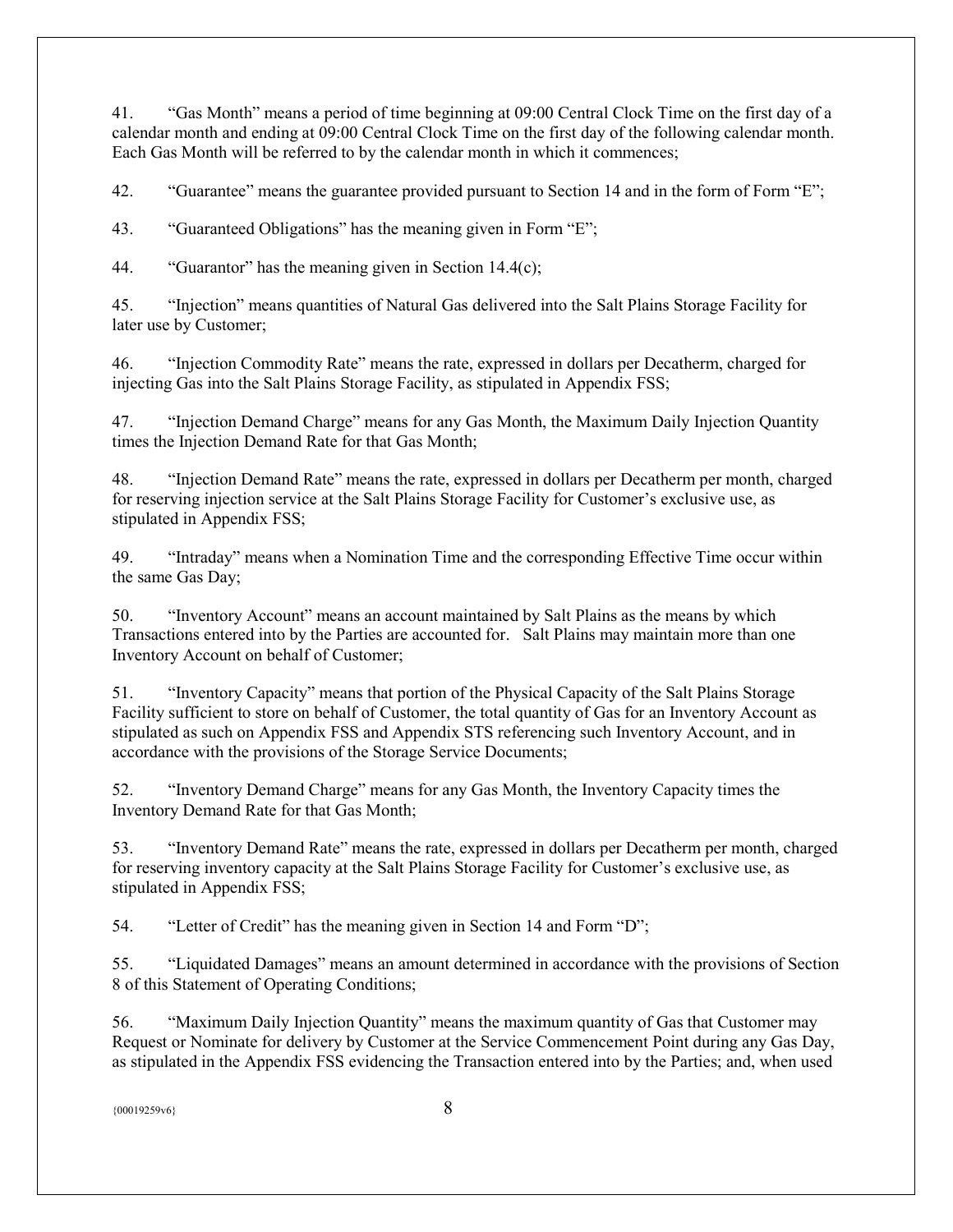in relation to any part of any Gas Day, means a fraction of such quantity that is equal to the ratio of such part of the Gas Day to the entire Gas Day;

57. "Maximum Daily Quantity" means, in relation to the Service Commencement Point or the Service Termination Point, as the case may be, the maximum quantity of Gas that Customer may Request or Nominate for delivery on any Gas Day at that point, as stipulated in the Appendix STS evidencing the Transaction entered into by the Parties; and, when used in relation to any part of any Gas Day, means a fraction of such quantity that is equal to the ratio of such part of the Gas Day to the entire Gas Day;

58. "Maximum Daily Withdrawal Quantity" means the maximum quantity of Gas that Customer may Request or Nominate for delivery by Salt Plains at the Service Termination Point during any Gas Day, as stipulated in the Appendix FSS evidencing the Transaction entered into by the Parties; and, when used in relation to any part of any Gas Day, means a fraction of such quantity that is equal to the ratio of such part of the Gas Day to the entire Gas Day;

59. "Maximum Pipeline Pressure" means for any Connecting Pipeline the maximum pressure as stipulated on the Notification Schedule for that Pipeline;

60. "Minimum Daily Quantity" means, in relation to the Service Commencement Point or the Service Termination Point, as the case may be, the minimum quantity of Gas that Customer must Request and Nominate for delivery on any Gas Day and that Salt Plains must Confirm, all as stipulated in the Appendix STS evidencing the Transaction entered into by the Parties; and, when used in relation to any part of any Gas Day, means a fraction of such quantity that is equal to the ratio of such part of the Gas Day to the entire Gas Day;

61. "Minimum Pipeline Pressure" means for any Connecting Pipeline the minimum pressure as stipulated on the Notification Schedule for that pipeline;

62. "Monthly Storage Demand Charge" means in respect of any FSS Transaction, the amount appearing on the Appendix FSS evidencing that Transaction;

63. "NGPA" means the Natural Gas Policy Act of 1978;

64. "Nominate" means the act of making a Nomination;

65. "Nomination" means a request for transportation by Customer or Salt Plains made to the Connecting Pipeline of the quantity of Gas that the Party wishes to flow on the Connecting Pipeline system on the date specified;

66. "Nomination Time" means the deadline for submitting Nominations as set out on the Notification Schedule;

67. "Non-Defaulting Party" means in any circumstance the Party that is not the Defaulting Party in that circumstance;

68. "Notification Schedule" means the form attached to the Storage Services Agreement setting forth, among other things, the Nomination Times, Request Times, addresses for notice, Minimum Pipeline Pressure, Maximum Pipeline Pressure and other information relating to Customer and Salt Plains;

69. "Obligation" has the meaning given it in Section 9.1 of this Statement of Operating Conditions;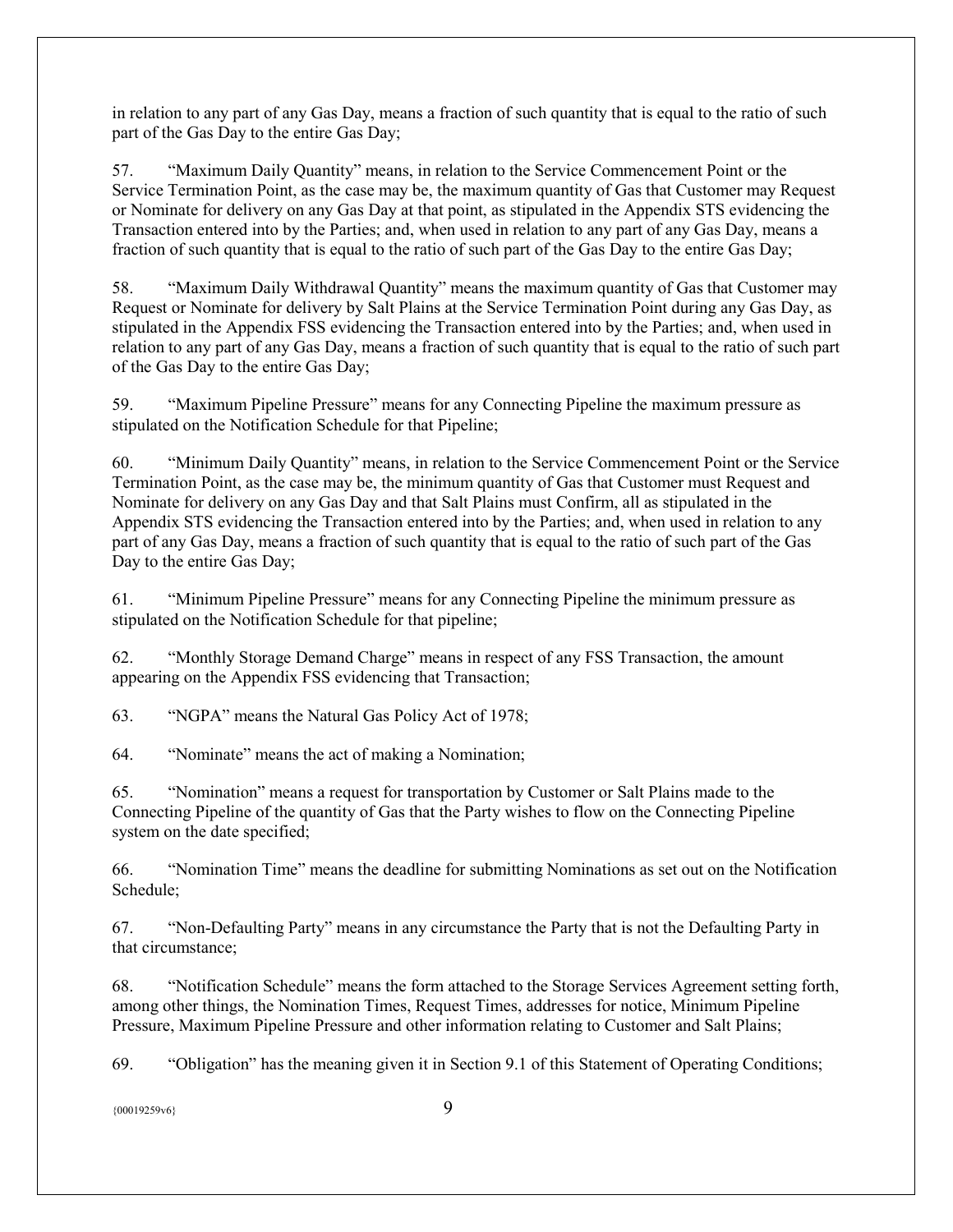70. "Other Security Documents" means financial statements of parent or subsidiary entities, credit reports or any other form of security or document review as deemed acceptable by Salt Plains in its sole discretion;

71. "Party" or "Parties" means, respectively, either or both of Customer and Salt Plains, as the case may be;

72. "Person" or "persons" means any legal entity;

73. "Physical Capacity" means the capability of Salt Plains to inject or withdraw actual molecules of Gas on any given day notwithstanding any offset positions or Backstopping that may have been transacted prior;

74. "Prime Rate" means the annual rate of interest, designated as the U.S. Base Lending Rate as announced from time to time by the Citibank, N.A., as the reference rate then in effect for determining interest rates on U.S. dollar commercial loans;

75. "quantity of gas," unless expressly provided to the contrary, means Decatherms or a multiple or fraction thereof;

76. "Real Default Value" means for any Delivery Default Date, 10% of the price determined by application of the Service Commencement Point Price Index or the Service Termination Point Price Index, as the case may be, times the Deficient Quantity on that Delivery Default Date;

77. "Receiver" in relation to a Document means the party that is intended to receive it;

78. "Regulatory Agency" means the FERC, the Oklahoma Corporation Commission, and/or any public utilities regulatory agency with appropriate legislative power over the activities or facilities of Salt Plains Storage, LLC;

79. "Request", when used as a noun, means a Customer's request for Service in the form established by Salt Plains setting out the quantity of Natural Gas that Customer wishes to deliver to or receive at the Service Commencement Point, or deliver to or receive at the Service Termination Point, for the period commencing at the next Effective Time. When used as a verb, "Request" means the act of making a request for Service in accordance with Section 3 of this Statement of Operating Conditions and any applicable provisions of these documents;

80. "Request Time" means the deadline for submitting Requests set out on the Notification Schedule;

81. "Salt Plains" means Salt Plains Storage, LLC, including its successors and permitted assigns;

82. "Salt Plains Storage Facility" means the natural gas storage facility operated by Salt Plains in Grant County in the State of Oklahoma;

83. "Sender" in relation to a Document means the party that transmits it;

84. "Service" means a service made available pursuant to the Storage Service Documents, being one of the following:

Firm Storage Service (FSS) or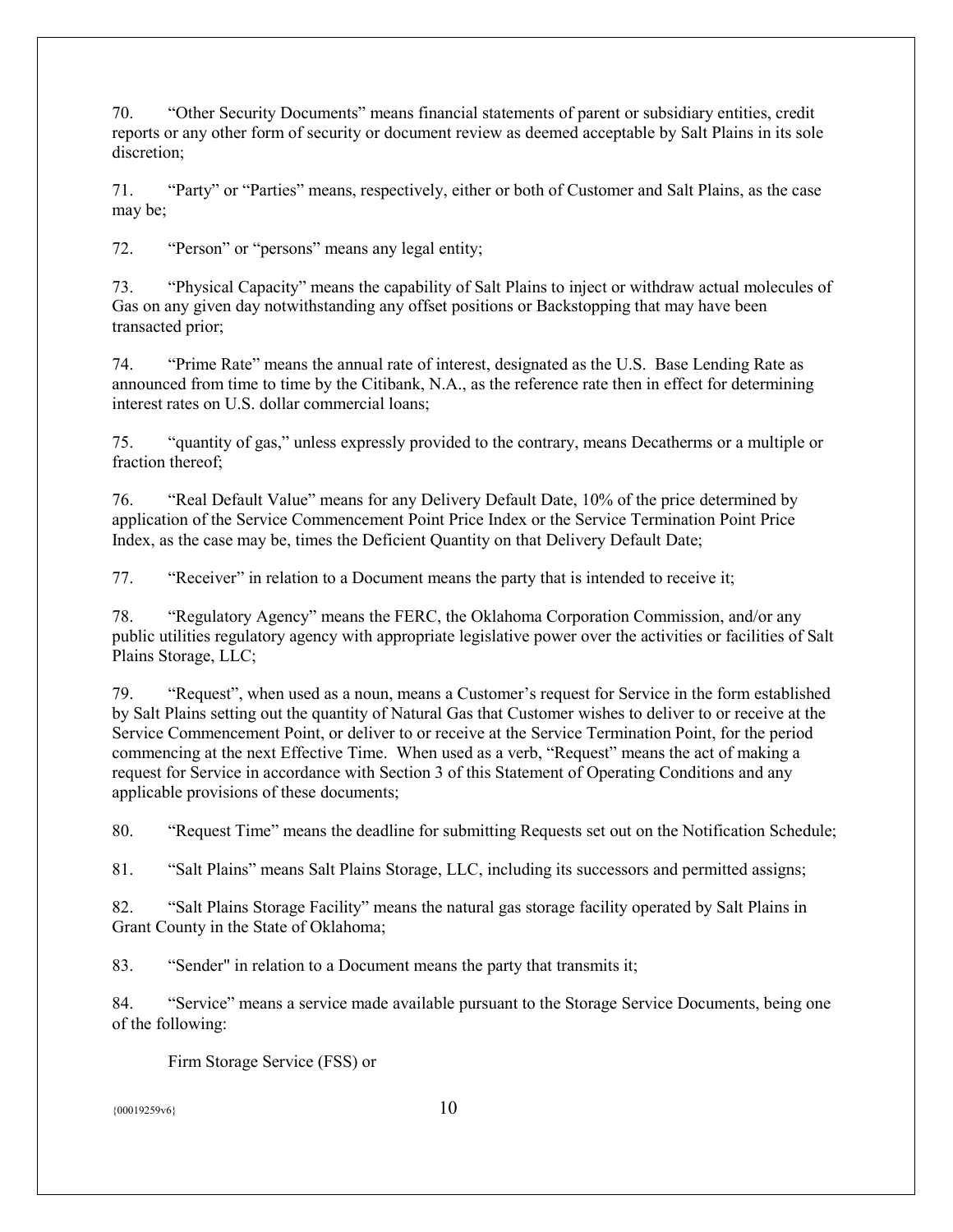# Short Term Storage Service (STS);

85. "Service Commencement Point" means the location at which the provision of a Service by Salt Plains commences, as set out in the Appendix evidencing the Transaction entered into by the Parties;

86. "Service Commencement Point Price Index" means the pricing index set out in the Appendix evidencing the Transaction entered into by the Parties;

87. "Service Schedule" means the schedule that describes a Service, and includes the Appendix evidencing a Transaction entered into by the Parties;

88. "Service Termination Point" means the location at which the provision of a Service by Salt Plains terminates, as set out in the Appendix evidencing the Transaction entered into by the Parties;

89. "Service Termination Point Price Index" means the pricing index set out in the Appendix evidencing the Transaction entered into by the Parties;

90. "Short Term Storage Service" means STS Service;

91. "Statement of Operating Conditions" means this document in its entirety including the General Terms and Conditions of Service, Rate Summary, Form of Storage Services Agreement, Service Schedules for FSS and STS Service, Form of Letter of Credit and Form of Guarantee;

92. "Storage Service Documents" means the Storage Services Agreement, Service Schedule FSS, Service Schedule STS, the Appendices evidencing all Transactions binding on the Parties, and the Statement of Operating Conditions;

93. "STS Service" means a service offered by Salt Plains for delivery or acceptance of Gas at the Service Commencement Point by or on behalf of Customer and/or for delivery or acceptance of Gas at the Service Termination Point by or on behalf of Customer, on the terms and conditions of Service Schedule STS and the Appendix STS evidencing the Transaction in question;

94. "STS Service Charge" means the amount determined pursuant to Section 4.2 of Schedule STS;

95. "STS Service Rate" means the fee for STS Service in the amount stipulated in the Appendix STS evidencing the Transaction in question;

96. "Term" means the period designated for Service under the applicable Appendix evidencing a Transaction between the Parties, subject to extension or earlier termination in accordance with the provisions of the Storage Service Documents;

97. "Therm" means an amount of thermal energy equal to 100,000 British thermal units. Ten therms equal one Decatherm (Dth);

98. "Threshold Amount" has the meaning given in Section 4.1 of Service Schedule FSS;

99. "Total Contract Quantity" is the quantity of Gas stipulated as such on Appendix STS;

100. "Total Storage Demand Charge" means in respect of any FSS Transaction, the sum of the Monthly Storage Demand Charges for that Transaction, as specified in the Appendix FSS;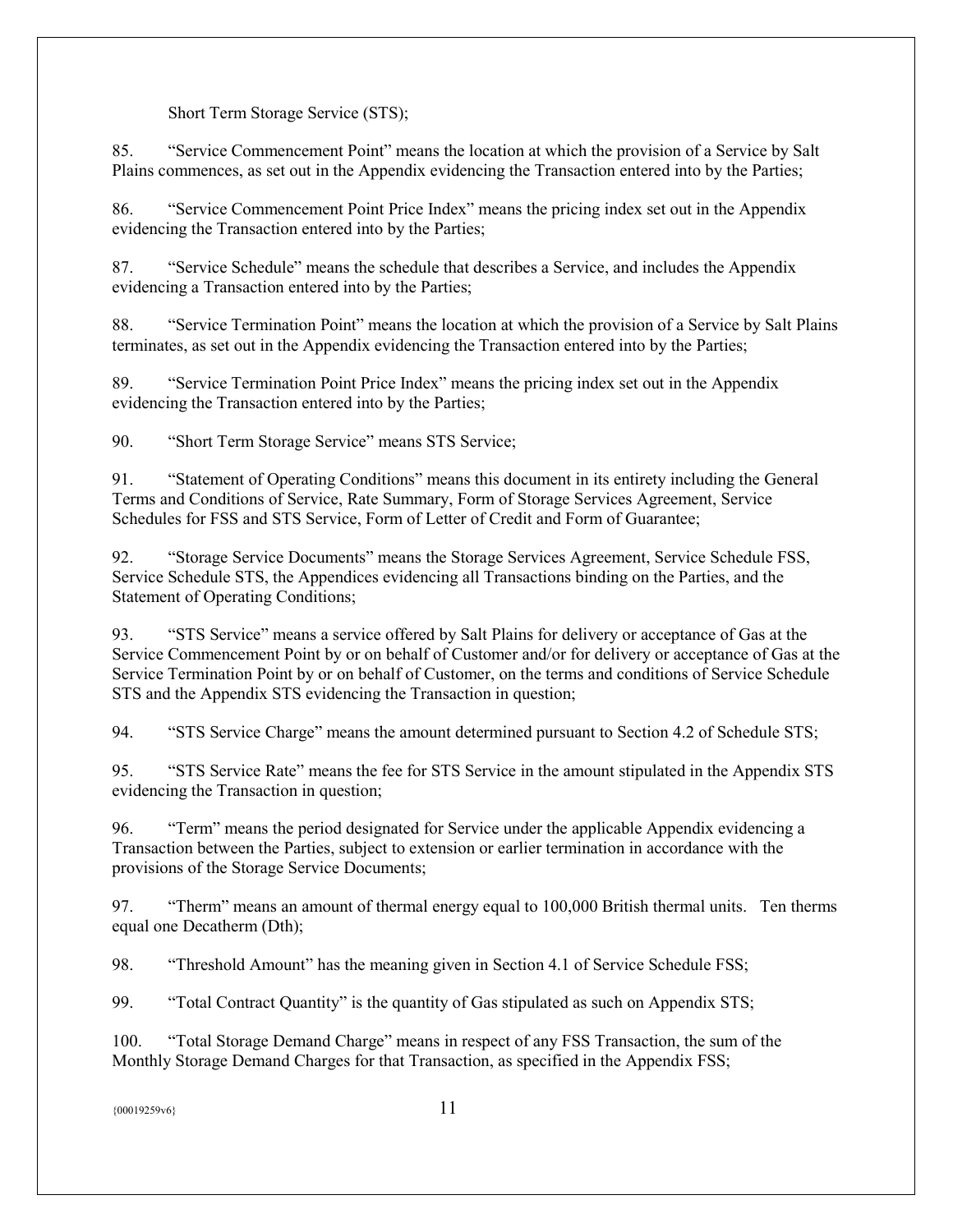101. "Transaction" means a commercial transaction entered into by Customer and Salt Plains, as evidenced by an Appendix by which they have agreed to be bound or are deemed to be bound by the provisions of the Storage Service Documents;

102. "Transportation Account" means the agreement, pool, number or account on the Connecting Pipeline;

103. "Triggering Event" has the meaning given in Section 7.5 of this Statement of Operating Conditions;

104. "Withdrawal" means quantities of Natural Gas delivered from the Salt Plains Storage Facility for use by Customer;

105. "Withdrawal Commodity Rate" means the rate, expressed in dollars per Decatherm, charged for withdrawing Gas from the Salt Plains Storage Facility, as stipulated in Appendix FSS;

106. "Withdrawal Demand Charge" means for any Gas Month, the Maximum Daily Withdrawal Quantity times the Withdrawal Demand Rate for that Gas Month; and

107. "Withdrawal Demand Rate" means rate, expressed in dollars per Decatherm per month, charged for reserving withdrawal service at the Salt Plains Storage Facility for Customer's exclusive use.

# <span id="page-11-0"></span>**ARTICLE C. TYPES AND CLASSES OF SERVICE**

Salt Plains provides two classes of Natural Gas storage services for Customers: Firm Storage Service and Short Term Storage Service.

# <span id="page-11-1"></span>**1. FIRM STORAGE SERVICE**

FSS Service, is a Natural Gas storage service comprised of firm inventory service, firm injection service and firm withdrawal service, subject to the terms and conditions of service set forth in this Statement of Operating Conditions, including the Appendix FSS evidencing a Transaction entered into by the Parties.

# <span id="page-11-2"></span>**2. SHORT TERM STORAGE SERVICE**

STS Service, is a Natural Gas storage service comprised of inventory service, injection service and withdrawal service, subject to the terms and conditions of service set forth in this Statement of Operating Conditions, including the Appendix STS evidencing a Transaction entered into by the Parties.

# <span id="page-11-3"></span>**3. LIMITATION OF LIABILITY AND DISCLAIMER OF EXPRESS OR IMPLIED WARRANTIES**

It is the intent of the Parties to fully and completely state the rights and obligations of the Parties with regard to the Services provided in this Statement of Operating Conditions. Therefore the liability of Salt Plains and Customer, unless otherwise expressly provided will be limited to Liquidated Damages or Early Termination Damages as the case may be, in Section 8 of this Statement of Operating Conditions, and there are no other express or implied warranties or representations with respect to the Services provided under this Statement of Operating Conditions. It is the intent of the Parties to specifically disclaim all warranties, and indemnities, express or implied, other than those expressly set forth in this Statement of Operating Conditions.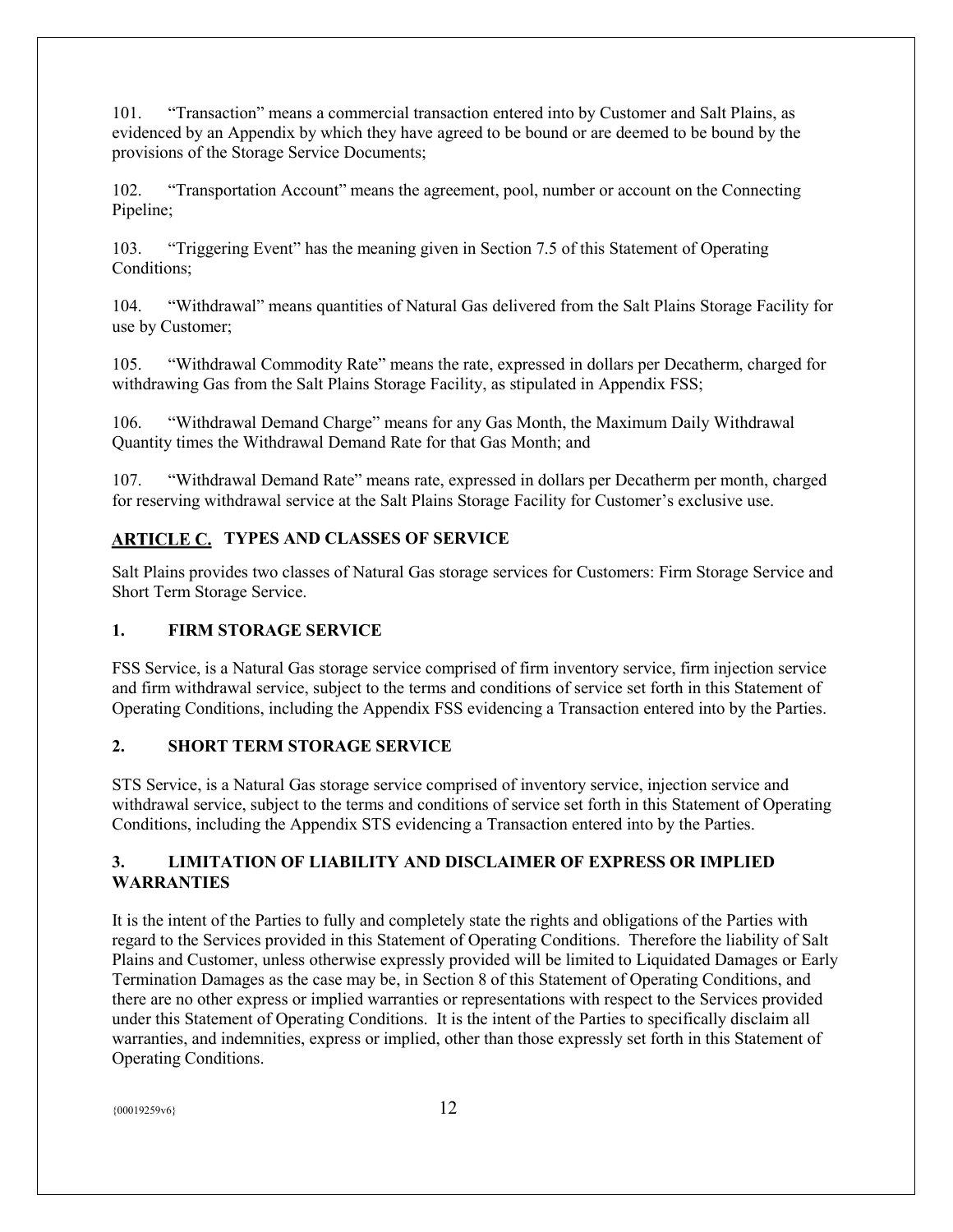# <span id="page-12-0"></span>**ARTICLE D. GENERAL TERMS AND CONDITIONS OF SERVICE**

# <span id="page-12-1"></span>**1. AMENDMENTS**

1.1. If any amendment is made to the tariff, statement of operating conditions, or similar document of a Connecting Pipeline that has a material effect on the provision of a Service by Salt Plains, then Salt Plains by written notice to Customer, may change the provisions of any Storage Service Documents as reasonably necessary as a result of such amendment.

# <span id="page-12-2"></span>**2. ESTABLISHMENT AND OPERATION OF INVENTORY ACCOUNT**

2.1. Salt Plains will maintain an Inventory Account for Customer to account for all Transactions entered into pursuant to the Storage Service Documents.

2.2. At any time when Service has been Confirmed under the Storage Service Documents:

- (a) Quantities of Gas delivered by or on behalf of Customer and accepted by or on behalf of Salt Plains will be added to Customer's Inventory Account; and
- (b) Quantities of Gas delivered by or on behalf of Salt Plains and accepted by or on behalf of Customer will be deducted from Customer's Inventory Account.

# <span id="page-12-3"></span>**3. REQUESTS, NOMINATIONS AND CONFIRMATIONS**

3.1. Subject to any provisions of the applicable Service Schedule, Customer shall request Service pursuant to a Transaction agreed to by the Parties in accordance with the following procedures:

- (a) On or before the applicable Request Time, Customer must submit to Salt Plains a Request setting out the quantity of Gas that Customer wishes to deliver or receive at the Service Commencement Point or at the Service Termination Point, for the period commencing at the next Nomination Time. No FSS Customer shall, for any Nomination Time, Request any quantity greater than the Maximum Daily Injection Quantity or the Maximum Daily Withdrawal Quantity;
- (b) After receiving all Requests for a Nomination Time, Salt Plains shall take the following actions:
	- (i) For Requests for FSS Service, Salt Plains will Confirm a Nomination with the Connecting Pipeline in the amount of Customer's Request, subject to reduction in whole or in part due to Curtailment Allowance pursuant to Section 16, or Force Majeure pursuant to Section 9; and
	- (ii) For Requests for STS Service, Salt Plains will Confirm a Nomination with the Connecting Pipeline in the amount of Customer's Request, subject to reduction in whole or in part due to the exercise by Salt Plains of Flex Discretion pursuant to Section 16 or Force Majeure pursuant to Section 9;
- (c) If Customer's Request has been reduced in whole or in part as described in Section 3.1(b), Salt Plains will use reasonable efforts to give Customer notice of such reduction prior to the applicable Nomination Time;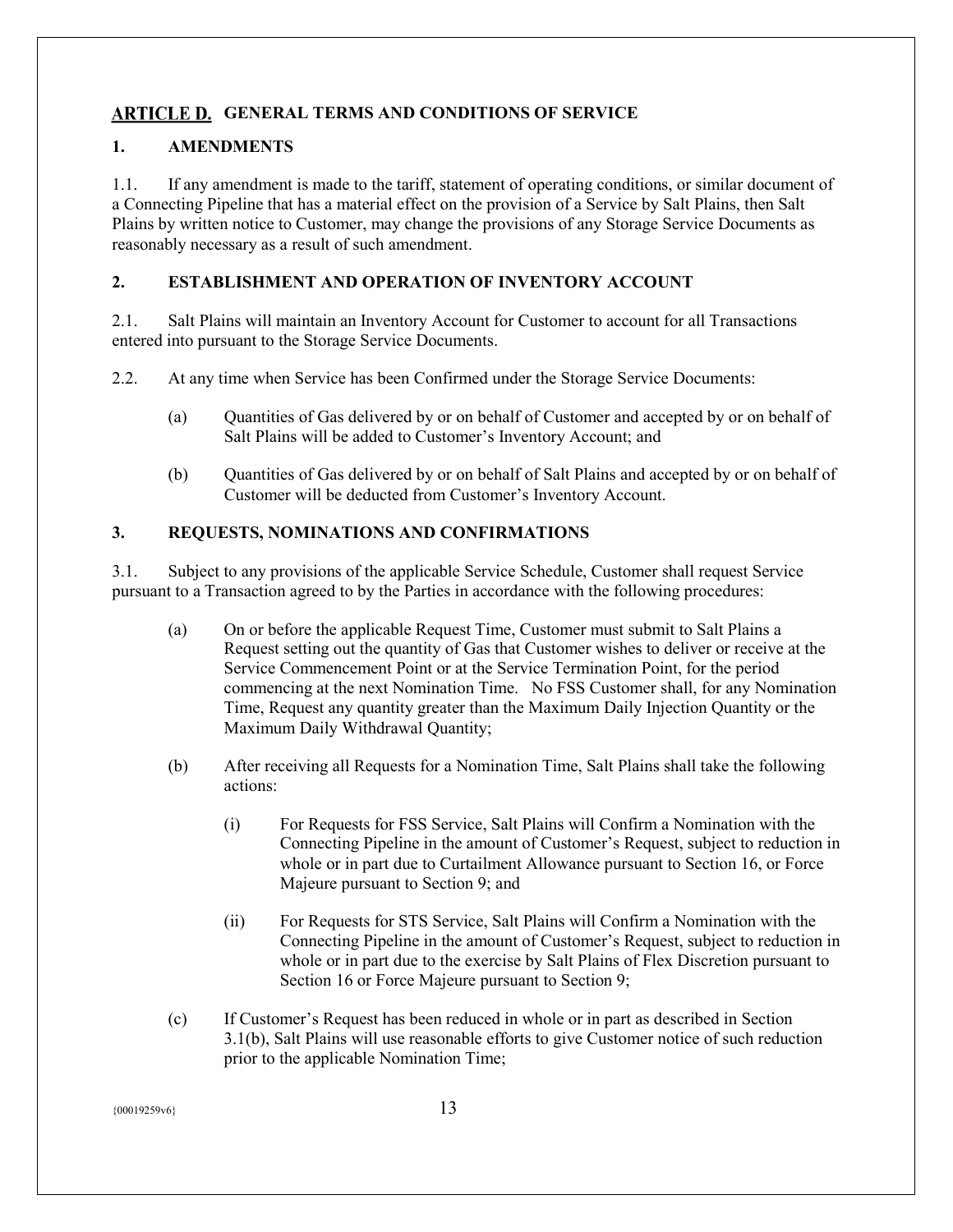- (d) A Request for Service for an Effective Time which is not amended by Customer prior to the next Request Time will be treated as a new Request for Service in the same quantity, submitted at that next Request Time, unless a stop time was stipulated in Customer's Request;
- (e) If Connecting Pipeline fails to Confirm some or all Customer's Nominations, then Customer's Request shall be treated as curtailed by the Connecting Pipeline to the extent not Confirmed;
- (f) Upon receiving the Confirmation from the Connecting Pipeline, Salt Plains and Customer will each be bound in accordance with that Confirmation, on the terms of the Storage Service Documents, and each Party shall have a firm obligation to deliver and accept Gas in accordance with that Confirmation; and
- (g) At the Customer's request, Salt Plains will net all of the Customer's STS Nominations that: (1) do not have Flex Discretion; and (2) do not reference an Inventory Account associated with an existing FSS Transaction. All such Nominations will be treated as a single Nomination.

3.2. The Request Times, the Nomination Times and Effective Times are set out on the Notification Schedule.

3.3. Requests may be submitted orally or by other electronic means accepted by Salt Plains.

3.4. Transfers of Gas between:

- (a) different Inventory Accounts of Customer, if it has more than one; or
- (b) an Inventory Account of Customer and an Inventory Account of another customer of Salt Plains;

are not permitted without the prior written consent of Salt Plains, which Salt Plains may withhold in its sole discretion.

3.5. Customer shall be responsible for all matters arising from or ancillary to the purchase, sale and transportation of Natural Gas that is delivered to or received by or on behalf of Customer at the Service Commencement Point and delivered to or received by or on behalf of Customer at the Service Termination Point. These responsibilities include, without limitation; (a) securing and maintaining all necessary transportation services with the Connecting Pipeline; (b) securing and maintaining all necessary ancillary transportation services; (c) complying with all reporting requirements and payment obligations arising in respect of Natural Gas sales proceeds; (d) paying or delivering all royalties and other third party interests; (e) securing and maintaining all required permits and authorizations; and (f) paying all taxes (excluding income taxes payable by Salt Plains), levies, and charges associated with the Services provided under the Storage Service Documents.

3.6. Customer's ability to Nominate, deliver to, or accept delivery from Salt Plains for Service may be limited at any time when Customer or Salt Plains on behalf of the Customer is restricted or unable to transport Natural Gas on a Connecting Pipeline for any reason including, without limitation, curtailment in whole or in part by that Connecting Pipeline. Salt Plains shall have no responsibility or liability for any such restrictions or curtailments.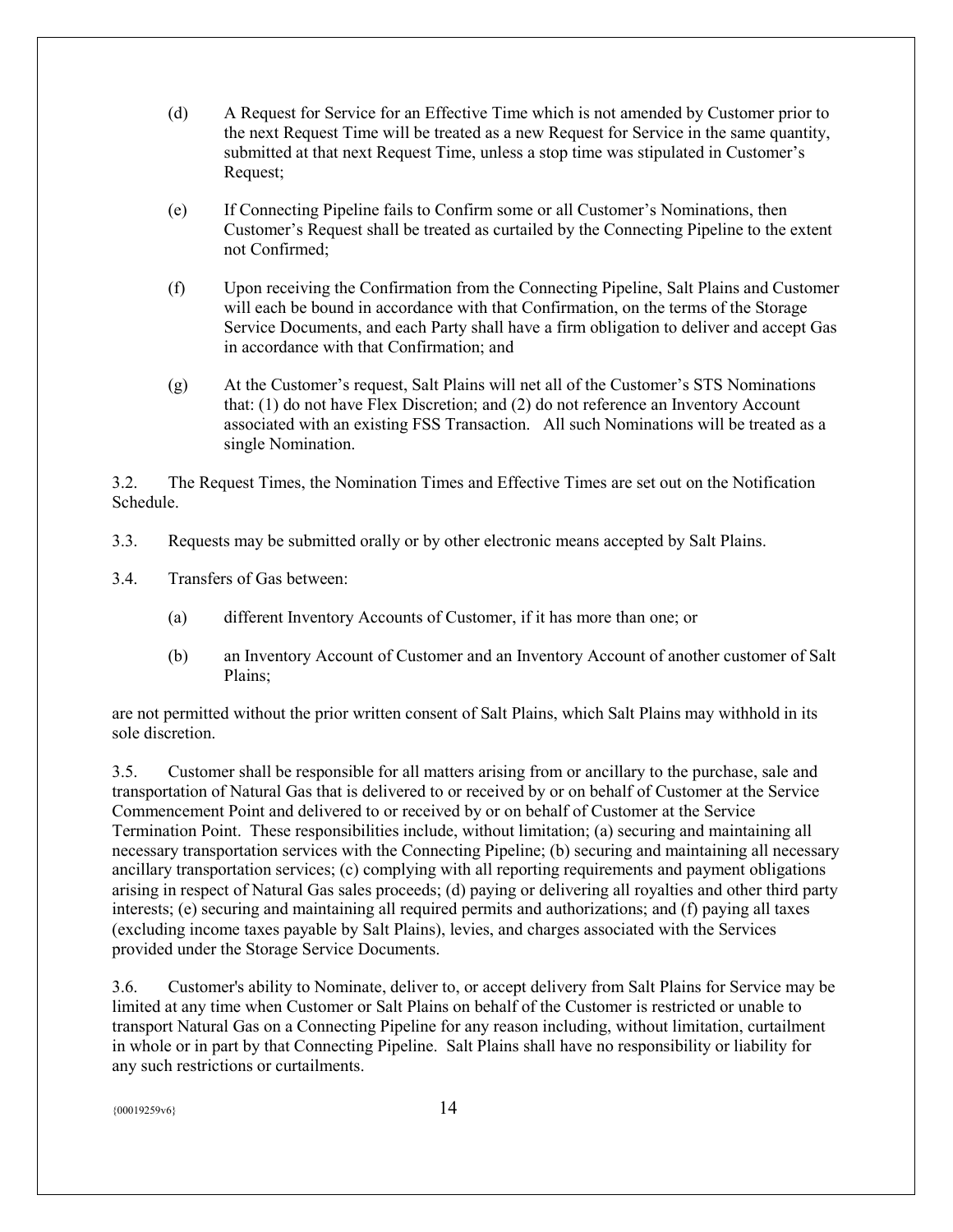Notwithstanding this section 3.6, in the event of a limitation in service resulting from: (a) curtailment in whole or in part by the Connecting Pipeline; or (b) the performance of planned or unplanned maintenance, repairs, or additions to the Salt Plains Storage Facility which would otherwise result in the reduction of previously accepted Request(s) for STS Service, Salt Plains, in its sole and absolute discretion, reserves the right to Backstop STS Customers' nominations, either individually or as a class, to and from the Salt Plains Facility.

# <span id="page-14-0"></span>**4. REPLACEMENT PRICING REFERENCE**

4.1. If either the Service Commencement Point Price Index or the Service Termination Point Price Index ceases to exist or to be published, notice will be given by one Party to the other of that cessation, and the Parties will attempt to agree on a replacement index. If the Parties fail to agree on a replacement index within 30 days of such notice, the Parties agree to submit the selection of a replacement index to arbitration, as described in this Section 4, and to commence such arbitration process immediately upon the expiration of the 30-day period described above.

4.2. Each Party shall select one arbitrator within 10 days of the commencement of the arbitration process. Within 10 days thereafter, the two arbitrators selected by the Parties shall jointly select a neutral third arbitrator. The neutral third arbitrator, after receiving the oral or written presentation of the Parties, as determined by the agreement of the Parties or, failing such agreement, the direction of the neutral third arbitrator, shall issue a written decision selecting a replacement index within 30 days. It is the intent of the Parties that the neutral third arbitrator shall (1) form an opinion of the Parties' business purpose in selecting the initial index, and (2) choose a replacement index that most closely replicates that business purpose. All arbitrators shall be experts in the field of Natural Gas and members of the American Arbitration Association's National Energy Panel.

4.3. Either Party may petition a court of competent jurisdiction to confirm the arbitrator's award and enter judgment accordingly.

# <span id="page-14-1"></span>**5. BILLINGS AND PAYMENTS**

5.1. Salt Plains will provide an invoice or invoices that include the general information specified in this Section 5 as well as specific information that is required in respect of each Transaction entered into by the Parties.

5.2. On or before the 15th day of each month, Salt Plains will invoice Customer by providing written notice of:

- (a) The number of Decatherms of Natural Gas delivered to or received by or on behalf of Customer or Salt Plains during the Billing Month at the Service Commencement Point(s) in accordance with each Transaction then entered into by the Parties;
- (b) The number of Decatherms of Natural Gas delivered to or received by or on behalf of Customer or Salt Plains during the Billing Month at the Service Termination Point(s) in accordance with each Transaction then entered into by the Parties;
- (c) The balance of Customer's Inventory Account(s) throughout the Billing Month, including any transfers permitted by Salt Plains to, from, between or among those accounts;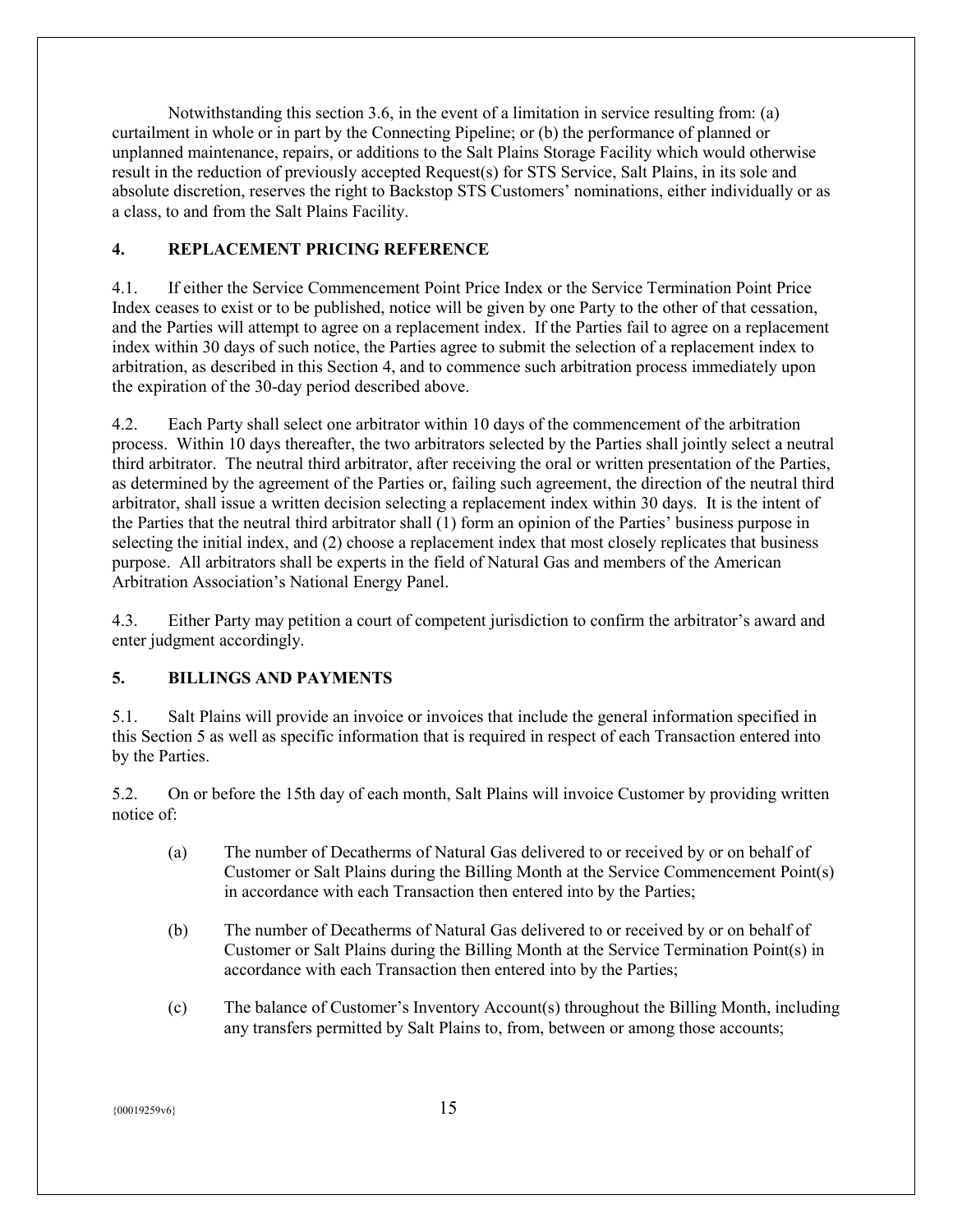- (d) The amount of any adjustment applicable to the Billing Month or any month prior to the Billing Month; and
- (e) The amount payable to Salt Plains by Customer, or by Salt Plains to Customer, determined in accordance with each Transaction in effect during the Billing Month.

5.3. Customer understands and acknowledges that Salt Plains is dependent on the Connecting Pipeline for data on Natural Gas delivered or received by Customer at the Service Commencement Point or Service Termination Point. If prior to the 15th of the month Salt Plains has not received Customer data needed to calculate the amount payable by Customer for the Billing Month, Salt Plains may make a reasonable estimate of the amount payable by Customer, based on available data, including Customer's history, and present an invoice based on that estimate. If an invoice based on an estimate is presented and paid, Salt Plains shall make adjustments reflecting Customer's actual data for the Billing Month, including additional charges or credits, on the invoice presented to Customer for the next Billing Month following the receipt by Salt Plains of Customer data needed to so calculate the amount payable by Customer.

5.4.

- (a) The amount payable by Customer to Salt Plains or by Salt Plains to Customer pursuant to the Storage Service Documents during a Billing Month will be the net sum of the charges determined payable by one Party to the other in accordance with each Transaction in effect during the Billing Month, plus all applicable taxes, levies and charges for which that Party is responsible pursuant to the Storage Service Documents, excluding those amounts which are properly payable by the other Party directly to a taxing authority.
- (b) For the purposes of determining the amount payable from time to time to Salt Plains by Customer, or by Salt Plains to Customer, the balance of Customer's Inventory Account(s) will be determined as at the end of the Gas Day, or at the end of the Gas Month, as the case may be.

5.5. Any amount from time to time payable by one Party to the other is due on the later of the 10th day after the day on which Salt Plains gives notice pursuant to Section 5.2 or the 25th day of that month. If that day is not a Business Day, then payment will be due on the next Business Day falling after that day.

5.6. Any amount payable hereunder by one Party to the other, but unpaid when due, will accrue interest at a rate equal to the lesser of the Prime Rate in effect from time to time, plus 3% or the maximum rate permitted under applicable law, compounded annually, calculated from the date payment was due until the date payment is made in full, both before and after judgment.

5.7. If the Parties discover any overcharge or undercharge after the invoice has been paid, the Party who has underpaid or who has been overpaid will pay to the other the amount overpaid or underpaid, as the case may be, within 30 days after that amount has been determined. The payment will include interest from the date of overpayment or underpayment, calculated in accordance with Section 5.6, and any applicable taxes. No adjustment will be made beyond a period of 24 months following the date of an overpayment or underpayment unless that adjustment is made necessary by measurement or allocation instigated by a Connecting Pipeline, in which case, the 24 month limitation will not apply.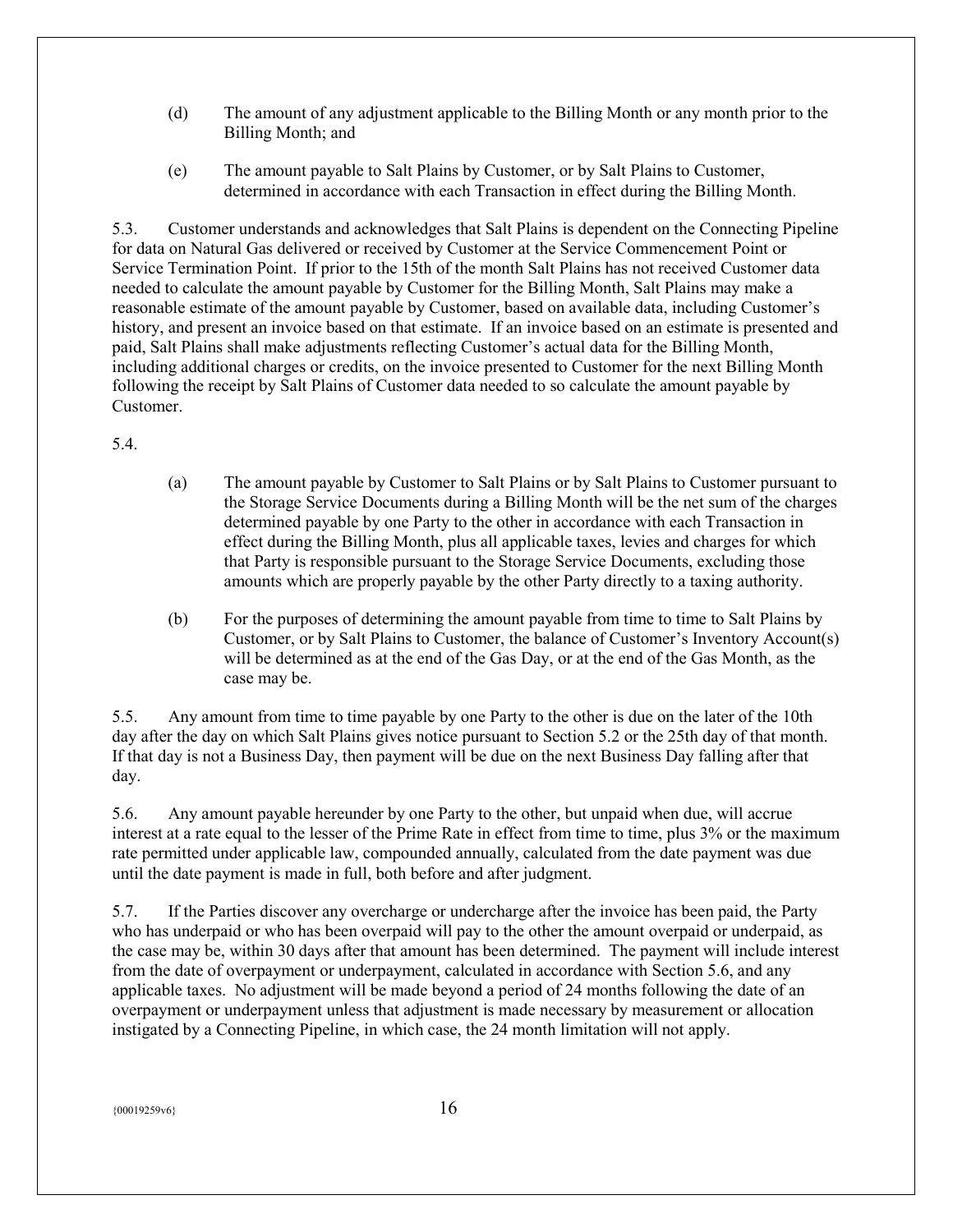5.8. Any payment required to be made pursuant to the Storage Service Documents will be paid by electronic transfer of funds to the account of the recipient Party identified in the Notification Schedule, or if no account is so identified, by delivery to the recipient Party at its address stated in the Notification Schedule.

# <span id="page-16-0"></span>**6. TERM END ADJUSTMENT OF STORED INVENTORY**

6.1. In respect of each Transaction entered into under the Storage Service Documents, Customer will Request Service in a manner which in its reasonable estimation, will result in the balance of its Inventory Account for such Transaction equaling zero at the end of the Term of that Transaction.

6.2. If in respect of a Transaction entered into under the Storage Service Documents, Customer's Inventory Account has a positive or negative balance at the end of the Term of that Transaction, the following provisions will have effect:

- (a) At the sole option of Salt Plains, Customer shall purchase from Salt Plains a quantity of Gas equal to that negative balance in Customer's Inventory Account at a price equal to 110% of the average price determined by reference to the Service Termination Point Price Index for each day of the Gas Month next following the last Gas Day of the Term.
- (b) Salt Plains may, at its option, and without Customer action or consent, purchase from Customer a quantity of Gas equal to that positive balance in Customer's Inventory Account at a price equal to 90% of the average price determined by reference to the Service Commencement Point Price Index for each day of the Gas Month next following the last Gas Day of the Term.
- (c) Upon Customer or Salt Plains, as the case may be, making payment of the amount determined pursuant to (a) or (b) of this Section 6.2 the balance of Customer's Inventory Account in respect of that Transaction shall be adjusted to zero.
- (d) As an alternative to the payments provided in (a), (b), and (c) of this Section 6.2, and at the sole option of Salt Plains in response to a request from Customer, the Term of the Transaction in question may be extended by a period specified by Salt Plains so that Customer may submit additional interruptible Requests to deliver or receive, as the case may be, the quantity of Gas needed to bring Customer's Inventory Balance Account to zero.

6.3. If in respect of an Early Termination occurring pursuant to Sections 7.5(c) or 7.5(d), a Customer's Inventory Account has a positive or negative balance on an Early Termination Date, having first given precedence to Section 8.8(e), the following provisions will have effect:

- (a) Customer shall purchase from Salt Plains a quantity of Gas equal to that negative balance in Customer's Inventory Account at a price equal to 110% of the average price determined by reference to the Service Termination Point Price Index for each day of the Gas Month next following the last Gas Day of the Term.
- (b) Salt Plains shall, and without Customer action or consent, purchase from Customer a quantity of Gas equal to that positive balance in Customer's Inventory Account at a price equal to 90% of the average price determined by reference to the Service Commencement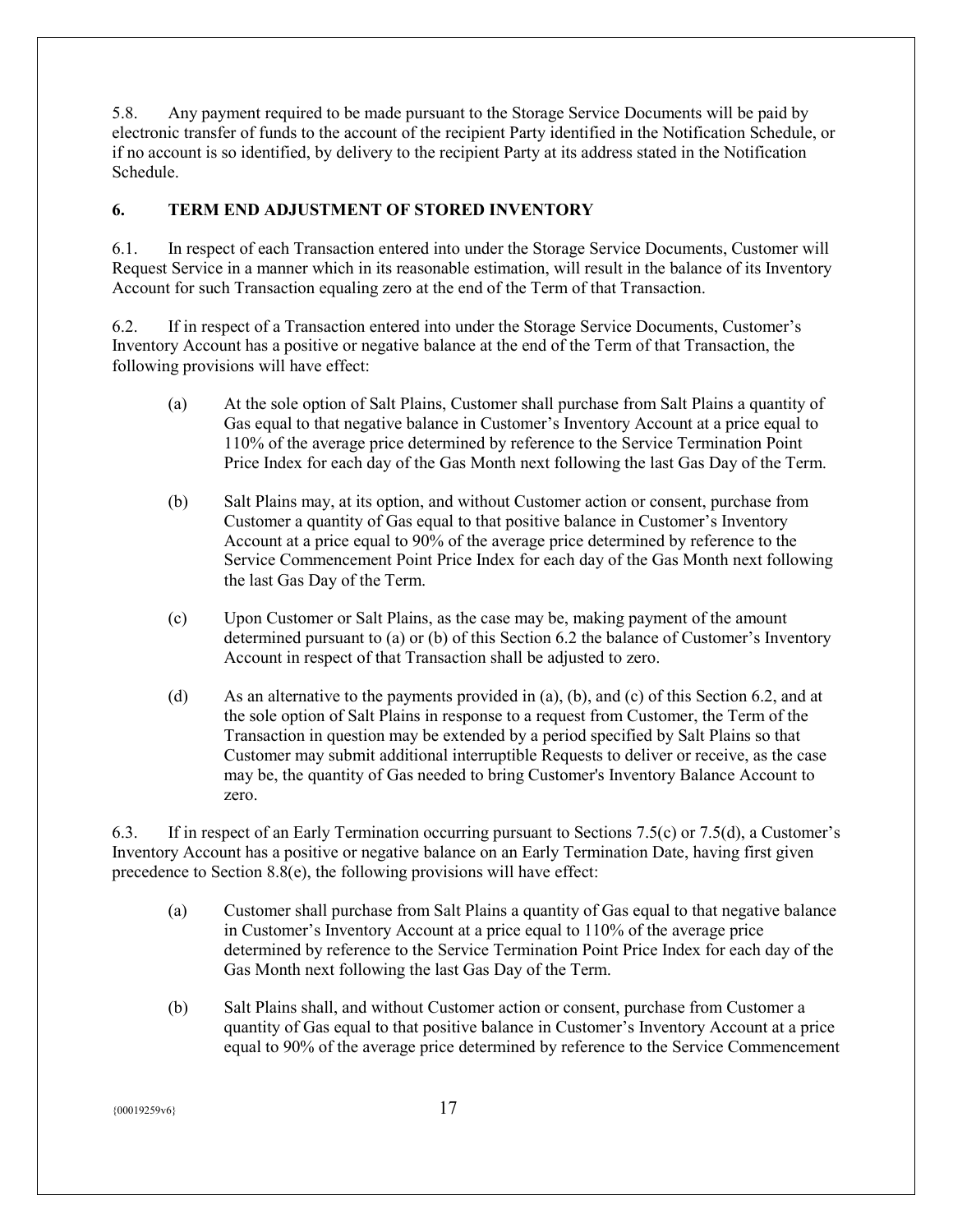Point Price Index for each day of the Gas Month next following the last Gas Day of the Term.

(c) Upon Customer or Salt Plains, as the case may be, making payment of the amount determined pursuant to (a) or (b) of this Section 6.3 the balance of Customer's Inventory Account in respect of that Transaction shall be adjusted to zero.

# <span id="page-17-0"></span>**7. DEFAULT AND TERMINATION**

7.1. If Customer fails to pay in full any amount owing to Salt Plains pursuant to the Storage Service Documents when that amount becomes payable, or if Customer fails to comply with any provision of the Storage Service Documents (the "Default"), then in addition to all other remedies available to it pursuant to the Storage Service Documents or at law and in equity, Salt Plains may:

- (a) refuse to accept any further deliveries of Natural Gas from or on behalf of Customer pursuant to all or any Transactions;
- (b) refuse to deliver Natural Gas to or on behalf of Customer pursuant to all or any Transactions; and/or
- (c) set off any amount owing by Salt Plains to Customer pursuant to any Transaction(s) against amounts otherwise owing by Customer to Salt Plains pursuant to any other Transaction(s);

until Customer corrects the Default in full; provided that, before Salt Plains may exercise its remedies under this Section 7.1 it must first give Customer 2 Business Days prior written notice of its intention to do so, setting out the details of the alleged Default by Customer. If before the end of that notice period Customer has corrected the Default in full and given notice to Salt Plains advising it thereof, then Salt Plains' notice will be treated as withdrawn.

7.2. Subject to Section 7.3, if Customer's Default under any Storage Service Document continues for 30 days after notice was given by Salt Plains pursuant to Section 7.1, then in addition to all other remedies available to it, Salt Plains will be entitled to terminate all or some of the Storage Service Documents, effective immediately upon written notice to Customer.

7.3. Should Customer default under any Storage Service Document, by reason of, or in conjunction with, a Triggering Event occurring pursuant to Section 7.5(c) or Section 7.5(d), then all of the Storage Service Documents between Salt Plains and Customer shall terminate immediately, without further action on the part of Salt Plains or Customer. All amounts owing to Salt Plains by Customer shall then become due and payable immediately.

7.4. The Storage Services Documents and all Transactions occurring thereunder may be terminated early (an "Early Termination") as follows:

(a) Upon the occurrence of a Triggering Event occurring pursuant to Section 7.5(a) or Section 7.5(b), the Non-Defaulting Party shall have the option to terminate the Storage Service Documents, and all Transactions occurring thereunder by delivering a notice (an "Early Termination Notice") to the Defaulting Party no later than 10 days following the discovery by the Non-Defaulting Party of a Triggering Event. The date that the Early Termination Notice is delivered shall be the "Early Termination Date".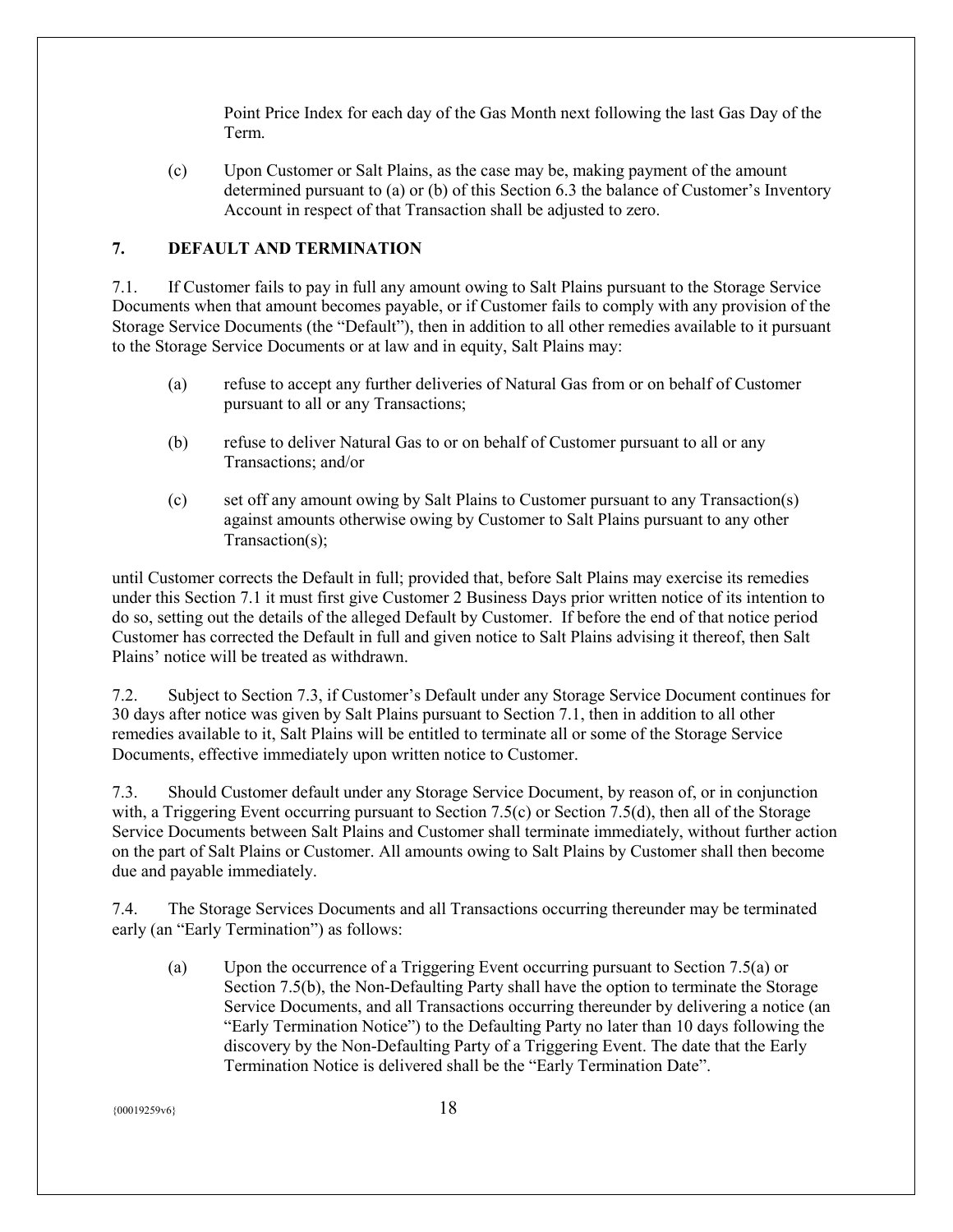(b) Upon the occurrence of a Triggering Event occurring pursuant to Section 7.5(c) or Section 7.5(d), the Storage Service Documents, and all Transactions occurring thereunder shall terminate immediately with no further action required by Salt Plains or Customer. The "Early Termination Date" shall be the date that the obligations of the Customer are breached under Section 7.5(c) or in the event of a Triggering Event listed in Section 7.5(d), the date upon which that event occurred shall be the "Early Termination Date".

If an Early Termination shall occur, the Defaulting Party shall pay the Non-Defaulting Party Early Termination Damages calculated in accordance with Section 8.

- 7.5. "Triggering Event" means:
	- (a) the failure by the Defaulting Party to make, when due, any payment required under this Agreement if such failure is not remedied within 2 Business Days after written notice of such failure is given to the Defaulting Party, provided the payment is not the subject of a good faith dispute;
	- (b) the failure by the Defaulting Party to perform any material obligation required to be performed by it pursuant to the Storage Service Documents (other than its obligation to make any payment or obligation which is otherwise specifically covered in this Section 7.5 as a separate Triggering Event), where such failure is not excused by the applicable provisions of the Storage Service Documents and not cured within 5 Business Days after written notice thereof to the Defaulting Party;
	- (c) the failure by Customer, within 2 Business Days of being required to do so by notice in writing given by Salt Plains, to provide Financial Assurance or Financial Statements or Other Security Documents pursuant to Section 14 to or on behalf of Salt Plains, provided that Salt Plains may only give such notice if, acting reasonably, it determines in its sole judgment that the ability of Customer to make payments due or to become due to Salt Plains has, as a result of a material adverse change in financial condition, become impaired or commercially unsatisfactory, or if Customer exceeds or is about to exceed the credit limit then in effect, as established from time to time by Salt Plains; or
	- (d) the Defaulting Party
		- (i) makes an assignment or any general arrangement for the benefit of creditors;
		- (ii) otherwise becomes bankrupt or insolvent (however evidenced); or
		- (iii) is unable to pay its debts as they fall due.

#### <span id="page-18-0"></span>**8. LIABILITY, LIQUIDATED DAMAGES AND EARLY TERMINATION DAMAGES**

8.1. Whenever a provision is made in a Service Schedule for a Party to pay Liquidated Damages, Early Termination Damages, or both, to the other Party, the applicable provisions of this Section 8 shall apply, and any conflicting provisions of Section 7 will not apply.

8.2. The provisions set out in this Section 8 providing for payment of Liquidated Damages and Early Termination Damages shall settle completely any and all claims which could be advanced by the Non-Defaulting Party against the Defaulting Party on account of a Delivery Default or a Triggering Event, or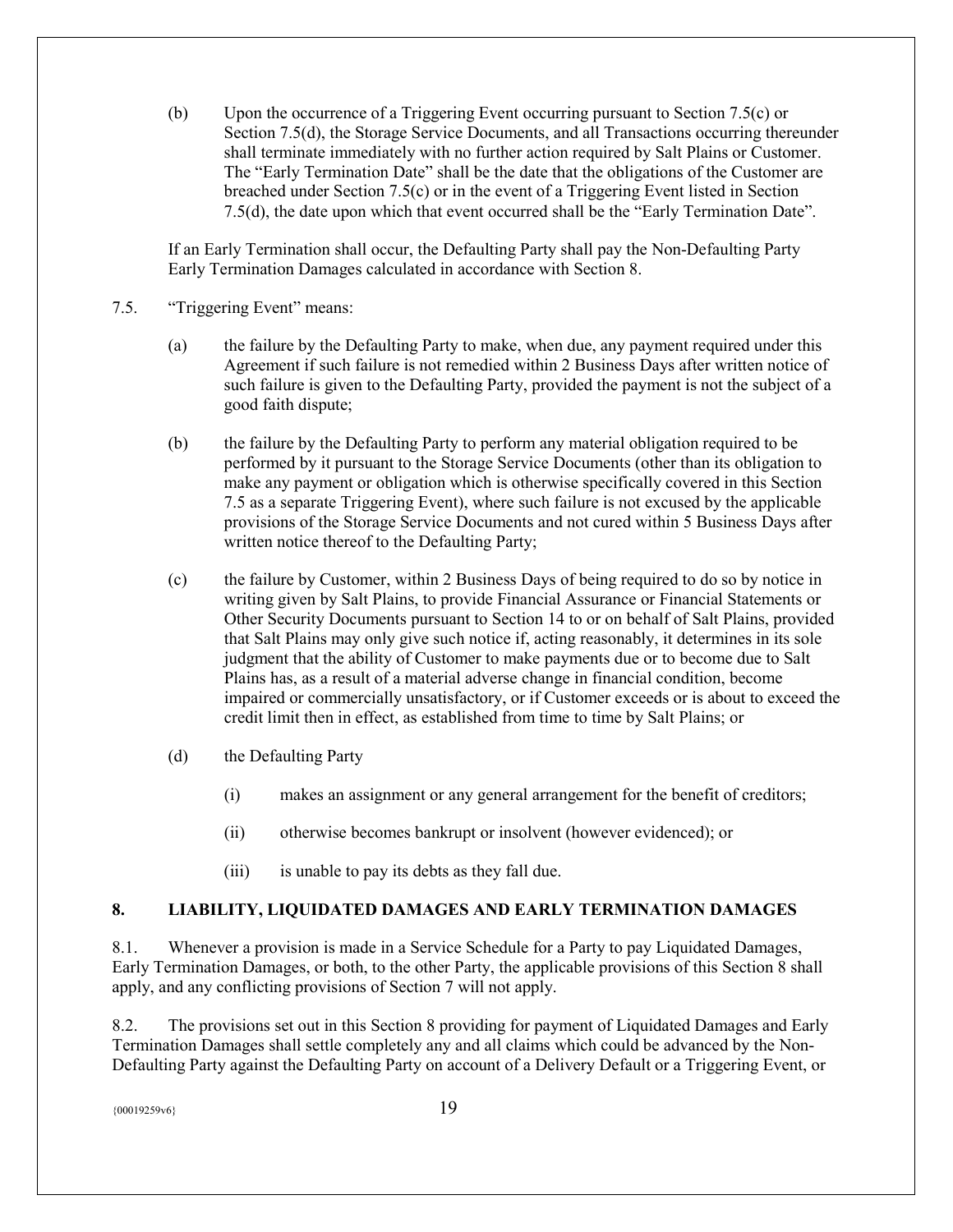both, and each Party hereby waives any other remedy it may have at law or in equity in respect of every such Delivery Default or Triggering Event, no matter how framed, whether in contract or in tort, including negligence. Those provisions of this Section will have effect whether or not the Non-Defaulting Party exercises the option to require payment of Liquidated Damages under Section 8.4, provided that, the payment of Liquidated Damages shall not excuse the payment by Customer to Salt Plains or by Salt Plains to Customer of the STS Service Charges stated in the Appendix STS evidencing the Transaction in question, or the fees and charges set forth in Service Schedule FSS and in the Appendix FSS evidencing the Transaction in question, as the case may be.

8.3. The Parties acknowledge that it would be extremely difficult to ascertain the extent of any damages resulting from the breaches described in Section 8. Accordingly, the Parties agree that payment of Liquidated Damages and Termination Damages by the Defaulting Party as calculated in Section 8.6 shall be the sole and exclusive damages remedy in the event of any such breach (including without limitation the right to seek specific performance or receive other damages for breach of this Agreement). The Liquidated Damages and Termination Damages shall be presumed to be a reasonable estimate of the amount of actual damages the Non-Defaulting Party would sustain because of Defaulting Party's breach of this Agreement. From the nature of these transactions, it is impracticable and extremely difficult to fix the actual damages that the Non-Defaulting Party would sustain if the Defaulting Party breaches its obligations. The impracticability and difficulty of fixing actual damages is caused in part by the following factors: (i) that on default Salt Plains will need to account for the Gas stored in Customer's name to allow Salt Plains to store Gas for other Salt Plains customers; (ii) that the Gas stored by Salt Plains cannot as a practical matter be returned to Customer; (iii) that Salt Plains would incur costs to store Customer's Gas after a Customer Delivery Default or a Triggering Event, or both, which Customer would owe to Salt Plains; (iv) both Parties' intent to account for the Gas stored on Customer's account on default against the amounts owed under the Agreement on account of a Delivery Default or a Triggering Event, or both; and (v) the fluctuating price of Gas. Nothing herein shall be deemed to limit the Non-Defaulting Party's rights under Section 8.2 and the Non-Defaulting Party's right to attorneys' fees and costs as provided for in this Agreement. This provision shall survive any termination of this Agreement.

8.4. If during any Gas Month a Delivery Default shall occur, the Non-Defaulting Party shall have the option to require the Defaulting Party to pay Liquidated Damages pursuant to this Section 8. That option may be exercised by notice in writing given to the Defaulting Party, in the case of a FSS Transaction, at any time up to but not after the last day of the Gas Month next following the Gas Month in which the Delivery Default occurred, and in the case of an STS Transaction, at any time up to but not after the 30th Gas Day following the end of the Term.

8.5. Should a Customer Delivery Default occur by reason of, or in conjunction with, a Triggering Event occurring pursuant to Section 7.5(c) or Section 7.5(d), then any Liquidated Damages arising therefrom, shall become payable automatically without further action required by Salt Plains or Customer.

8.6. Unless the Parties mutually agree to the contrary, Liquidated Damages shall be calculated and paid in accordance with the following provisions:

(a) If a Delivery Default arises from the failure of the Defaulting Party to deliver Gas at the Service Commencement Point, then Liquidated Damages shall be paid by the Defaulting Party in an amount equal to the product of the Deficient Quantity and 110% of the price determined by reference to the Service Commencement Point Price Index for the Delivery Default Date.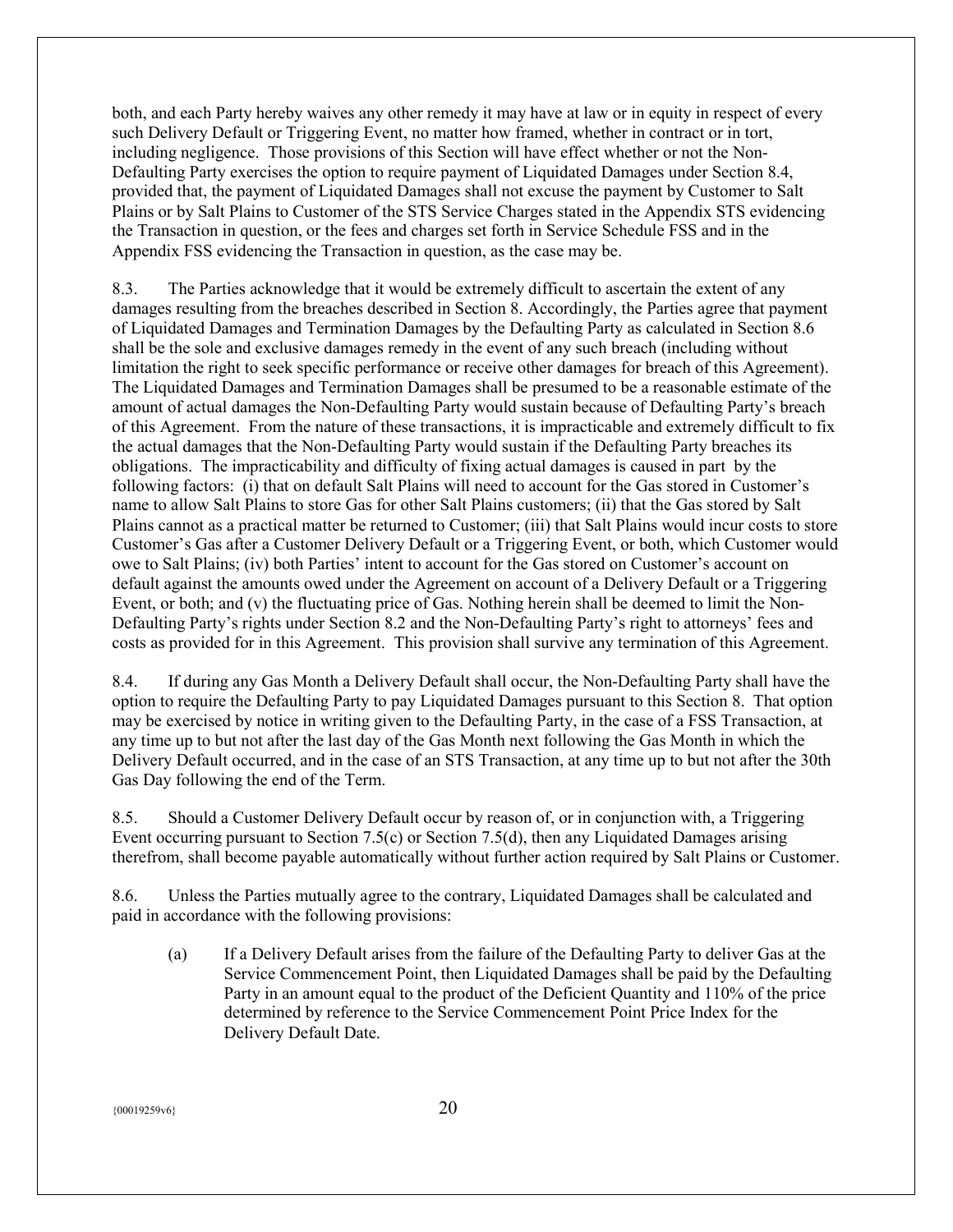- (b) If a Delivery Default arises from the failure of the Defaulting Party to accept Gas at the Service Commencement Point, then Liquidated Damages shall be paid by the Non-Defaulting Party in an amount equal to the product of the Deficient Quantity and 90% of the price determined by reference to the Service Commencement Point Price Index for the Delivery Default Date.
- (c) If a Delivery Default arises from the failure of the Defaulting Party to deliver Gas at the Service Termination Point, then Liquidated Damages shall be paid by the Defaulting Party in an amount equal to the product of the Deficient Quantity and 110% of the price determined by reference to the Service Termination Point Price Index for the Delivery Default Date.
- (d) If a Delivery Default arises from the failure of the Defaulting Party to accept Gas at the Service Termination Point, then the Liquidated Damages shall be paid by the Non-Defaulting Party in an amount equal to the product of the Deficient Quantity and 90% of the price determined by reference to the Service Termination Point Price Index for the Delivery Default Date.
- (e) If during any Gas Month, a Delivery Default occurs on more than one Gas Day, then Liquidated Damages for each such Delivery Default shall be determined according to the above provisions and the obligation to pay Liquidated Damages owed by one Party to the other shall be netted against the amount, if any, otherwise payable to that Party by the other for that Gas Month.
- (f) The net amount of Liquidated Damages owing pursuant to the foregoing shall be determined and paid for each Gas Month in accordance with the provisions of Section 5.

8.7. Upon payment of Liquidated Damages as outlined in Section 8.6, Customer's Inventory Account shall be adjusted as follows:

- (a) If the Delivery Default arose from the failure of Customer to deliver Gas or from the failure of Salt Plains to accept Gas, then Customer's Inventory Account shall be increased by an amount equal to the Deficient Quantity.
- (b) If the Delivery Default arose from the failure of Salt Plains to deliver Gas or from the failure of Customer to accept Gas, then Customer's Inventory Account shall be decreased by an amount equal to the Deficient Quantity.

8.8. If an Early Termination occurs, all Transactions then entered into by the Parties shall be deemed terminated effective immediately and the Non-Defaulting Party shall calculate the Early Termination Damages in respect of each Transaction so terminated, in accordance with the following provisions:

(a) The total amount the Non-Defaulting Party would pay to or receive from, as the case may be, a third party under an arm's length replacement transaction, on terms substantially the same as the Transaction in question and calculated for a period of time equal to the remaining period of the Transaction, commencing on the Early Termination Date, plus the amount of its out-of-pocket expenses and reasonable counsel fees, minus the total amount the Non-Defaulting Party would have paid to, or received from, as the case may be, the Defaulting Party pursuant to the terms of the Transaction had it not terminated,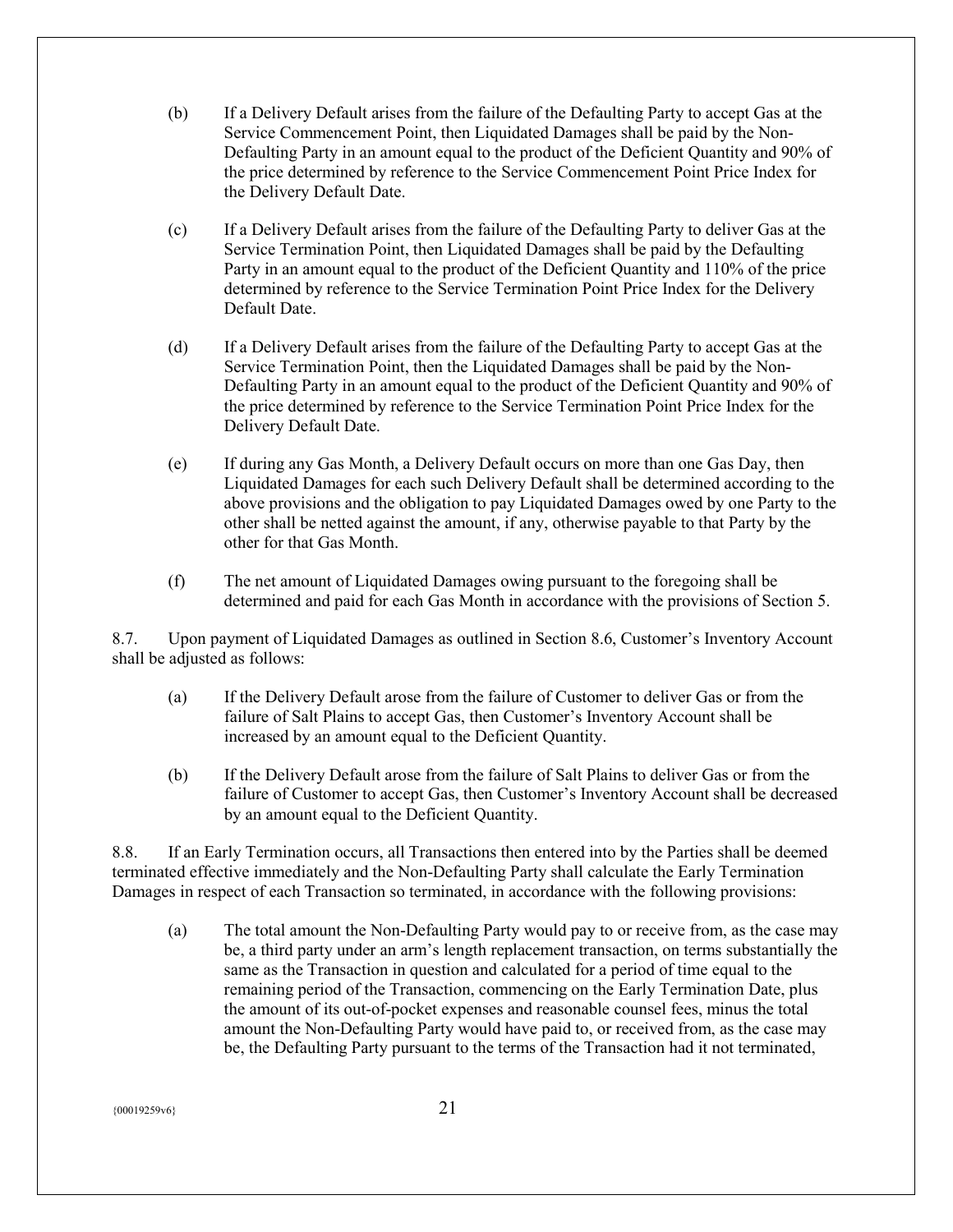and calculated for the period of time equal to the remaining period of the Transaction, commencing on the Early Termination Date.

- (b) The Non-Defaulting Party may calculate a replacement transaction price for the purchase or sale of Gas for the purposes of Section 8.8(a), based on the settlement prices of the New York Mercantile Exchange gas futures contracts, adjusted for the basis differential between Henry Hub and the Service Commencement Point or Service Termination Point, as the case may be; or, the arithmetic average of bona fide prices quoted for a replacement transaction by at least 3 recognized dealers active in the energy swap markets.
- (c) The net present value for the Early Termination Damages will be calculated by using a discount rate equal to the Prime Rate in effect as of the Early Termination Date, plus 3%.
- (d) Notwithstanding the preceding provisions, if the Early Termination Damages, as calculated pursuant to this Section 8.8, are less than zero, then they will be deemed to be zero.
- (e) Salt Plains shall, and with no Customer consent or action, apply the positive balance, if any, in a Customer's Inventory Account on an Early Termination occurring pursuant to Sections 7.5(c), or 7.5(d) as credit against any amount owed to Salt Plains pursuant to this Section 8, or any Storage Services Document terminated because of the Early Termination, by selling Customer Gas.

In such circumstances, Customer expressly agrees that, notwithstanding Section 12.1, Customer's title in that portion of Gas which is sold by Salt Plains shall have transferred to Salt Plains for the purposes of the sale to allow Salt Plains to sell the Gas as contemplated in this Section 8.8(e).

The value of such sold Customer Gas as credit to Salt Plains shall be calculated as 90% of the price determined by reference to the Service Commencement Point Price Index for each day of the Gas Month next following the last Gas Day of the Term.

8.9. Upon payment in full by the Defaulting Party of the Early Termination Damages, the Transactions between the Parties that have been terminated by the Non-Defaulting Party, shall be deemed fully and entirely performed, the Storage Service Documents between Salt Plains and Customer with regard to only those Transactions shall be deemed terminated and the Parties shall be wholly and finally released from all further liability to each other in respect thereof, except as otherwise expressly provided in the Storage Service Documents.

8.10. Notwithstanding any other provision of this Statement of Operating Conditions to the contrary, whenever Salt Plains deals with any third party at the request of or pursuant to instructions given by Customer:

(a) Customer represents and warrants to Salt Plains that Customer has the power and authority to make such requests and issue such instructions, and all actions or omissions by Salt Plains hereunder will be in reliance on such representations and warranties by Customer.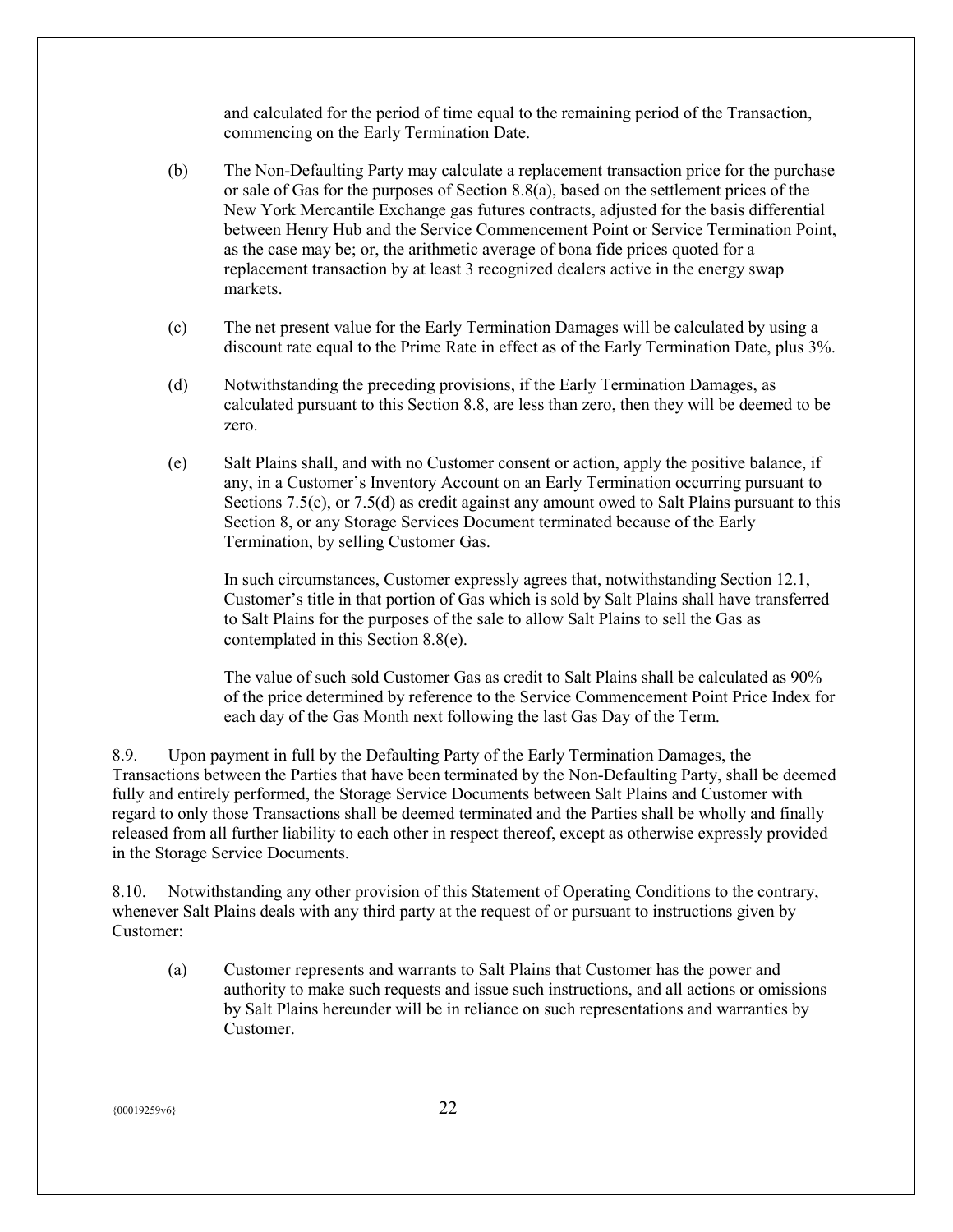- (b) Salt Plains shall not, by reason of any act or omission hereunder, be deemed to have entered into a contractual or other relationship with any third party and no third party shall by reason of any act or omission of Salt Plains become a beneficiary hereunder or acquire any rights or claims against Salt Plains.
- (c) No act or omission by Salt Plains hereunder, whether in accordance with or in contravention of any instructions given or requests made by Customer, shall give rise to any liability of Salt Plains to any third party.
- (d) In accordance with Section 3, the sole liability of Salt Plains for any claims, liability, losses, damages, costs and expenses (including, but not limited to attorney's fees and cost) directly or indirectly arising out of, resulting from, relating to or caused by the Transactions entered into by the Parties under the Storage Service Documents shall be borne by Customer, and any such liability shall be limited to the amounts calculated pursuant to Section 8 of this Statement of Operating Conditions.
- (e) Customer shall be solely liable for and shall fully defend and indemnify Salt Plains and hold Salt Plains harmless from and against any and all claims, liability, losses, damages, costs and expenses (including but not limited to attorney's fees and costs) that Salt Plains becomes liable for or incurs directly or indirectly arising out of, resulting from, relating to or caused by any act or omission of Salt Plains in reliance on Customer's request or instructions in respect of such third party; and such indemnity shall be a complete indemnity and shall not be limited to the amount calculated in accordance with the foregoing provisions in Section 8 of this Statement of Operating Conditions.
- (f) The indemnifications set forth herein are intended to preclude claims against Salt Plains by any person or entity other than Customer with respect to the Transactions entered into by the Parties under the Storage Service Documents, but nothing herein is intended to excuse fraud, criminal acts, or willful misconduct by Salt Plains.
- (g) If Customer is relying on a third party to deliver or accept delivery of Gas, and such third party fails for any reason to do so, Customer's performance under the Storage Service Documents is not excused by reason of the third party's act or omission, and Customer will be fully subject to the provisions of Sections 7 and 8 of this Statement of Operating Conditions for any failure to meet its obligations under the Storage Service Documents.

8.11. It is the intent of the Parties to specifically disclaim all representations and warranties, express or implied, other than those appearing in writing in this Statement of Operating Conditions.

# <span id="page-22-0"></span>**9. FORCE MAJEURE**

9.1. The expression "Force Majeure" means a restraint on the performance by Salt Plains of one or more of its obligations pursuant to any Transaction entered into pursuant to Schedule FSS or Schedule STS ("Obligation" or "Obligations") resulting from a cause not within its control and which, by the exercise of due diligence and planning, it was unable to prevent. In this Section 9, the expression "due diligence and planning," means that the industry standards and practices generally prevailing among operators of similar natural gas storage facilities in North America have been adhered to.

9.2. If and for so long as Salt Plains is unable due to Force Majeure to fully perform its Obligations in response to a Request for injection or withdrawal of Gas duly made by Customer under the Storage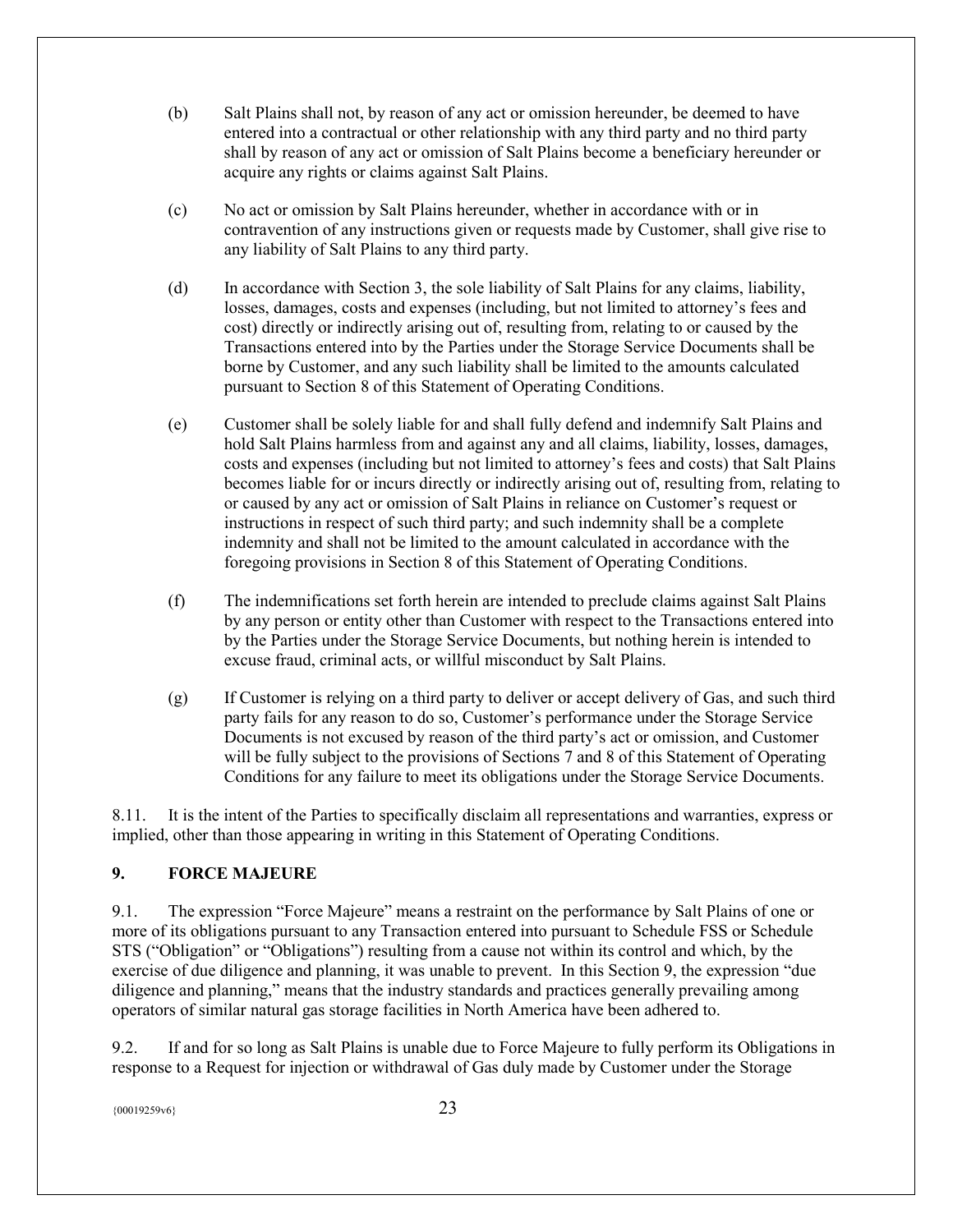Service Documents, the Monthly Storage Demand Charge or the STS Service Charge (if calculated based on Inventory or Total Contract Quantity), as the case may be, shall be reduced proportionally having regard to the extent to which Salt Plains is unable to comply with any such Request.

9.3. If Salt Plains is rendered unable to perform or is restrained by reason of a Force Majeure from performing any Obligation in whole or in part, it may claim suspension of that Obligation to the extent that it is so restrained and for the duration of that Force Majeure, provided that:

- (a) Salt Plains gives written notice to Customer, setting out the details of the Force Majeure as soon as practicable after the commencement of the Force Majeure;
- (b) Salt Plains takes all reasonable measures that are commercially reasonable in the circumstances to mitigate the cause of and effect of the Force Majeure;
- (c) Salt Plains recommences performance of the Obligation to the extent commercially reasonable during the cessation of and upon the conclusion of the Force Majeure; and
- (d) as soon as practicable after the conclusion of the Force Majeure, Salt Plains gives notice to Customer of the date of such conclusion.

9.4. A strike, lockout or other industrial disturbance, shall be considered an event of Force Majeure; however, the settlement of such an event involving the Salt Plains Storage Facility or Salt Plains personnel shall be entirely within the discretion of Salt Plains.

9.5. The Term in effect pursuant to any Transaction binding upon the Parties will not be extended to compensate for the reduction or suspension of Obligations during the Force Majeure.

# <span id="page-23-0"></span>**10. NOTICES**

10.1. Whenever provision is made in the Storage Service Documents for giving notice by one Party to the other, if no particular manner in which it is to be given is specified, such notice may be given orally or in writing. If oral notice is given, the notifying Party shall, if required by the notified Party, produce a voice recording clearly evidencing such notice. Written notice may be delivered by hand or electronically in accordance with the particulars set forth on the Notification Schedule. A Party may change its particulars set forth on the Notification Schedule by giving written notice thereof in accordance with the Storage Service Documents.

10.2. Except as otherwise expressly provided, any notice given in accordance with the foregoing provisions will be treated as received at the time of receipt.

# <span id="page-23-1"></span>**11. TAX MATTERS**

11.1. Salt Plains and Customer acknowledge that notwithstanding any other provision of the Storage Service Documents, the amount of the consideration set out in any of the Storage Service Documents to be paid by one Party to the other for the supply of any goods or services is exclusive of all applicable taxes.

11.2. If any federal, state, city, county, or other governmental entity, or regulatory agency imposes a franchise fee, ad valorem tax or similar tax, charge, levy, or other fee on Salt Plains in connection with the Salt Plains Storage Facility or its operation, the Parties agree that Salt Plains, at its sole discretion may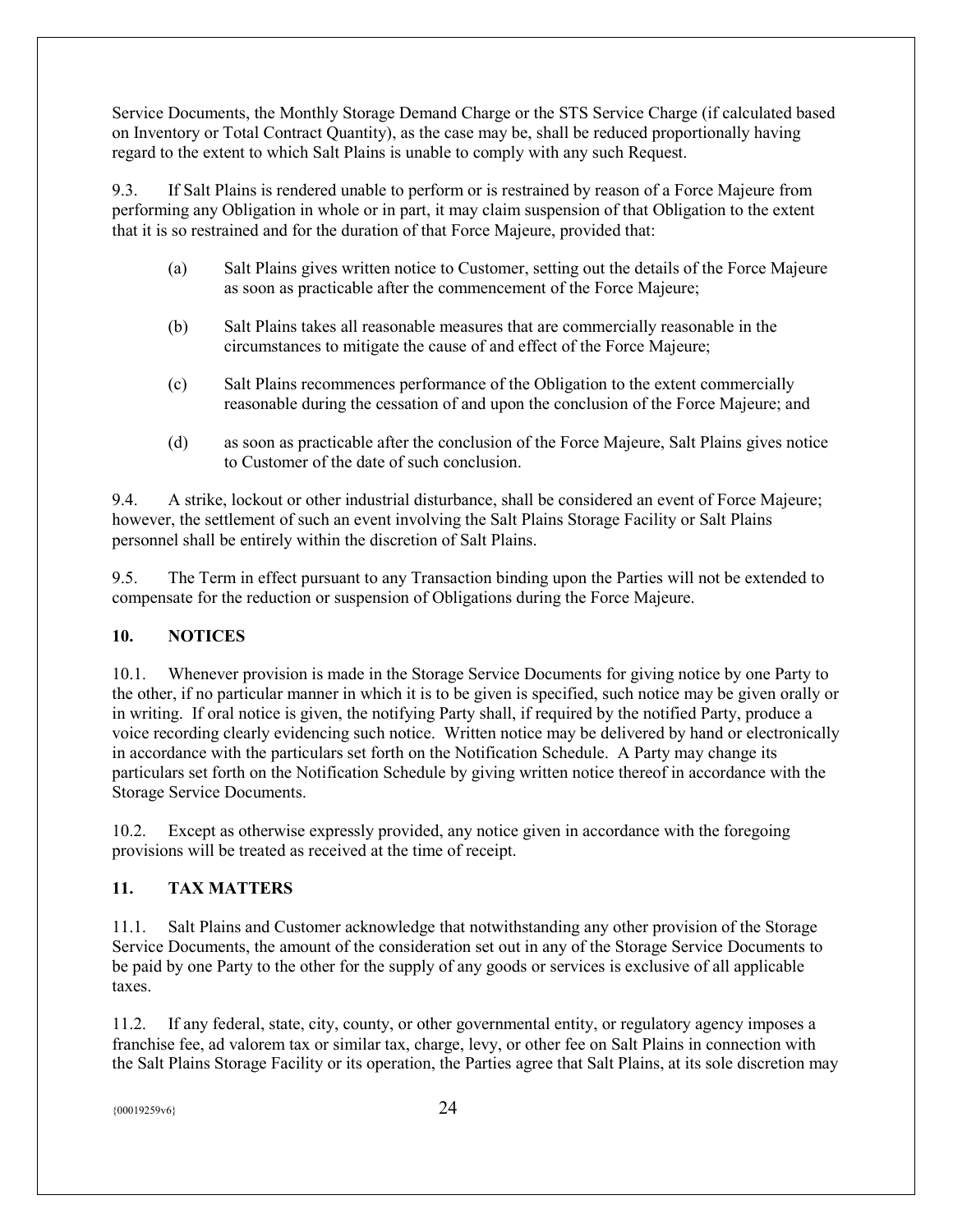require Customer to pay a proportionate share of such fees, and that the amount of the consideration set out in any of the Storage Service Documents to be paid by one Party to the other Party for the supply of any goods or services is exclusive of any and all such fees.

In the event any such tax is imposed on Customer and is (a) paid by Salt Plains and not passed through to Customer, or (b) paid by Customer and reimbursed by Salt Plains, Salt Plains shall be subrogated to and be entitled to all rights and remedies that Customer would have had against any such government entity or agency in respect of such tax liability. If requested by Salt Plains, Customer shall transfer to Salt Plains all rights and remedies against any such government entity or agency necessary in order to perfect this right of subrogation. Customer shall permit Salt Plains to sue, compromise, or settle in the name of Customer and to use the name of Customer in any transaction or litigation involving these rights or remedies.

11.3. The Parties acknowledge that some local governments have imposed a utility users tax on operations deemed to be public utilities, and that these local governments require the deemed utility to bill Customers within the government's jurisdiction for the taxes due, collect the taxes from Customers, and pay the collected taxes to the local government. If any city, county, or other local governmental entity imposes a utility users tax or similar fee, charge or levy on Salt Plains in connection with the Salt Plains Storage Facility or its operation, the Parties agree that Salt Plains may require Customer to pay any such taxes assessed on Customer's use of Salt Plains' facilities, and that the amount of the consideration set out in any of the Storage Service Documents to be paid by one Party to the other Party for the supply of any goods or services is exclusive of any and all utility users taxes.

# <span id="page-24-0"></span>**12. POSSESSION AND WARRANTY**

12.1. Possession of Gas will pass to Salt Plains when it is delivered to Salt Plains at the Service Commencement Point by or on behalf of Customer; and possession of Gas will pass to Customer or its nominee when it is delivered to or on behalf of Customer at the Service Termination Point by Salt Plains. The title and risk of loss for all Gas injected into, stored in, and withdrawn from storage shall remain with Customer, and Salt Plains shall not be liable to Customer for any loss of Gas, except as may be occasioned due to the intentional or negligent acts or omissions by Salt Plains. Any loss of Gas, unless due to the intentional or negligent act or omissions of Salt Plains, shall be shared proportionately by all Customers, based on each Customer's Storage Inventory Account, as applicable.

12.2. Customer represents and warrants to Salt Plains that it has the right to give possession of such Gas to Salt Plains pursuant to the terms of the Storage Service Documents, free from all adverse liens, taxes, charges, third party interests and other encumbrances whatsoever. Customer and Salt Plains acknowledge and agree that while in storage at the Salt Plains Storage Facility, Customer's Gas may be commingled with Gas owned by other customers of Salt Plains and with Gas owned by Salt Plains, as a necessary requirement of the trade and business of gas storage conducted by Salt Plains. Notwithstanding such commingling and notwithstanding Section 12.4, it is intended by Customer and Salt Plains that the delivery of Gas by Customer to Salt Plains pursuant to this Statement of Operating Conditions shall constitute a bailment for reward and Salt Plains shall have the common law duties and liabilities of such a bailee, except where those duties are modified by the express terms of a Transaction entered into by the Parties.

12.3. Salt Plains represents and warrants to Customer that it has the right to give possession of such Gas to Customer pursuant to the terms of the Storage Service Documents, free from all adverse liens, taxes, charges, third party interests and other encumbrances whatsoever, other than those for which Customer bears responsibility pursuant to the provisions of the Storage Service Documents.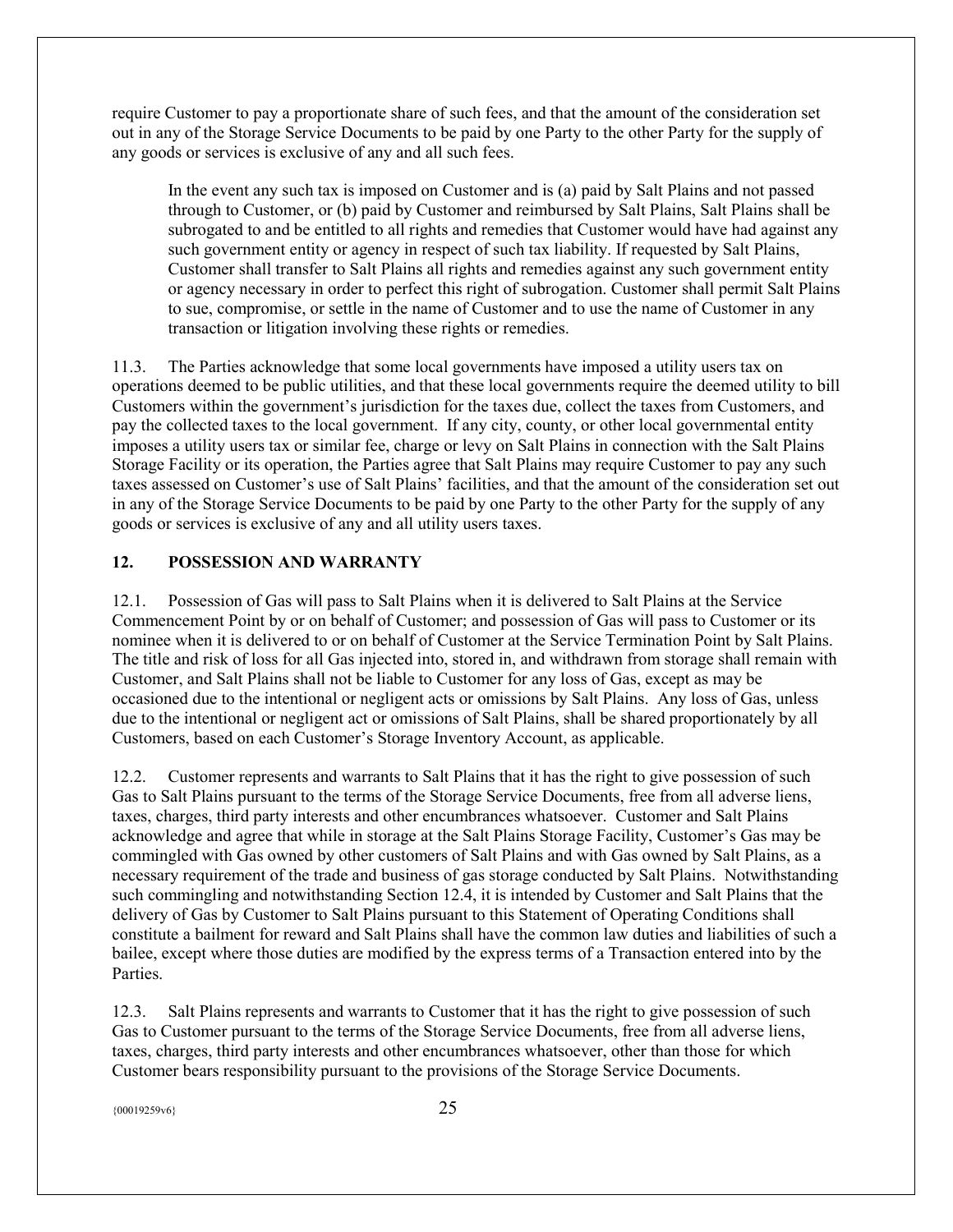12.4. Salt Plains shall have the right to remove constituents other than methane from Gas delivered to it by Customer and Salt Plains shall have no duty to account for the constituents so removed nor to make any payment to Customer on account thereof; provided that nothing in this Section 12.4 will permit Salt Plains to return to Customer a thermal quantity of Gas that is less than that given Salt Plains by Customer, less any applicable fuel/loss deduction, nor shall this Section 12.4 permit Salt Plains to return to Customer Gas that does not meet the quality specifications that Salt Plains and Customer have agreed to.

12.5. Notwithstanding the transfer of possession of Customer's Gas to Salt Plains when it is delivered to the Service Commencement Point, the risk of loss and legal title to and ownership of Customer's Gas, or possessory title as bailor of Gas, remains at all times with Customer. Further, Customer expressly acknowledges and agrees that Salt Plains shall be under no obligation to provide for any insurance for the risk of loss of Customer's Gas, or any other insurable risk.

12.6. With respect to Gas to be stored by Salt Plains under other than NGPA Section  $311(a)(2)$ authority, Customer represents and warrants to Salt Plains (i) that all such Gas will have been produced (a) within the State of Oklahoma and will not have been commingled with other Gas which is or may be sold, consumed, transported or otherwise utilized in interstate commerce in a manner which would subject Salt Plains to the jurisdiction of the Federal Energy Regulatory Commission or any successor authority under the Natural Gas Act of 1938 or (b) outside of the state of Oklahoma with any transportation on an interstate pipeline having been conducted under Section 311 (a)(1) of the Natural Gas Policy Act and (ii) that, following return of the Gas by Salt Plains, none of the Gas will be sold, consumed, transported or otherwise utilized outside the State of Oklahoma in a manner which would subject Salt Plains to the jurisdiction of the Federal Energy Regulatory Commission or any successor authority under the Natural Gas Act of 1938.

# <span id="page-25-0"></span>**13. APPLICATION FOR SERVICE AND CONTRACTS**

13.1. To apply for service, a customer must execute a Storage Services Agreement, enter into a Transaction evidenced by an Appendix applicable to the type of service to be taken, either Appendix FSS or Appendix STS, and establish credit in compliance with Section 14.

13.2. All contracts for Natural Gas storage service by Salt Plains shall be subject to the following terms and conditions:

- (a) Requirement A Storage Service Agreement duly executed by the Parties complete with the applicable Appendix setting forth the particulars of a Transaction will be required as a condition precedent to service, subject to the terms of such Appendix.
- (b) Regulatory Exemption In the event that any governmental entity (including a court) issues an order or rule which would cause Salt Plains to become subject to the jurisdiction of the Federal Energy Regulatory Commission under the Natural Gas Act, 15 USCA §717, et seq., if a contract entered into by Salt Plains remains in effect, Salt Plains may terminate such a contract and the provisions of Section 6 hereof pertaining to term end inventory shall apply without adjustment of the Service Termination Point Price Index.

13.3. In the event of a conflict between the provisions of this Statement of Operating Conditions and the provisions of any executed Storage Services Agreement and/or Transaction applicable to Section 311(a)(2) service, the provisions of this Statement of Operating Conditions shall prevail, except that Salt Plains may seek specific regulatory approval for such executed Storage Services Agreement and/or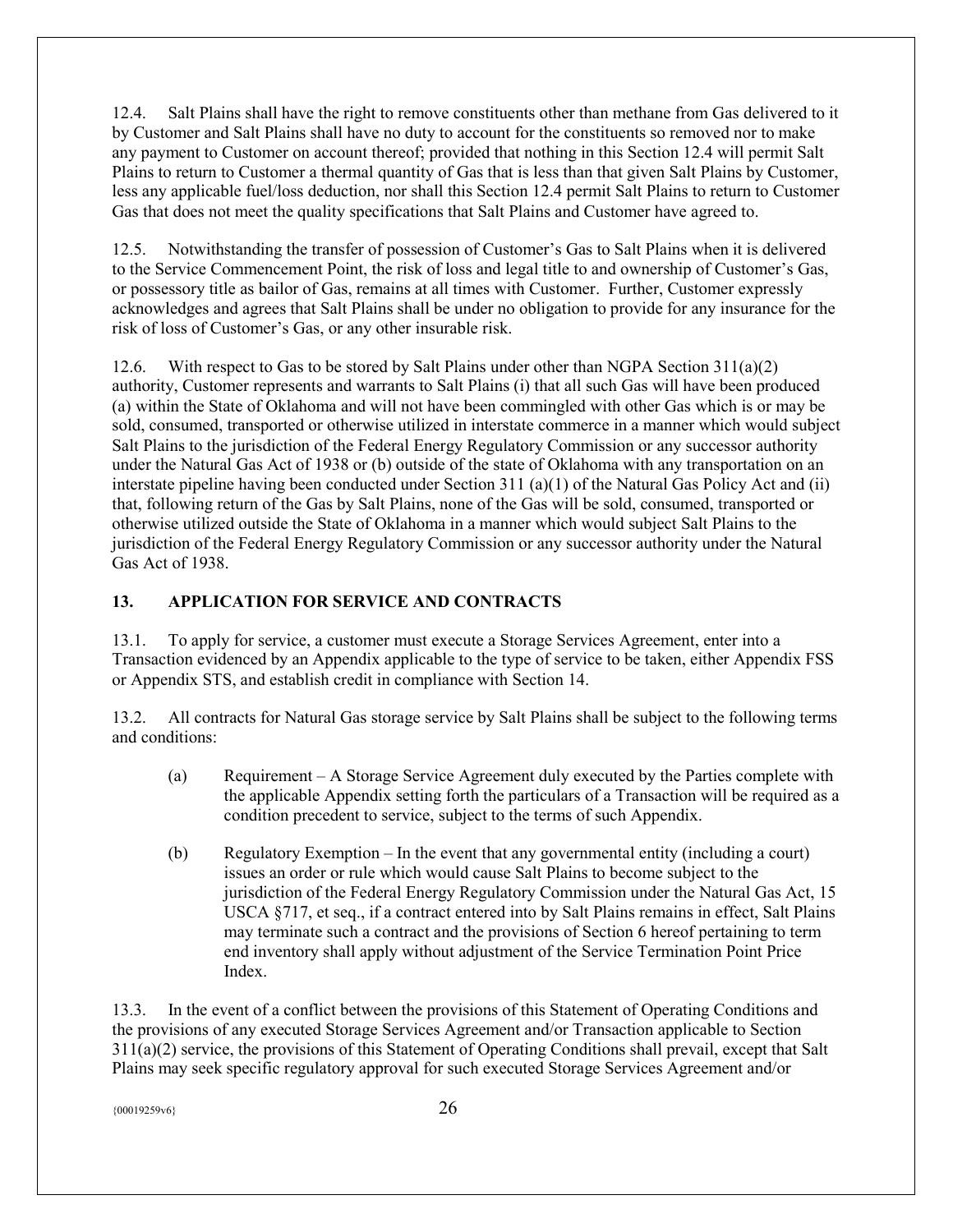Transaction, which, if obtained, shall cause the provisions of such executed Storage Services Agreement and/or Transaction to prevail.

# <span id="page-26-0"></span>**14. ESTABLISHMENT AND RE-ESTABLISHMENT OF CREDIT**

14.1. All Customers will be required to maintain an Acceptable Credit Rating or to provide Salt Plains with Financial Assurances, as provided in this Section 14.

14.2. If Customer does not have an Acceptable Credit Rating, Customer shall provide Salt Plains with Financial Assurances in accordance with Section 14.4 or Other Security Documents in accordance with Section 14.6.

# 14.3. WAIVER OF FINANCIAL ASSURANCES

- (a) If Customer establishes to Salt Plains' reasonable satisfaction that it has an Acceptable Credit Rating and so long thereafter as Customer maintains an Acceptable Credit Rating, Salt Plains shall not require Customer to provide it with Financial Assurances.
- (b) If Customer is not required by Salt Plains to provide Financial Assurances pursuant to Section 14.3(a), Customer shall provide Salt Plains with:
	- (i) Audited consolidated Financial Statements within 120 days after the end of each fiscal year of Customer, prepared in accordance with generally accepted accounting principles;
	- (ii) Unaudited consolidated Financial Statements within 90 days after the end of each fiscal quarter of Customer, prepared in accordance with generally accepted accounting principles; and
	- (iii) Immediate notice of any amendment, change or modification to its Credit Rating, its Financial Statements or of any material adverse change in the financial position of Customer.
- (c) If Customer does not maintain an Acceptable Credit Rating, then within 5 days of the reduction of its Credit Rating Customer shall provide Salt Plains with the Financial Assurances as set forth in Section 14.4

# 14.4. FINANCIAL ASSURANCES - LETTER OF CREDIT OR GUARANTEE BY OTHER **COMPANY**

- (a) Where Customer does not have or does not maintain an Acceptable Credit Rating, Customer shall provide Salt Plains with one or more of the Financial Assurances, at the option of Salt Plains, in an acceptable form as set forth in Sections 14.4 (b), (c) or (d). If a Customer with an Acceptable Credit Rating is downgraded to a level lower than an Acceptable Credit Rating, and no Transactions are then pending between the Parties, Salt Plains will not require Customer to provide Financial Assurances unless and until Customer desires to enter into a Transaction.
- (b) Customer shall provide to Salt Plains, to secure its obligation to Salt Plains pursuant to the Storage Service Documents, the following Letter of Credit: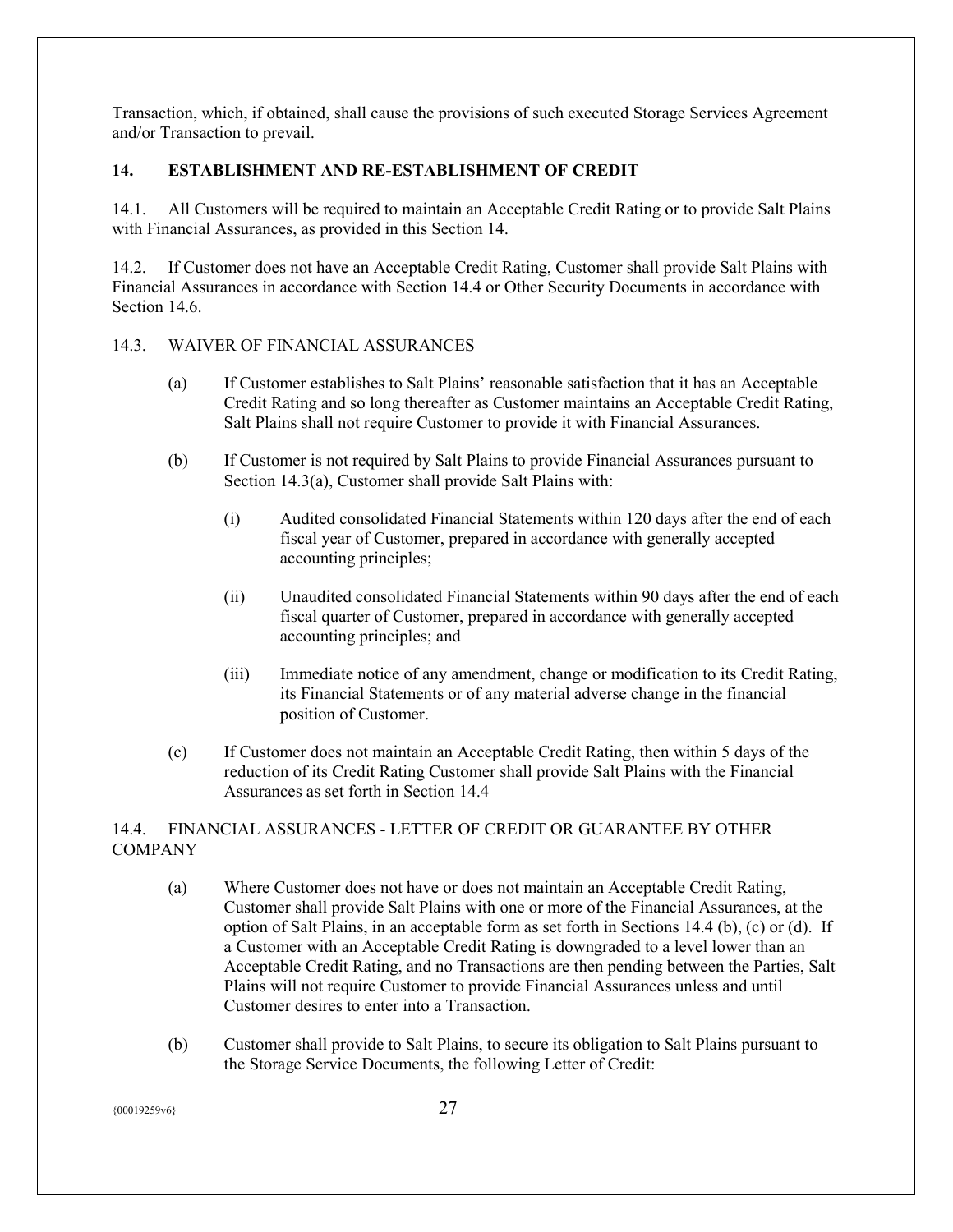- (i) Upon entering into any Transaction under the Storage Service Documents and on or before January 1st of each year for which the Storage Service Documents are in effect, unless otherwise specified by Salt Plains, a Letter of Credit in an amount equal to the Total Storage Demand Charge specified in Appendix FSS.
- (ii) For each Transaction entered into by the Parties for STS Service, a Letter of Credit in an amount equal to the value of the Transaction under any reasonable set of assumptions, plus 120 days as determined by Salt Plains in its sole and absolute discretion.
- (iii) Each Letter of Credit shall be in effect for 1 year or for the Term of the Transaction plus 120 days, whichever is lesser. If the Term of the Transaction plus 120 days is greater than 1 year, Customer shall ensure that its obligation to Salt Plains is secured continuously, and accordingly shall provide Salt Plains with a replacement Letter of Credit no later than 120 days prior to the expiration of the then-effective Letter of Credit. Salt Plains will return the expiring Letter of Credit to Customer within 5 days of the date of the Replacement Letter of Credit becomes effective.
- (iv) Each Letter of Credit shall be in form and substance satisfactory to Salt Plains, and without limiting the generality of the foregoing shall be issued by a financial institution acceptable to Salt Plains and shall be irrevocable; shall provide for partial drawdowns; and shall contain the terms and conditions set forth in Form D.
- (v) In addition to all other remedies available to Salt Plains at law or in equity, if Customer fails to provide a replacement Letter of Credit in accordance with this Section 14.4(b), Salt Plains may draw upon the expiring Letter of Credit to the full amount thereof and apply the funds so drawn in payment in whole or in part of the obligations of Customer under the Storage Service Documents.
- (c) Customer shall provide to Salt Plains, to secure its obligation to Salt Plains pursuant to the Storage Service Documents, a Guarantee granted to Salt Plains by another company (the "Guarantor") with an Acceptable Credit Rating. The Guarantee shall be in a form as set forth in Form E and the provisions of Sections 14.3 and 14.4 hereof shall apply mutatis mutandis to the Guarantor as if the Guarantor were Customer.
- (d) If requested by Customer, Salt Plains may accept other forms of Financial Assurances to secure Customer's obligations under the Storage Service Documents, provided that Salt Plains may reject or accept such other forms of Financial Assurances in its sole and absolute discretion.
- (e) Customer's obligation to maintain an Acceptable Credit Rating or to provide Financial Assurances shall continue for so long as the Parties are bound by the Storage Services Agreement and all Transactions entered into thereunder. This obligation shall terminate when Customer has performed or satisfied all of its obligations under the Storage Service Documents. Upon the termination of the Storage Services Agreement, Salt Plains shall return to Customer, if applicable: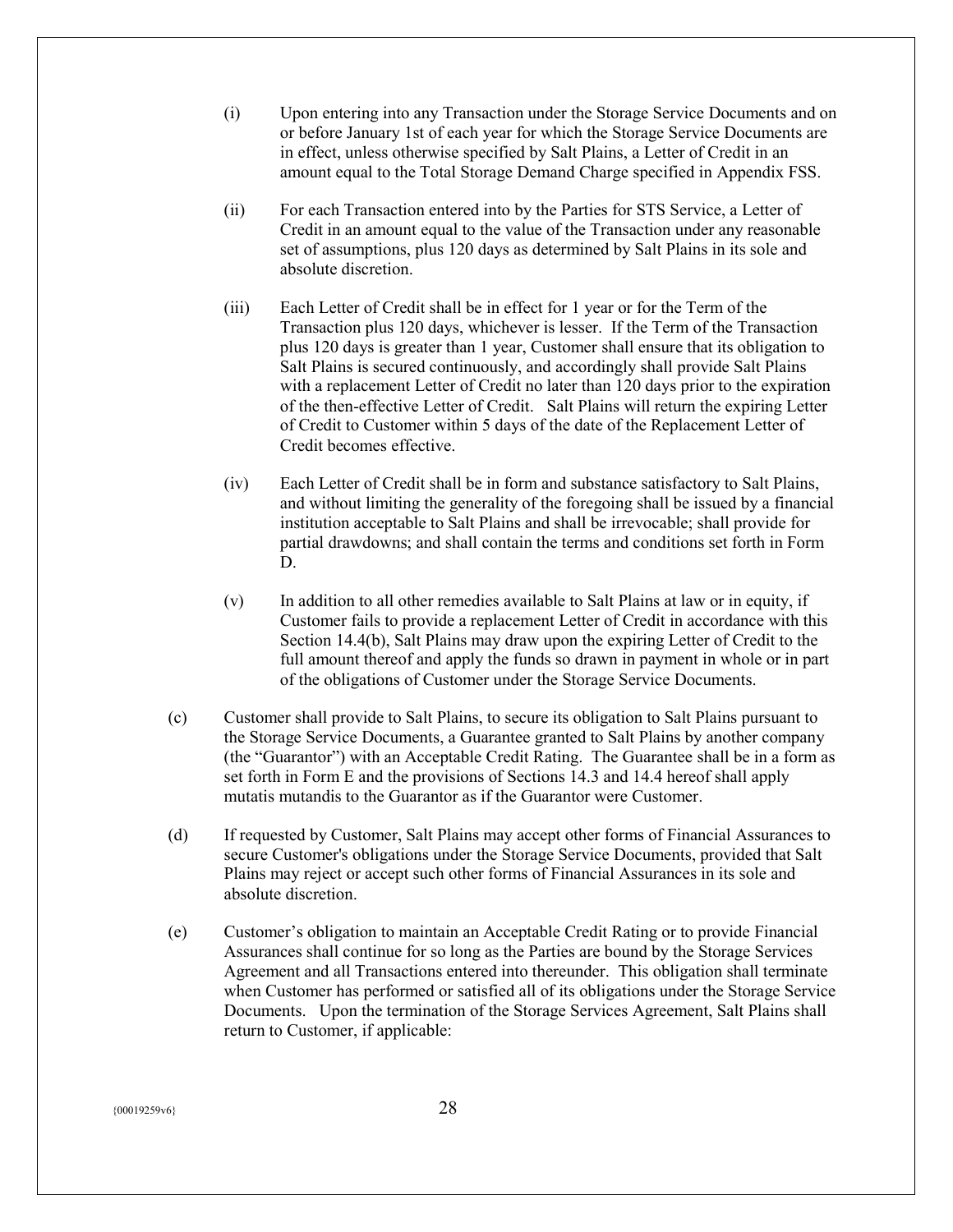- (i) The Letter of Credit and funds held by Salt Plains as security pursuant to Section 14.4(b) then in its possession but only to the extent it has not then applied such funds pursuant to Section 14.5 to the debts, expenses, costs, assessments and liabilities payable by Customer to Salt Plains pursuant to the provisions of the Storage Service Documents;
- (ii) The Guarantee held by Salt Plains pursuant to Section 14.4(c); or
- (iii) Any security accepted by Salt Plains pursuant to Section 14.4(d).

# 14.5. FAILURE TO MEET OBLIGATIONS

- (a) If Customer fails to pay in full any amount owing to Salt Plains within the time specified pursuant to the Storage Service Documents, then, in addition to the rights Salt Plains has pursuant to the provisions of the Storage Service Documents and all other remedies available to Salt Plains at law or in equity, Salt Plains may take one or more of the following actions:
	- (i) Draw upon the Letter of Credit and funds held by Salt Plains as security pursuant to Section 14.4(b) and apply the funds so drawn to pay any damages, debts, expenses, costs, assessments or liabilities of any nature whatsoever, including interest on unpaid amounts, payable by Customer to Salt Plains pursuant to the provisions of the Storage Service Documents;
	- (ii) Demand payment from the Guarantor pursuant to the Guarantee granted under Section  $14.4(c)$ ; or
	- (iii) Realize on any security accepted by Salt Plains pursuant to Section 14.4(d).

# 14.6. OTHER SECURITY DOCUMENTS

- (a) Where Customer has provided Salt Plains Other Security Documents and Salt Plains, in its sole and absolute discretion, determines that the Other Security Documents provided are no longer an acceptable form of credit, Customer shall provide Financial Assurances as provided in Section 14.4 or provide any additional Other Security Documents as directed by Salt Plains. This obligation remains for as long as the Parties are bound by the Storage Services Agreement and all Transactions entered thereunder.
- (b) (If Customer fails to comply with this Section 14, Salt Plains shall have all the rights and remedies available to it as if the Customer failed to maintain an Acceptable Credit Rating or provide Financial Assurances as provided in Section 14.4.

# 14.7. NOTICES

Any notice required or permitted to be given by one Party to another pursuant to this Section 14 shall be given in writing and may be delivered by hand or electronically addressed in accordance with the particulars for notices set forth in the Storage Service Documents.

# <span id="page-28-0"></span>**15. GAS QUALITY AND MEASUREMENT OF SERVICE**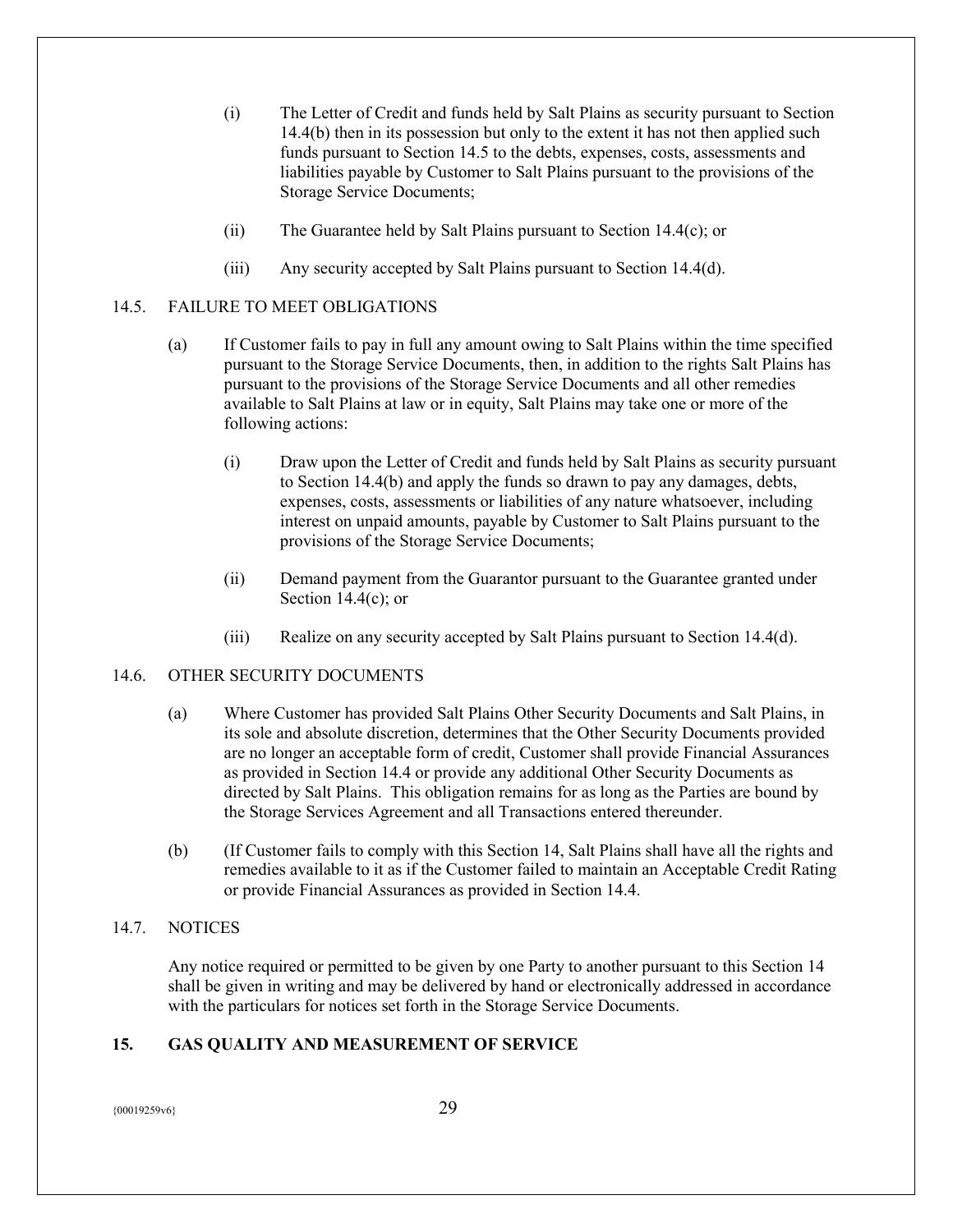15.1. Except as otherwise provided below, all Natural Gas delivered to Salt Plains and all Natural Gas delivered by Salt Plains shall conform to the quality and pressure specifications of the Connecting Pipeline at the point of delivery.

15.2. Salt Plains may agree to accept Natural Gas, which differs from the quality specifications of the Connecting Pipeline. The acceptance of non-conforming Natural Gas shall not act as a continuing or future waiver of the quality specifications in this Section 15, nor require Salt Plains to receive Natural Gas of similar nonconforming quality in the future.

15.3. In the case of failure of the Gas to conform to any of the quality specifications the Gas may be shut-off and notification to Customer will occur immediately after the fact. Salt Plains shall not be liable to Customer for any loss, damage or harm suffered by Customer as a direct or indirect result of such shutoff. Failure by either Salt Plains or Customer to tender deliveries that conform to any of the applicable quality specifications shall not be construed to eliminate, or limit in any manner, the rights and obligations existing under any other provisions of the executed Storage Service Agreement.

15.4. Salt Plains expressly notifies Customer that it does not odorize the Natural Gas delivered hereunder.

15.5. The Parties agree that if Salt Plains is required to accept Natural Gas for delivery into storage from a Connecting Pipeline when the pressure on that Connecting Pipeline is less than the Minimum Pipeline Pressure, then for so long as such condition exists, the Maximum Daily Injection Quantity and/or the Maximum Daily Quantity, as the case may be, will be adjusted downward without penalty as determined by Salt Plains acting reasonably.

15.6. The Parties agree that if Salt Plains is required to redeliver Natural Gas from storage to a Connecting Pipeline when the pressure on that Connecting Pipeline is in excess of the Maximum Pipeline Pressure, then for so long as such condition exists, the Maximum Daily Withdrawal Quantity and/or the Maximum Daily Quantity, as the case may be, will be adjusted downward without penalty as determined by Salt Plains acting reasonably.

15.7. Salt Plains shall make all such adjustments in accordance with Section 16 of this Statement of Operating Conditions among Customer and all other customers to whom Salt Plains owes an obligation to provide Service and who are affected in a manner similar to Customer by such conditions of pressure on a Connecting Pipeline.

15.8. Natural Gas delivered by one Party to the other hereunder shall be measured as to volume and energy by the Connecting Pipeline, and shall be expressed to Customer and Salt Plains as a scheduled volume on that Connecting Pipeline. The Parties shall accept such measurement and any adjustments thereof for all purposes, and all energy to volume and volume to energy estimates or conversions made for any purpose hereunder shall be calculated in accordance with that Connecting Pipelines' approved operating procedures.

# <span id="page-29-0"></span>**16. CONTINUITY OF SERVICE; ALLOCATION OF CAPACITY**

16.1. Salt Plains will queue all Requests for FSS Service and will provide FSS Service to Customers and deal with curtailments of service according to the following:

(a) In respect of Requests for Service commencing at any of the first four Effective Times of any Gas Day, Salt Plains shall give the highest priority to Requests for FSS Service,

 $\{00019259\sqrt{6}\}$  30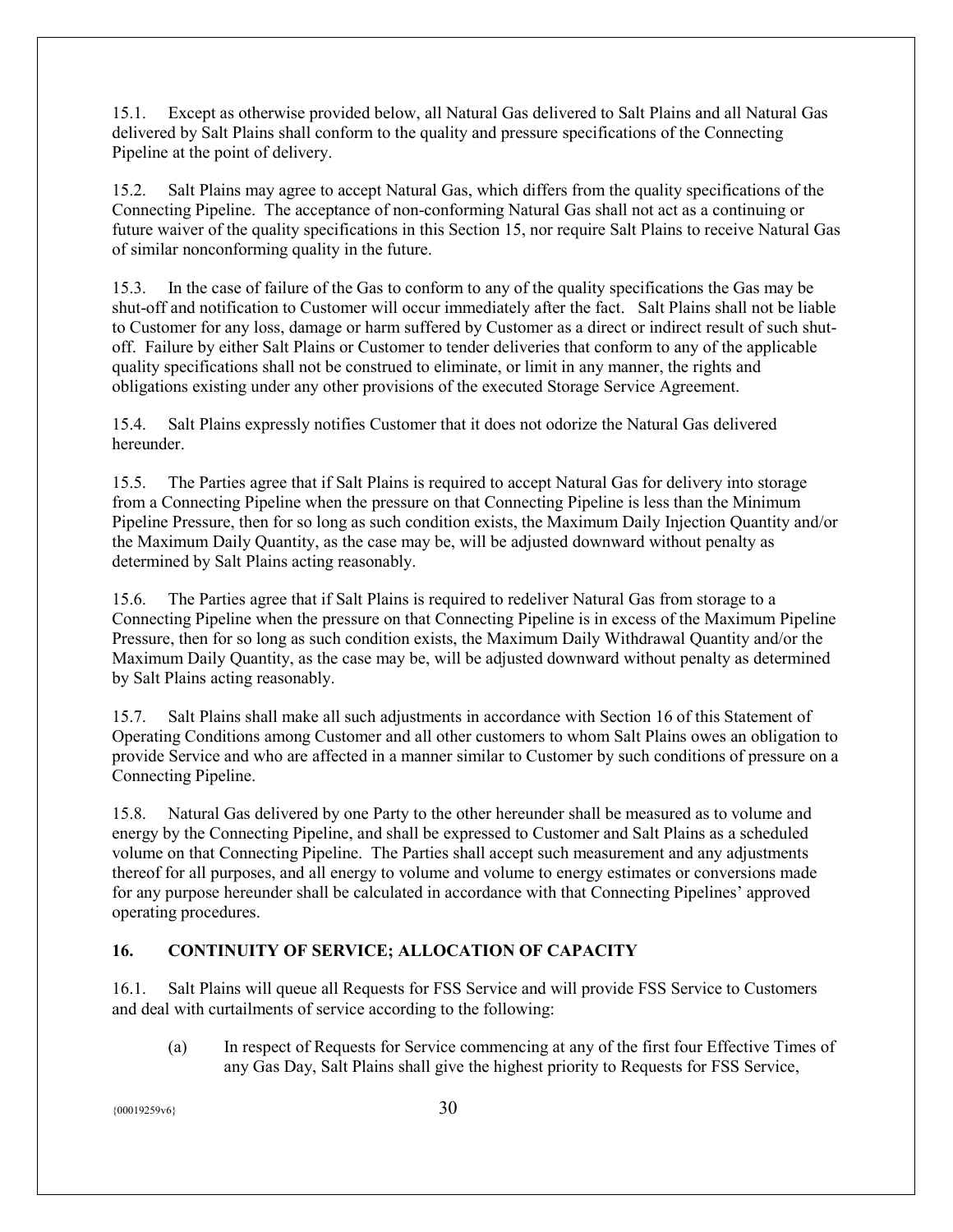which may require previously accepted Requests for STS Service for those Effective Times to be reduced or rejected. If so required, Salt Plains shall reduce or reject such previously accepted Requests for STS Service in the reverse priority to that set out in Section 16.2.

- (b) In respect of any Request for Service commencing at the last Effective Time of any Gas Day, Salt Plains shall not reduce or reject such previously accepted Requests for STS Service.
- (c) Further, provided that in its determination of whether to reduce or reject a request for STS Service on any Gas Day, Salt Plains will take into account any other requests for STS Service which result in offsetting physical flows.

16.2. Salt Plains will queue all Requests for STS Service and will provide STS Service to Customers according to the following priority levels:

- (a) First priority level: to Requests for STS Service in the opposite direction to the net facility physical flow for that Gas Day.
- (b) Second priority level: to Requests from STS Service Customers in respect of whom Salt Plains has no Flex Discretion or its Flex Quantity has been exhausted and to Gas purchases and sales made to efficiently manage operations of the Salt Plains Storage Facility.
- (c) Third priority level: to Requests for STS Service for a quantity that exceeds the remaining Flex Quantity of Salt Plains for the Transaction in question. Salt Plains may exhaust its remaining Flex Quantity for that Transaction and not fulfill Customer's Request to that extent. The remaining quantity of the Request will be assigned the Second priority level. The assignments of Requests to this Third priority level and the proration of remaining amount of Service among remaining unserved Requests will be recalculated whenever Requests are reassigned to the Second priority level as described in this paragraph.
- (d) Fourth priority level: to all other Requests for STS Service.

16.3. If at any time, injection or withdrawal Physical Capacity at the Salt Plains Storage Facility is insufficient to satisfy all Requests assigned the third or fourth priority levels, then within each priority level the quantity of each Request will be reduced in proportion to the Physical Capacity available to that priority level divided by the total quantity of Requests for that Gas Day assigned to that same priority level.

#### <span id="page-30-0"></span>**17. MISCELLANEOUS**

17.1. Customer may not assign the Storage Service Documents, nor any interest therein, without the prior written consent of Salt Plains, which consent shall not be unreasonably withheld. Customer will not be relieved of any of its obligations under the Storage Service Documents, unless and until Salt Plains expressly consents thereto by notice in writing signed by a duly authorized officer. The Storage Service Documents shall bind and enure to the benefit of the successors and permitted assigns of Customer.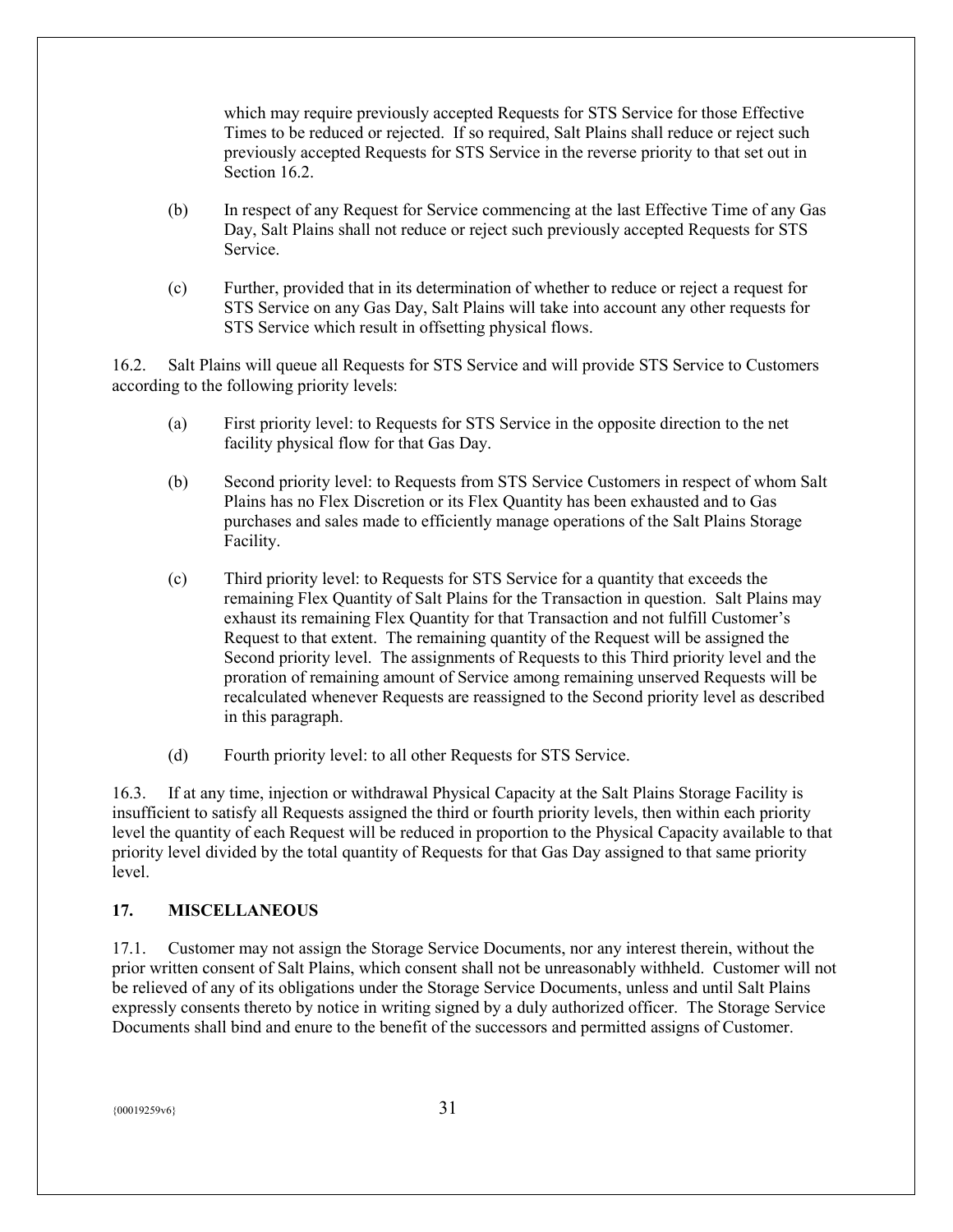17.2. Nothing in the Storage Service Documents shall prohibit a Party from pledging or hypothecating any interest given it pursuant to the Storage Service Documents as security for its indebtedness, but such pledge or hypothecation shall not serve to amend the provisions of the Storage Service Documents.

17.3. The provisions of the Storage Service Documents shall not restrain a Party from assigning, transferring or granting any interest in its rights hereunder to an Affiliate; provided that the assigning Party shall not be relieved of its obligations hereunder unless and until it obtains the express approval of the other Party. Upon the approval of the applicable Regulatory Agency, Salt Plains may assign all its rights and obligations hereunder to an Affiliate which succeeds to all or substantially all of its interests in the Salt Plains Storage Facility or any business unit or portion thereof.

17.4. The Storage Service Documents set forth the full and complete understanding of the Parties in respect of the Services to be provided. Any prior or collateral agreement, whether expressed or implied pertaining to the subject matter hereof is void and of no further force or effect. Any waiver by one Party of the non-performance by the other of any obligation or duty owed under the Storage Service Documents will not constitute a waiver of any future non-performance by that Party of that duty or obligation.

17.5. The Storage Service Documents will be governed by and interpreted in accordance with the laws in force in the State of Oklahoma without regard for the choice of law provisions thereof; and the Parties irrevocably submit to the courts having jurisdiction in the State of Oklahoma. The Storage Service Documents and the rights and obligations of the Parties are subject to all present and future laws, rules, regulations, and orders having application enacted by any legislative body having jurisdiction or other duly constituted governmental authority.

17.6. The headings used throughout the Storage Service Documents are inserted for reference purposes only and are not to be considered or taken into account in construing any terms or provision nor treated as in any way qualifying, modifying or explaining any term or provision.

17.7. Any provision of the Storage Service Documents which is found in whole or in part to be illegal or unenforceable will be treated as not having been written and the remainder of the Storage Service Documents will remain fully enforceable.

17.8. In interpreting the Storage Service Documents, words in the singular will be read and construed in the plural and words in the plural will be read and construed in the singular, where the context so requires.

17.9. Notwithstanding the provisions of this Statement of Operating Conditions, by entering into the Storage Service Documents, Customer does not acquire any right or title to or interest in the Salt Plains Storage Facility.

17.10. Each Party (the "recipient Party") acknowledges that the Storage Service Documents, may contain Confidential Information of the other Party (the "transmitting Party"). "Confidential Information" means the confidential information and trade secrets of the transmitting Party and the confidential information and trade secrets of other persons in favor of whom the transmitting Party has undertaken, or is otherwise bound by, an obligation of confidentiality, regardless of the form of which such information is constituted, excluding however, information that is publicly available other than as a result of the improper conduct of the recipient Party, information that was within the recipient Party's knowledge prior to disclosure by the transmitting Party, and information that has been lawfully disclosed by another source. Each Party shall notify any personnel who have access to Confidential Information of the proprietary nature of that information. Each Party shall instruct personnel to refrain from disclosing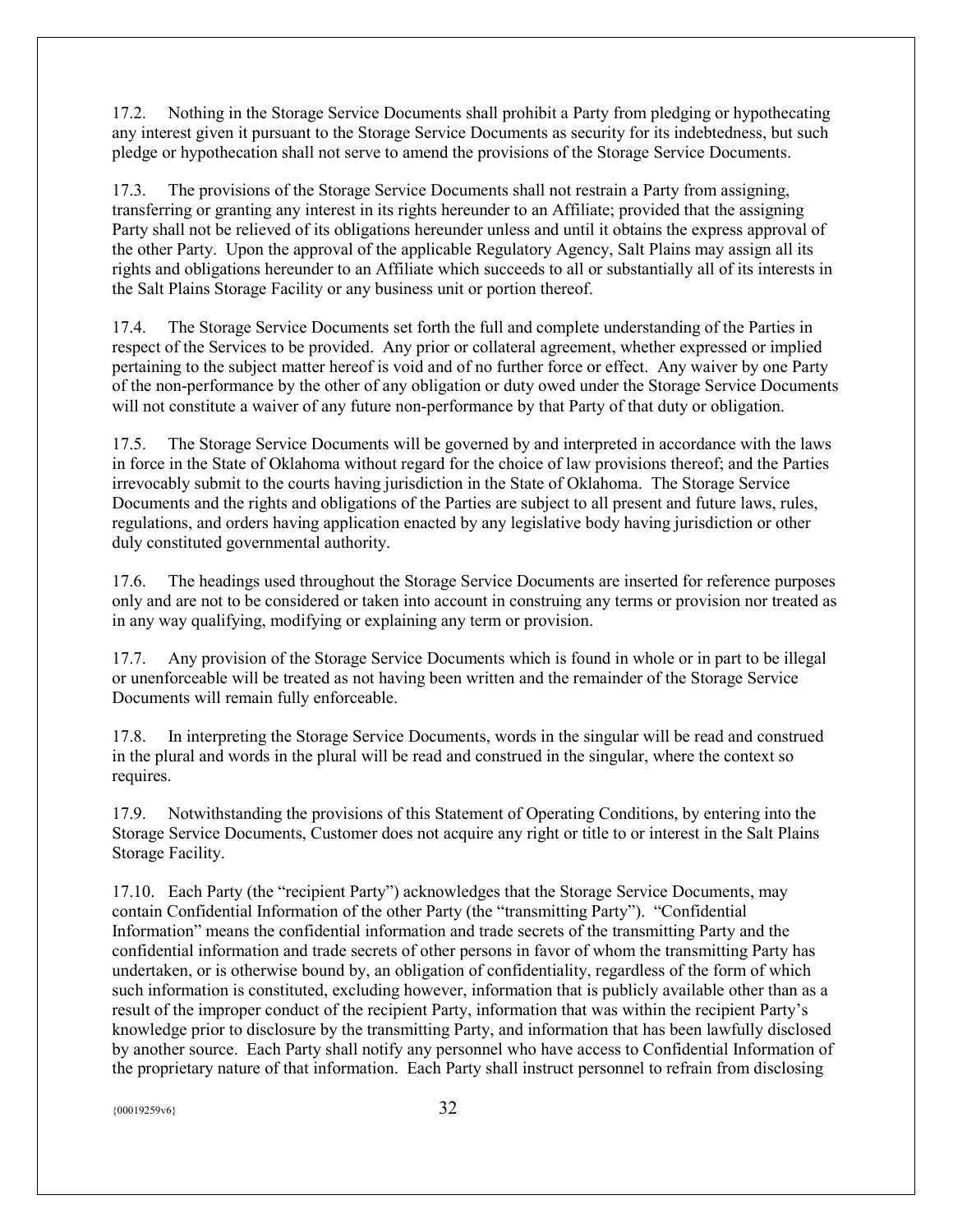that information for a period of two years from the date the Confidential Information was transmitted to the Party, except to the extent reasonably necessary to enable the performance of their duties. Notwithstanding the provisions of this Section 17.10, Salt Plains shall be at liberty to release to the Regulatory Agency, when so directed by the Regulatory Agency or its staff, any and all details concerning the provision of Service to Customer, including without limitation, the details of any Transaction entered into between Customer and Salt Plains and the particulars of Customer's Inventory Account. Salt Plains shall take all reasonable steps to ensure that the Regulatory Agency treats Customer's Confidential Information as commercially sensitive and confidential.

17.11. The payment provisions of the Storage Service Documents will continue past the end of the term of the Storage Service Documents for a period of two years.

# <span id="page-32-0"></span>**18. DISPUTE RESOLUTION**

18.1. In the event of any dispute between the Parties as to any matter arising from or related to any issue or Transaction undertaken pursuant to this Statement of Operating Conditions, other than a matter arising under Section 4, it is the intent of the Parties that disputes between them be resolved in as expeditious and cost efficient a manner as is reasonably possible. Accordingly, before either Party initiates litigation proceedings, the Parties must:

- (a) Attempt to resolve the dispute using commercially reasonable efforts and acting in good faith to cause appropriate level representatives of each Party to meet in person within 14 Business Days of either Party giving the other Party written notice stating that a dispute exists and describing the dispute in reasonable details.
- (b) If the Parties are unable to reach an amicable agreement within that 14 Business Day period (which may be extended by mutual agreement of the Parties), then the Parties agree to participate in non-binding mediation administered by the American Arbitration Association under its Commercial Arbitration Rules before resorting to litigation.
- (c) Each Party shall be responsible for their own costs for compliance with this Section 18. Any common costs incurred shall be shared equally.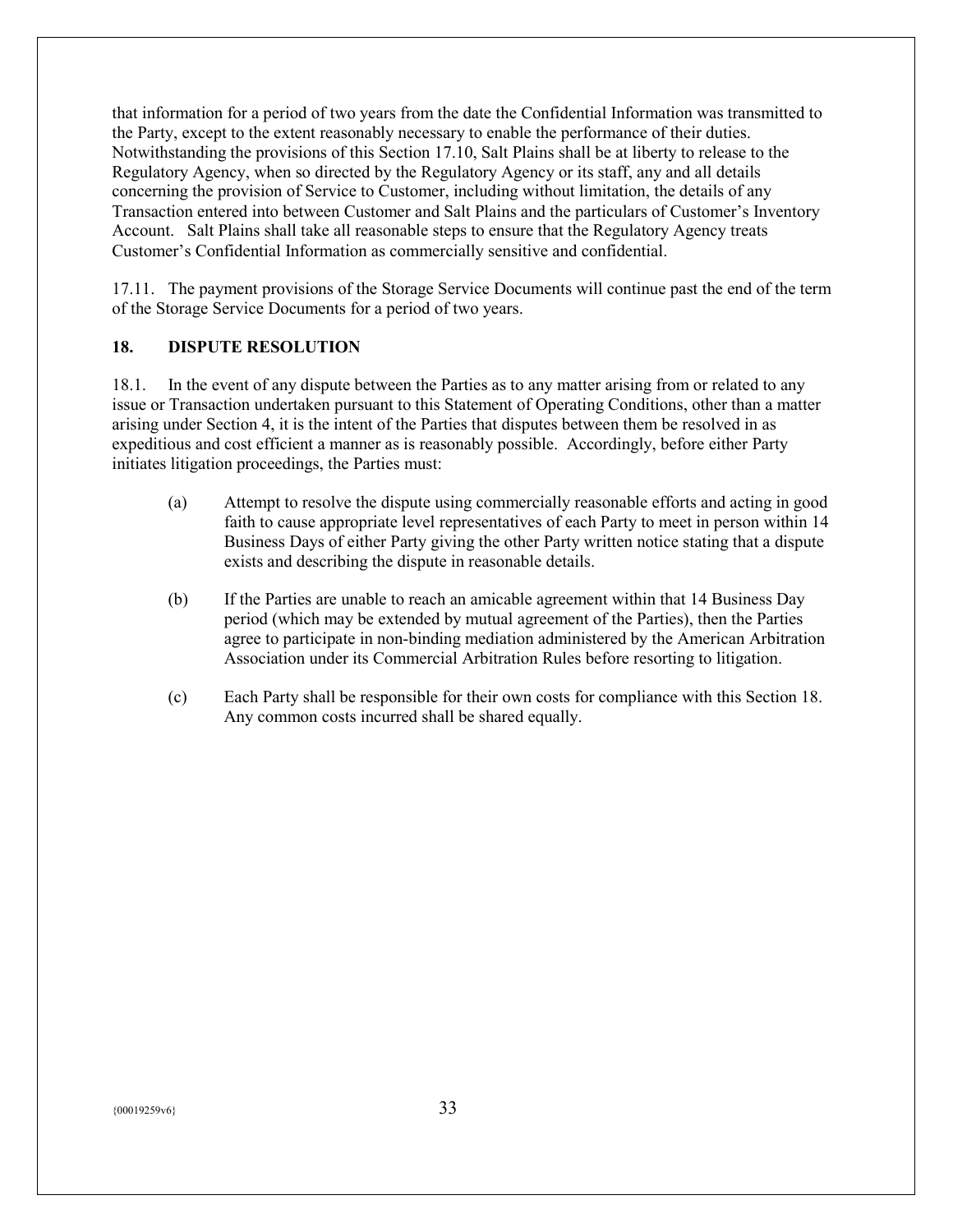# <span id="page-33-0"></span>**ARTICLE E. RATE SUMMARY**

| <b>SERVICES</b>                    | <b>RATE TYPE</b>                | <b>RATE</b>            |
|------------------------------------|---------------------------------|------------------------|
| Firm Storage Service ("FSS")       | Monthly Storage Demand Charge   | Market-based           |
|                                    | <b>Injection Commodity Rate</b> | Market-based           |
|                                    | Withdrawal Commodity Rate       | Market-based           |
|                                    | Customer's Fuel Charge Election | Market-based or Actual |
| Short Term Storage Service ("STS") | STS Service Charge              | Market-based           |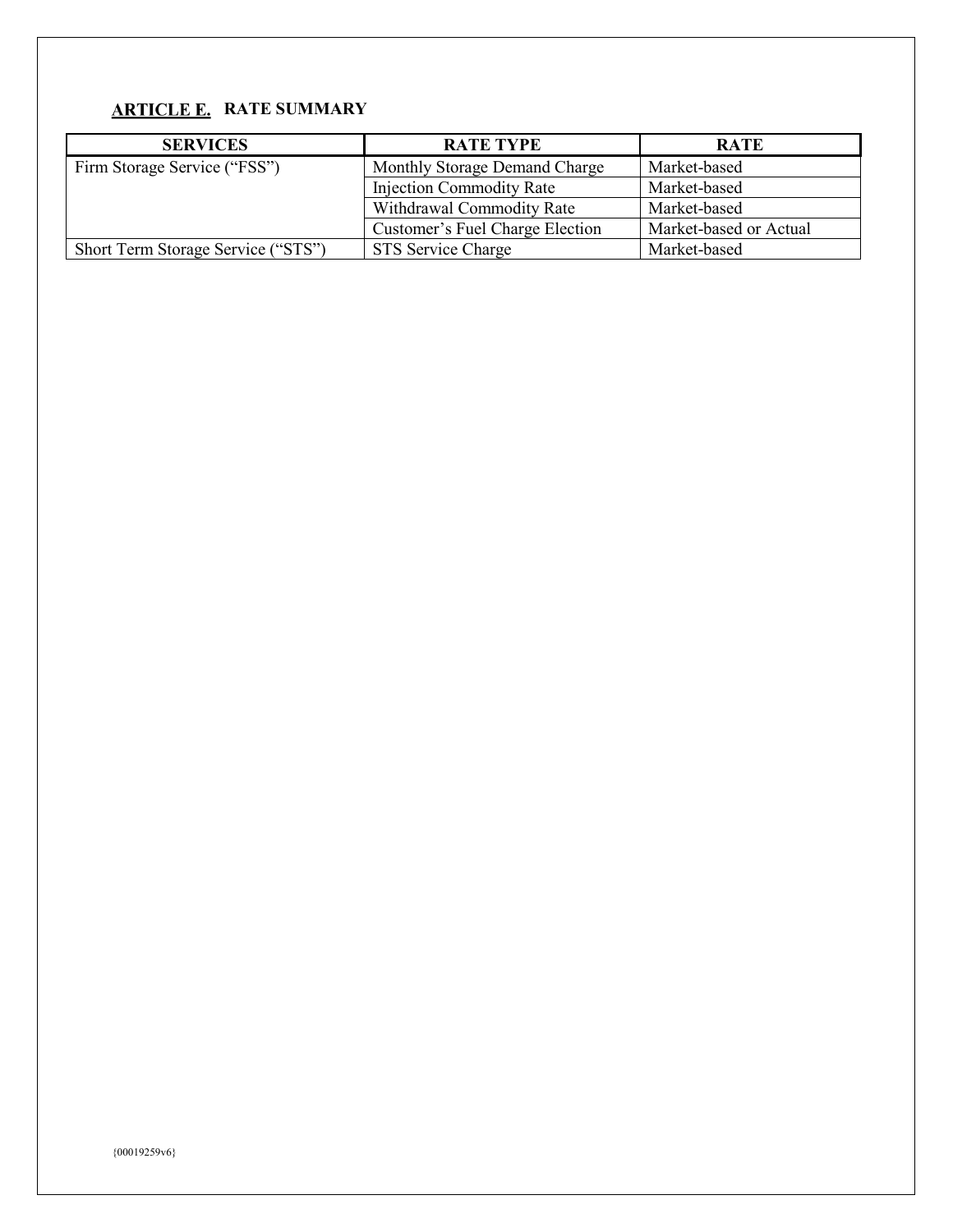# <span id="page-34-0"></span>**ARTICLE F. SERVICE SCHEDULES**

## **SCHEDULE FSS – FIRM STORAGE SERVICE**

#### SERVICE DESCRIPTION

Firm Storage Service (FSS) is a Natural Gas storage service comprised of firm inventory service, firm injection service and firm withdrawal service, subject to the terms and conditions of service set forth in the Statement of Operating Conditions including the Appendix FSS evidencing a Transaction entered into by the Parties.

#### APPLICABILITY

FSS Service is applicable to Natural Gas stored at the Salt Plains Storage Facility in Grant County, Oklahoma.

#### **TERRITORY**

Salt Plains provides FSS Service to customers located in any county of Oklahoma or outside Oklahoma provided that said Customer can arrange to have its Natural Gas transported to and from the Service Commencement Point and the Service Termination Point.

## **TERMS AND CONDITIONS OF SERVICE**

#### **1. DEFINITIONS**

1.1 In this Service Schedule, terms will have the meanings given in Article B of this Statement of Operating Conditions, unless expressly indicated otherwise.

#### **2. CONTRACTING FOR SERVICES AND NOMINATIONS**

- 2.1 The following provisions will apply between the Parties:
	- (a) From time to time, Customer and Salt Plains may agree orally or electronically to one or more Transactions hereunder*.* Such agreement shall be recorded by Salt Plains and thereafter shall be confirmed by Salt Plains sending Customer an electronic confirmation in the form of an Appendix FSS documenting the particulars of the Transaction thereby entered into.
	- (b) Unless Customer objects by notice in writing given to Salt Plains by 09:00 hours Central Clock Time on the second Business Day following the day on which Salt Plains sends electronically the confirmation notice in the form of an Appendix FSS pursuant to FSS Section 2.1(a), such Appendix FSS shall be accepted as correct by and binding upon both Parties in accordance with its terms whether or not in fact executed by either Party or both Parties; provided that, if a Party can produce a voice recording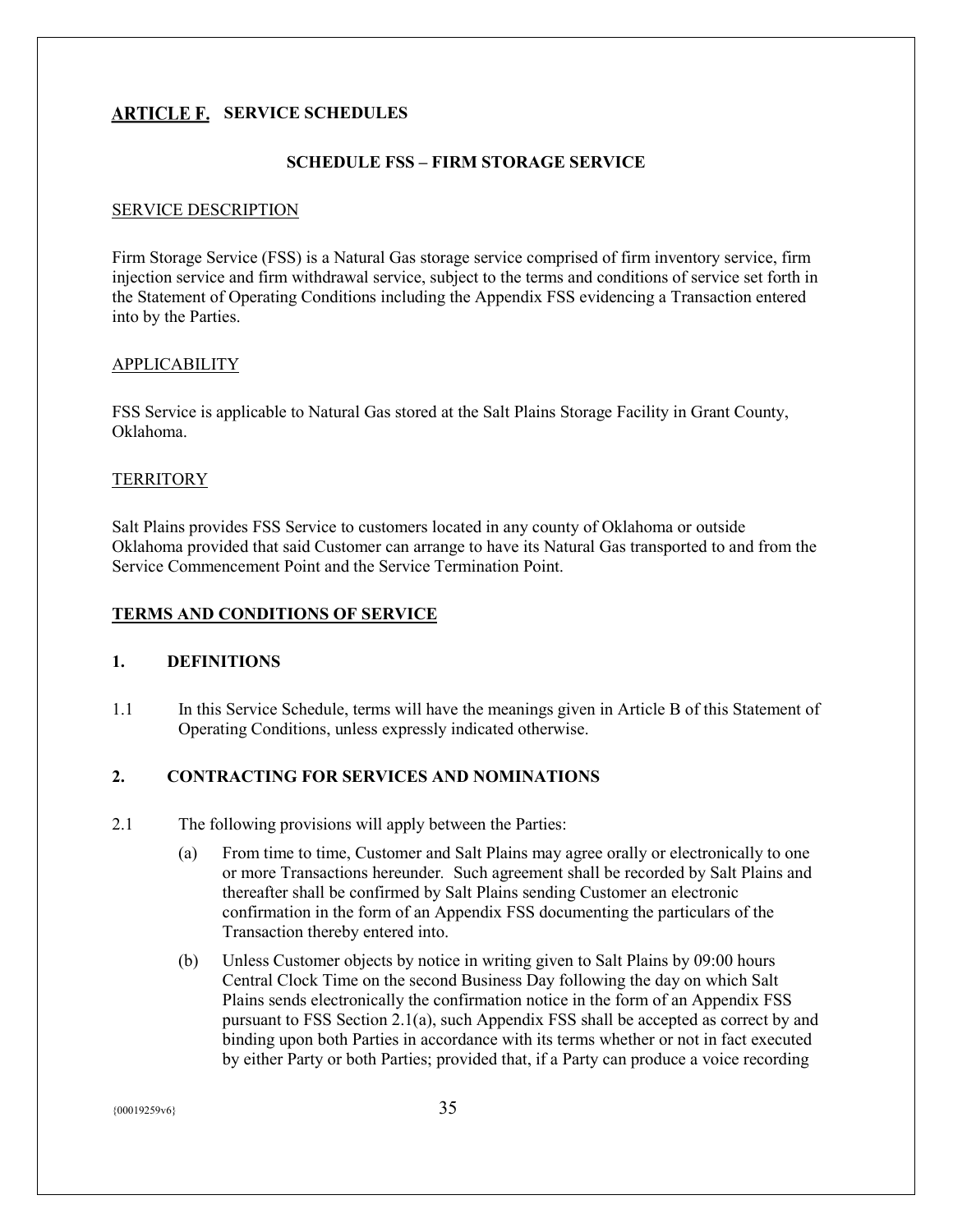which clearly evidences the oral agreement of the Parties, then in the event of conflict between the electronic confirmation and the voice record, the agreement of the Parties shall be governed by the latter*.* In the absence of a voice recording, a conversation through electronic means between the parties shall govern a conflict between the electronic confirmation and the conversation through electronic means.

- (c) Customer may access the Services provided for in this Service Schedule by following the procedures set out in Section 3 "Requests, Nominations, and Confirmations" of the Storage Service Documents, and in this Service Schedule.
- 2.2 Salt Plains is not required to accept any Request which would result in Customer's Inventory Account having a negative balance or which would result in Customer exceeding the Inventory Capacity.
- 2.3 Unless otherwise permitted in the Storage Service Documents, Customer must pay Salt Plains all applicable charges on account of the Injection Commodity Rate, the Withdrawal Commodity Rate, or both, for any Intraday Request made by Customer*.* Due to the obligations imposed on Salt Plains as a result of an Intraday Request, any Intraday Request made by Customer will require Customer to make payment for all applicable charges even if Customer did not Nominate as required by the Storage Service Documents.

#### **3. REDUCTIONS, ALLOCATIONS**

3.1 On any Gas Day, Salt Plains may reduce Customer's Request for Service duly made hereunder, in whole or in part, without penalty, in order to perform planned or unplanned maintenance, repairs, additions or modifications to any of the pipeline, the storage wells, and the equipment and plant comprising the Salt Plains Storage Facility (the "Curtailment Allowance"); provided that, Salt Plains shall use commercially reasonable efforts to give 15 days prior notice of planned maintenance*.* Over any period of 365 consecutive Gas Days, the Curtailment Allowance made use of by Salt Plains shall not in the aggregate exceed 100%, where the Curtailment Allowance made use of on any Gas Day is expressed as a percentage determined according to the following formula:

$$
CA\% = \frac{(CR_t - CM_t)}{CR_t} \times 100/14
$$

*Where*:

- *t* denotes the Gas Day in question.
- $CR<sub>t</sub>$  is Customer's Request, duly made for that Gas Day in accordance with the Storage Service Documents; and
- $CM_t$  is Customer' Request for that Gas Day, as reduced solely as a result of Salt Plains making use of the Curtailment Allowance.
- 3.2 If on any Gas Day reductions should become necessary pursuant to FSS Section 3.1 or FSS Section 3.2, or for any other reason including *Force Majeure*, the allocation of remaining Physical Capacity, if any, will be made among Customer's Request and all other customers

 $\{00019259\nu6\}$  36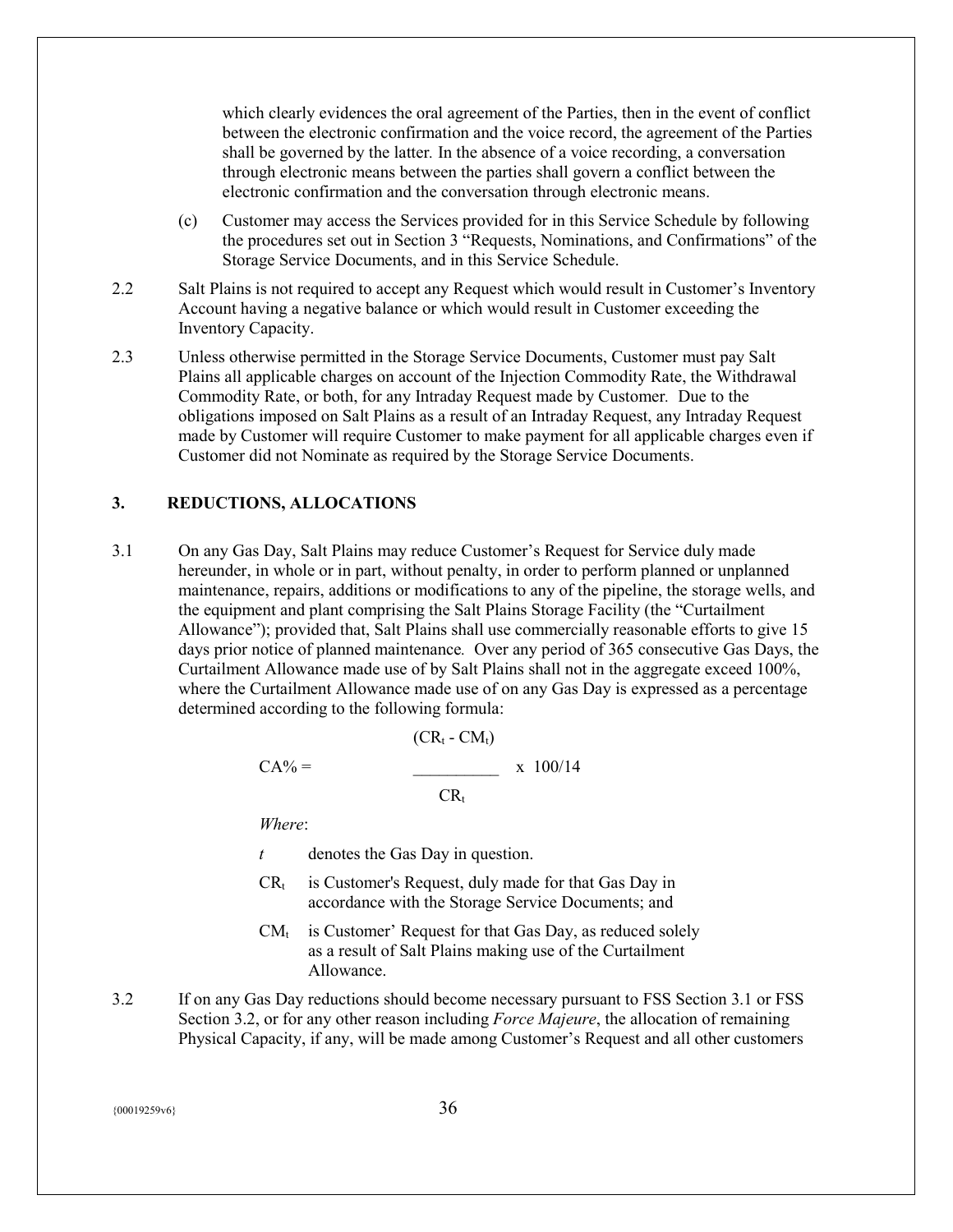then Requesting FSS Service, consistent with Section 16 and in accordance with the following:

- (a) in the case of injection capacity: pro rata to Customer according to the ratio of its Maximum Daily Injection Quantity on that Gas Day to the total of all Maximum Daily Injection Quantities of all Customers Requesting FSS Service on that Gas Day; and
- (b) in the case of withdrawal capacity: pro rata to Customer according to the ratio of its Maximum Daily Withdrawal Quantity on that Gas Day to the total of all Maximum Daily Withdrawal Quantities of all customers Requesting FSS Service on that Gas Day.
- 3.3 Notwithstanding the provisions of this Service Schedule, when Customer is Requesting FSS Service for any Gas Day, such Request may be reduced or rejected in accordance with Section 16

# **4. EARLY TERMINATION OPTION**

- 4.1 If pursuant to any FSS Transaction, over a period of any 12 or fewer consecutive months, Salt Plains as Defaulting Party shall have incurred Real Default Value in an aggregate amount greater than or equal to one half of the Total Storage Demand Charge calculated for that period (the "Threshold Amount"), then Salt Plains shall have the option to terminate that Transaction*.* Salt Plains may exercise that option by giving written notice to Customer no later than 6 months after the Threshold Amount is reached, and that Transaction shall terminate 15 days following such notice being given**.**
- 4.2 If a Transaction is terminated by Salt Plains pursuant to Section 4.1 and a positive or negative balance exists in Customer's Inventory Account, then:
	- (a) Salt Plains will purchase from Customer any positive balance in Customer's Inventory Account at a price equal to 110% of the average price determined by reference to the Service Commencement Point Price Index for each day of the Gas Month next following the Early Termination Date; or
	- (b) Customer will purchase from Salt Plains any negative balance in Customer's Inventory Account at a price equal to 90% of the average price determined by reference to the Service Termination Point Price Index for each day of the Gas Month next following the Early Termination Date.

# **5. SERVICE FEES**

- 5.1 Customer will pay the fees and charges described in this FSS Section 5 and in Appendix FSS for the Services provided under this Service Schedule.
- 5.2 The amount payable each Gas Month by Customer pursuant to this Service Schedule shall equal to the sum of:
	- (a) The product of the Injection Commodity Rate and the quantity of Gas delivered by or on behalf of Customer at the Service Commencement Point and credited to Customer's Inventory Account during that Gas Month;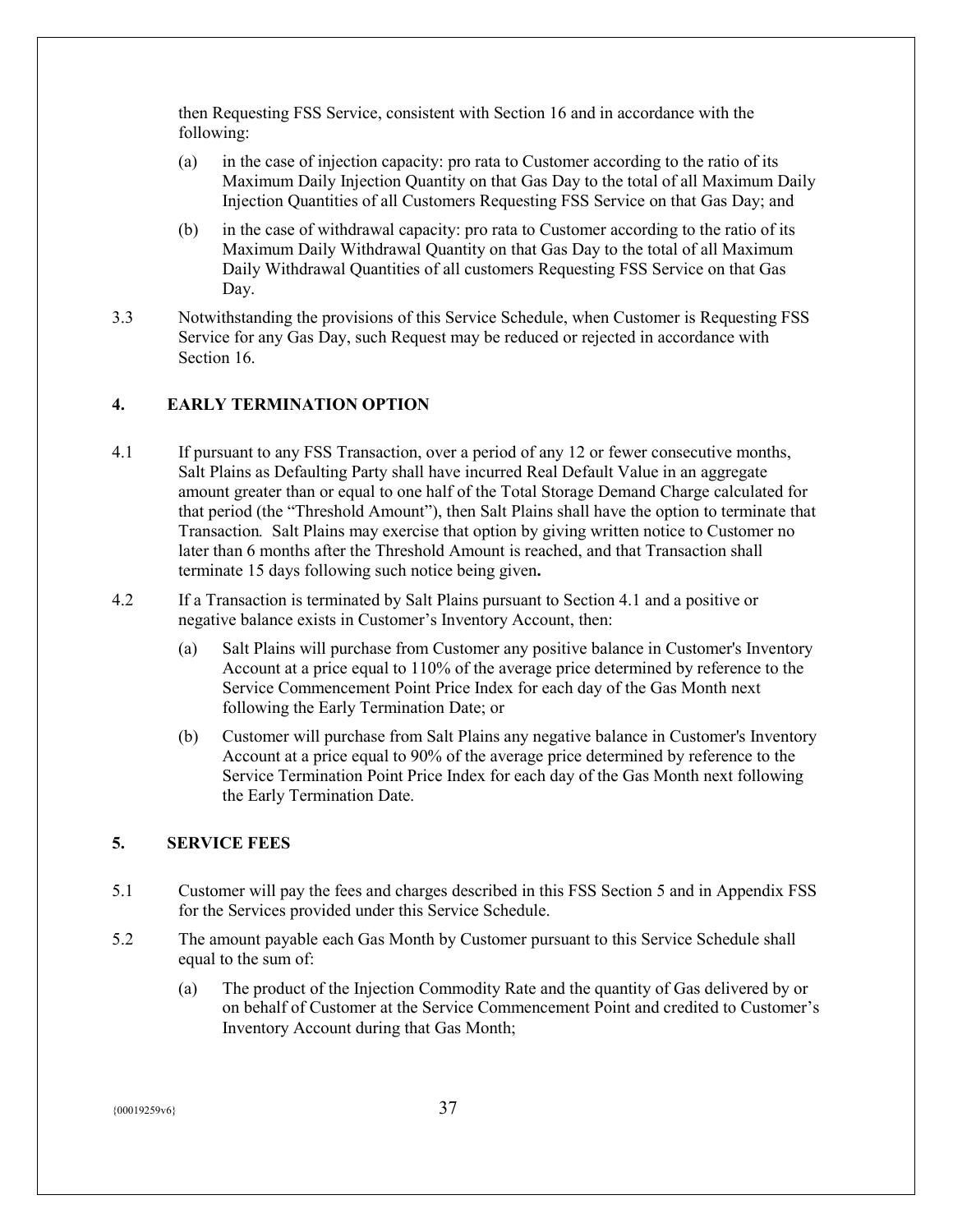- (b) The product of the Withdrawal Commodity Rate and the quantity of Gas delivered to or on behalf of Customer at the Service Termination Point and deducted from Customer's Inventory Account during that Gas Month;
- (c) The Monthly Storage Demand Charge applicable to the Billing Month;
- (d) The sum of Customer's share of Fuel Charge for the Gas Month, calculated for each Gas Day using one of the following formulas:
	- (i) Where Appendix FSS specifies Customer's Fuel Charge Election as "actual fuel":  $FC = SP x AFC x CNTCN$

Where:

"FC" means the Fuel Charge for that Gas Day;

"SP" means the Service Commencement Point Price Index or the Service Termination Point Price Index as the case may be as specified by Gas Daily for that Gas Day;

"CN" means

(A) zero ("0") if the Customer's Nomination, as Confirmed by Connecting Pipeline, is in the opposite direction to the net facility physical flow, or

(B) the amount of Customer's Nomination Confirmed by Connecting Pipeline if such Nomination is in the same direction as the net facility physical flow for that Gas Day;

"TCN" means the total of all Customer Nominations in the same direction as the net facility physical flow on that Gas Day; and

"AFC" means the actual fuel consumed by the facility on that Gas Day*.* 

(ii) Where Appendix FSS specifies Customer's Fuel Charge Election as "fixed % of":  $FC = SP x F\% x CN$ 

Where:

"FC" means the Fuel Charge for that Gas Day;

"SP" means the Service Commencement Point Price Index or the Service Termination Point Price Index as the case may be as specified by Gas Daily for that Gas Day;

"CN" means the amount of Customer's nomination confirmed by the Connecting Pipeline; and

"F%" means the percentage of fuel specified in Appendix FSS.

(e) All other fees, charges, damages, and other amounts payable in accordance with the Storage Service Documents for that Gas Month, or as specified on Appendix FSS.

#### **6. RATES**

6.1 The rates for FSS Service shall be market-based and are outlined on Appendix FSS*.* 

#### **7. SPECIAL CONDITIONS**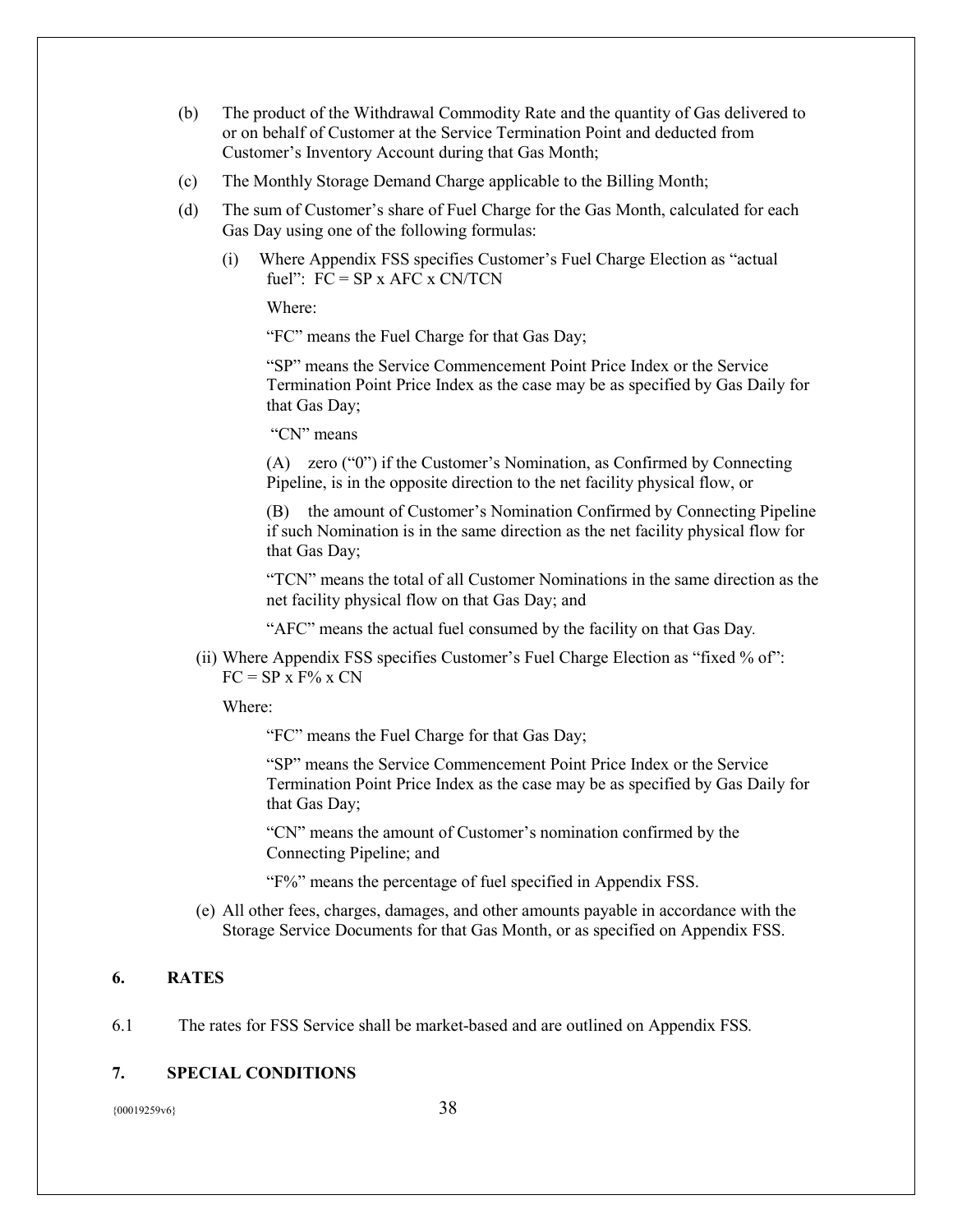- 7.1 In order to receive Service under this schedule, Customer must execute and deliver to Salt Plains a Storage Services Agreement (Form A) and enter into a Transaction as evidenced by an Appendix FSS (Form B).
- 7.2 All Service under this Service Schedule is subject to the provisions of this Statement of Operating Conditions.
- 7.3 The agreement of the Parties as evidenced by the executed Storage Service Documents shall at all times be subject to such changes or modifications that the Regulatory Agency may from time to time direct in the exercise of its jurisdiction*.*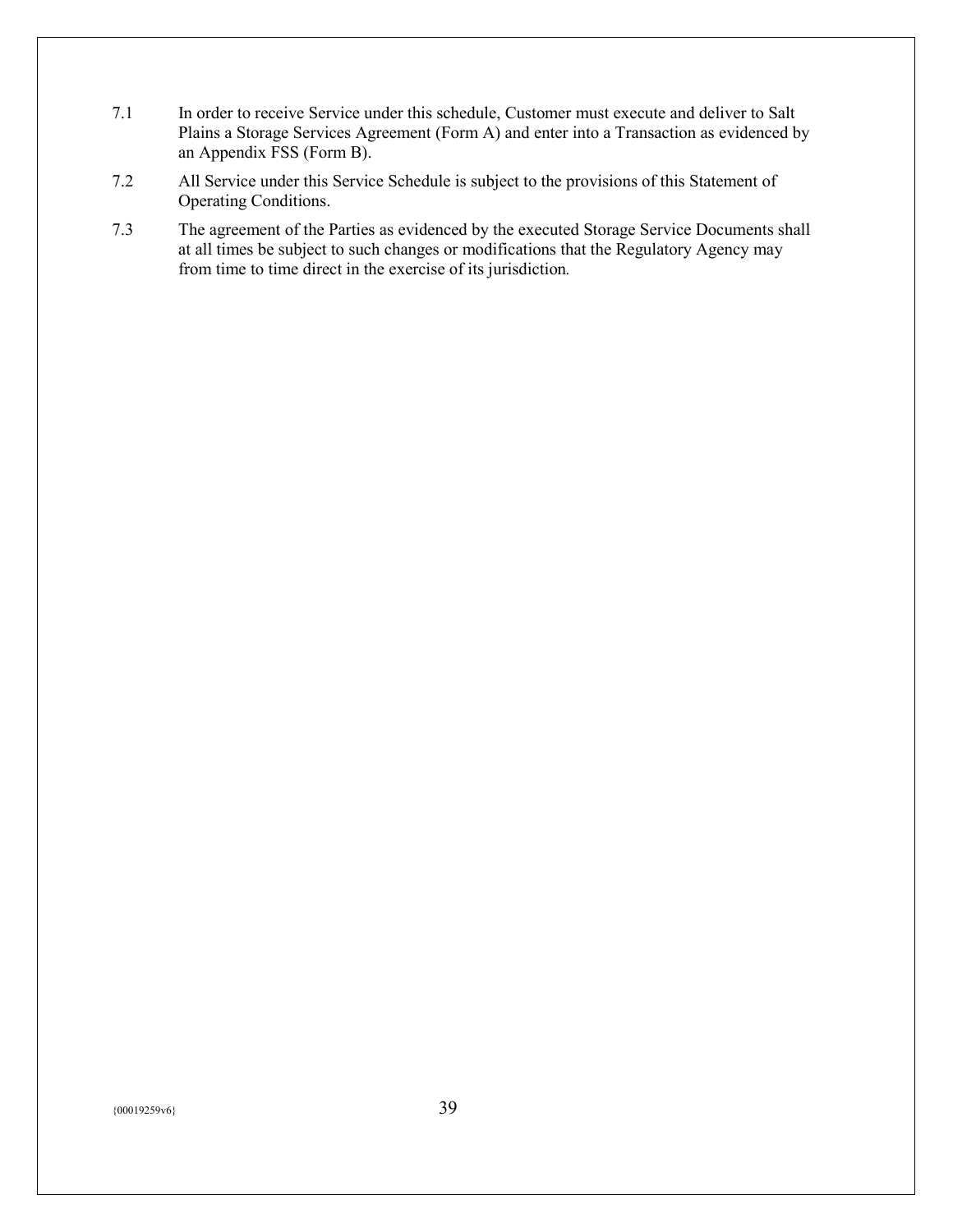#### **SCHEDULE STS – SHORT TERM STORAGE SERVICE**

#### SERVICE DESCRIPTION

Short Term Storage (STS) Service is a Natural Gas storage service comprised of inventory service, injection service and withdrawal service, subject to the terms and conditions of service set forth in the Statement of Operating Conditions and the Appendix STS evidencing a Transaction entered into by the Parties.

#### APPLICABILITY

STS Service is applicable to Natural Gas stored at the Salt Plains Storage Facility in Grant County, Oklahoma.

#### **TERRITORY**

Salt Plains provides STS Service to customers located in any county of Oklahoma or outside Oklahoma provided that said Customer can arrange to have its Natural Gas transported to and from the Service Commencement Point and the Service Termination Point.

# **TERMS AND CONDITIONS OF SERVICE**

#### **1. DEFINITIONS**

1.1 In this Service Schedule, terms will have the meanings given in Article B of this Statement of Operating Conditions unless expressly indicated otherwise.

#### **2. CONTRACTING FOR SERVICES AND NOMINATIONS**

- 2.1 The following provisions will apply between the Parties:
	- (a) From time to time, Customer and Salt Plains may agree orally or electronically to one or more Transactions hereunder*.* Such agreement shall be recorded by Salt Plains and thereafter shall be confirmed by Salt Plains sending Customer electronic confirmation in the form of an Appendix STS documenting the particulars of the Transaction thereby entered into.
	- (b) Unless Customer objects by notice in writing given to Salt Plains by 09:00 hours Central Clock Time on the second Business Day following the day on which Salt Plains confirms electronically the Appendix STS pursuant to STS Section 2.1(a), such Appendix STS shall be accepted as correct by and binding upon both Parties in accordance with its terms, whether or not in fact executed by either Party or both Parties; provided that, if a Party can produce a voice recording which clearly evidences the oral agreement of the Parties, then in the event of conflict between the electronic confirmation and the voice record, the agreement of the Parties shall be governed by the latter. In the absence of a voice recording, a conversation through electronic means

 $\{00019259\sqrt{6}\}$  40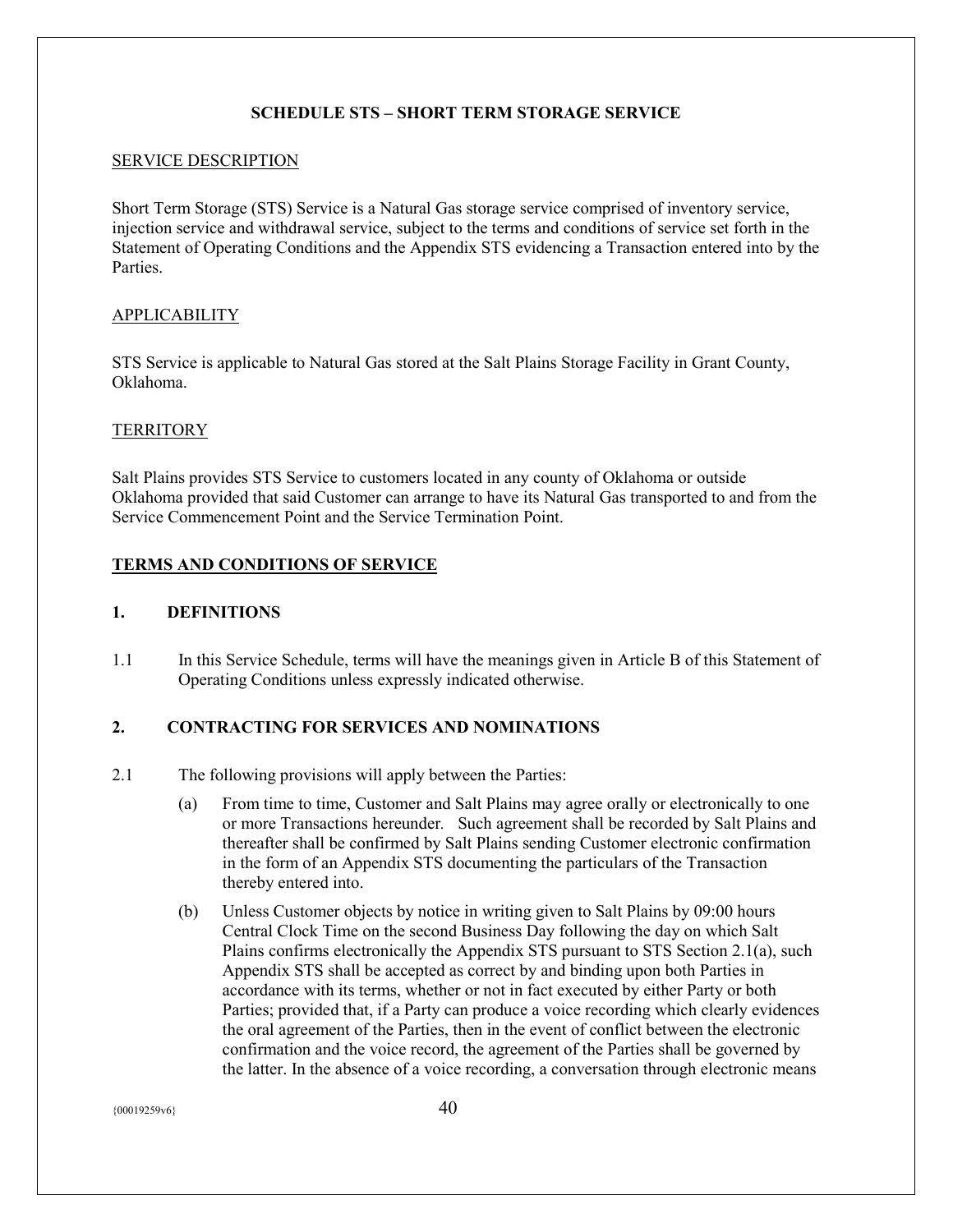between the parties shall govern a conflict between the electronic confirmation and the conversation through electronic means.

- (c) Customer may access the services provided for in this Service Schedule by following the procedures set out in Section 3 "Requests, Nominations, and Confirmations" of the Storage Service Documents, and in this Service Schedule.
- 2.2 If during the Term, as specified on the Appendix STS, there are no existing FSS Transactions that reference the same Inventory Account as specified on Appendix STS, then the following obligations shall be applicable:
	- (a) For service rendered at the Service Commencement Point, Salt Plains is not required to accept any Request, which, if fulfilled, would result in the total quantity of Gas delivered or received pursuant to the Transaction exceeding, in absolute value, the Total Contract Quantity as specified on the Appendix STS evidencing the Transaction.
	- (b) Salt Plains is not required to accept any Request which would result in Customer's Inventory Account exceeding the Inventory Capacity.
	- (c) For service rendered at the Service Termination Point, Salt Plains is not required to accept any Request, which, if fulfilled, will result in the balance of Customer's Inventory Account exceeding, in absolute value, zero at the end of the Term of that Transaction.
	- (d) Salt Plains' right to not accept any Request, pursuant to STS Section 2.2(a) and (b), supersedes any obligation or right Customer may otherwise have to Request the Minimum Daily Quantity or the Maximum Daily Quantity or to exercise any Flex Discretion to which it is otherwise entitled, as specified in the Appendix STS evidencing the Transaction.

# **3. FLEX DISCRETION**

- 3.1 Flex Discretion shall be governed by the following provisions:
	- (a) In the Appendix STS evidencing a Transaction, the Parties shall specify the Flex Quantity of either Party or both Parties in that Transaction, as well as the Minimum Daily Quantity and the Maximum Daily Quantity at either the Service Commencement Point, the Service Termination Point, or both.
	- (b) If, pursuant to any Transaction, Salt Plains has Flex Discretion, it may elect to reduce Customer's Request at the Service Commencement Point, the Service Termination Point, or both*.* If, pursuant to any Transaction, Customer has Flex Discretion, it may elect to Request less than the Maximum Daily Quantity at the Service Commencement Point, the Service Termination Point, or both, as applicable*.* Customer may not Request and Salt Plains may not reduce Customer's Request at the Service Commencement Point, the Service Termination Point, or both, as applicable, to an amount less than the Minimum Daily Quantity*.* Customer shall not Request an amount greater than the Maximum Daily Quantity.
	- (c) If on any Gas Day Salt Plains exercises Flex Discretion hereunder, the Flex Quantity at the Service Commencement Point, the Service Termination Point, or both, as applicable, to which it is entitled in the Transaction in question shall be reduced by the quantity duly Requested by Customer on that Gas Day but not served by Salt Plains

 $\{00019259\sqrt{6}\}$  41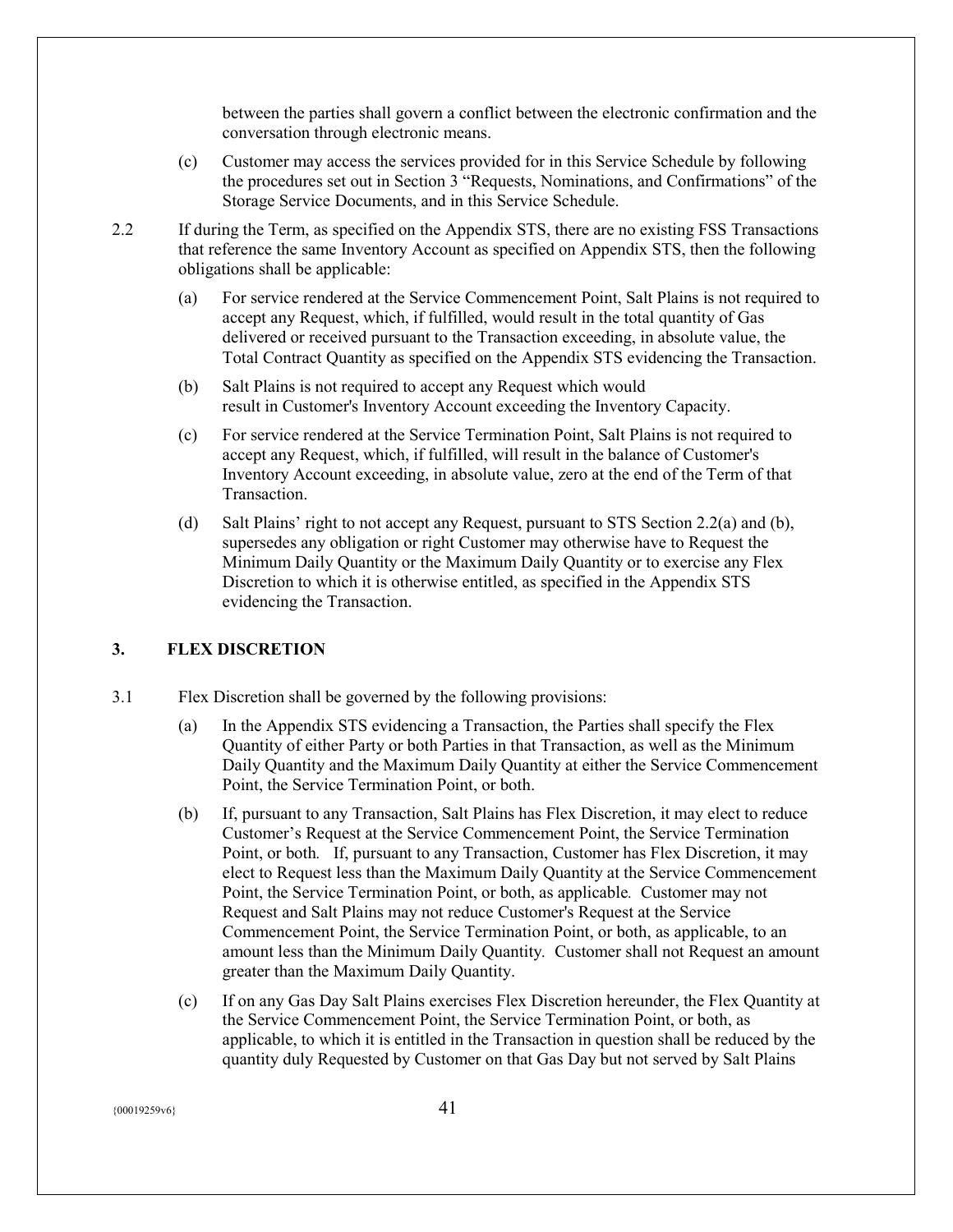due to such exercise of Flex Discretion*.* If on any Gas Day, Customer exercises Flex Discretion hereunder, the Flex Quantity at the Service Commencement Point, the Service Termination Point, or both, as applicable, to which it is entitled to in the Transaction in question shall be reduced by the amount the Maximum Daily Quantity exceeds the quantity in fact Requested by Customer on that Gas Day.

(d) When a Party's Flex Quantity at the Service Commencement Point, the Service Termination Point, or both, as applicable, in any Transaction equals zero, that Party may no longer exercise Flex Discretion in that Transaction at that point.

# **4. SERVICE FEES**

- 4.1 Customer will pay to Salt Plains, or Salt Plains will pay to Customer, the STS Service Charge, as calculated pursuant to the Appendix STS evidencing each Transaction, for the Services provided or to be provided under this Service Schedule.
- 4.2 The STS Service Charge shall be based on either a "Total Contract Quantity," "Commodity" or "Inventory" basis, as stipulated on the Appendix STS evidencing the Transaction between the Parties.
	- (a) If based on the Total Contract Quantity, then the STS Service Charge for any Gas Month is equal to the STS Service Rate times the Total Contract Quantity divided by number of months comprising the Term of that Transaction; or
	- (b) If based on Commodity, then the STS Service Charge for any Gas Month is equal to the STS Service Rate times the quantity of Gas Requested by Customer and accepted by Salt Plains pursuant to that Transaction during that Gas Month at the Service Commencement Point, the Service Termination Point or both; or
	- (c) If based on Inventory, then the STS Service Charge for any Gas Month is equal to the STS Service Rate times the Inventory Capacity divided by the number of months comprising the Term of that Transaction.

# **5. RATES**

5.1 The rates for STS Service shall be market-based and are outlined on Appendix STS.

# **6. SPECIAL CONDITIONS**

- 6.1 In order to receive Service under this schedule, Customer must enter into a Storage Services Agreement (Form A) and a Transaction as evidenced by an Appendix STS (Form C).
- 6.2 All Service under this Service Schedule is subject to the provisions of this Statement of Operating Conditions.
- 6.3 The agreement of the Parties as evidenced by the executed Storage Service Documents shall at all times be subject to such changes or modifications that the Regulatory Agency may from time to time direct in the exercise of its jurisdiction.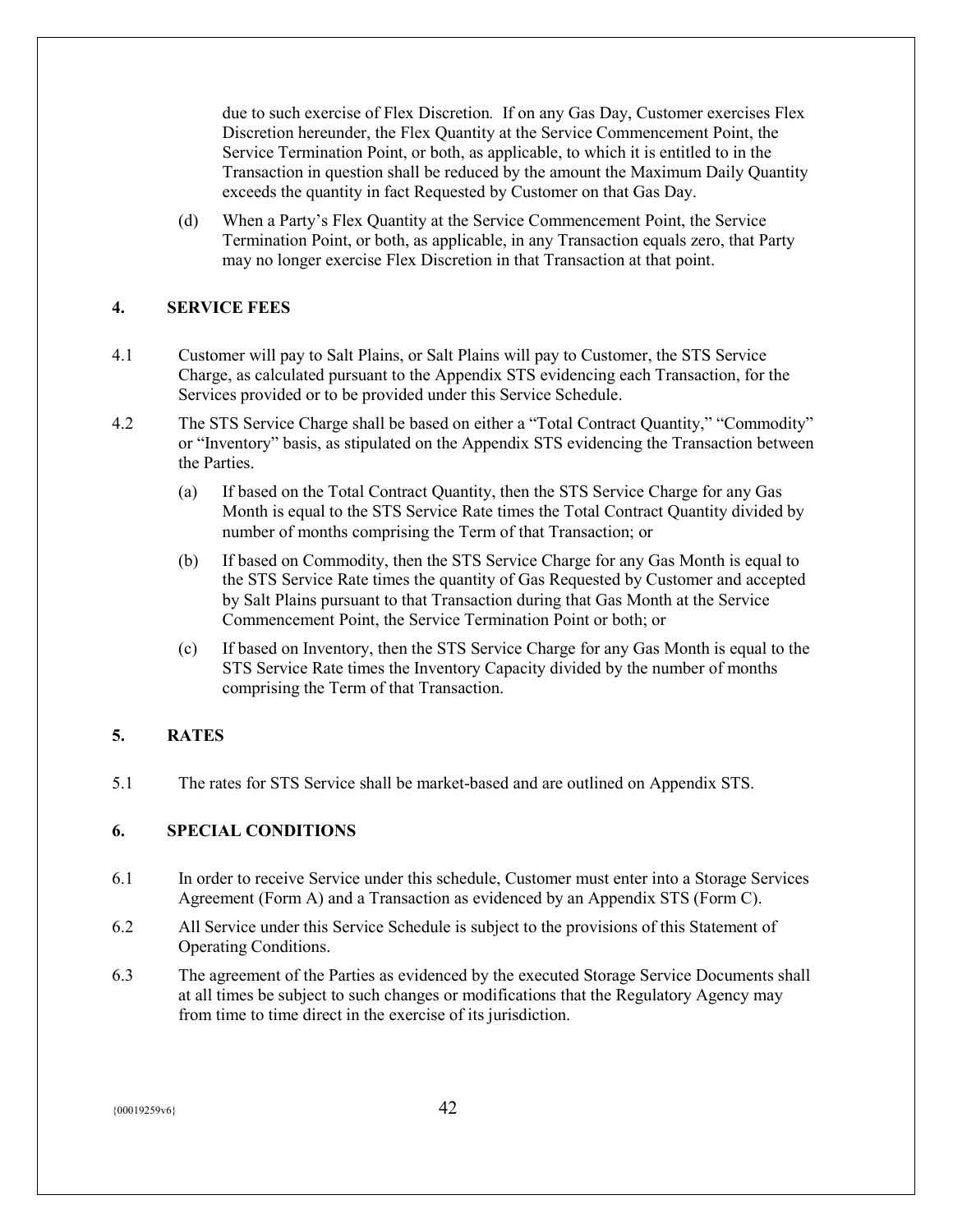# <span id="page-42-0"></span>**ARTICLE G. FORMS**

- A. Storage Services Agreement
- B. Appendix FSS
- C. Appendix STS
- D. Letter of Credit
- E. Guarantee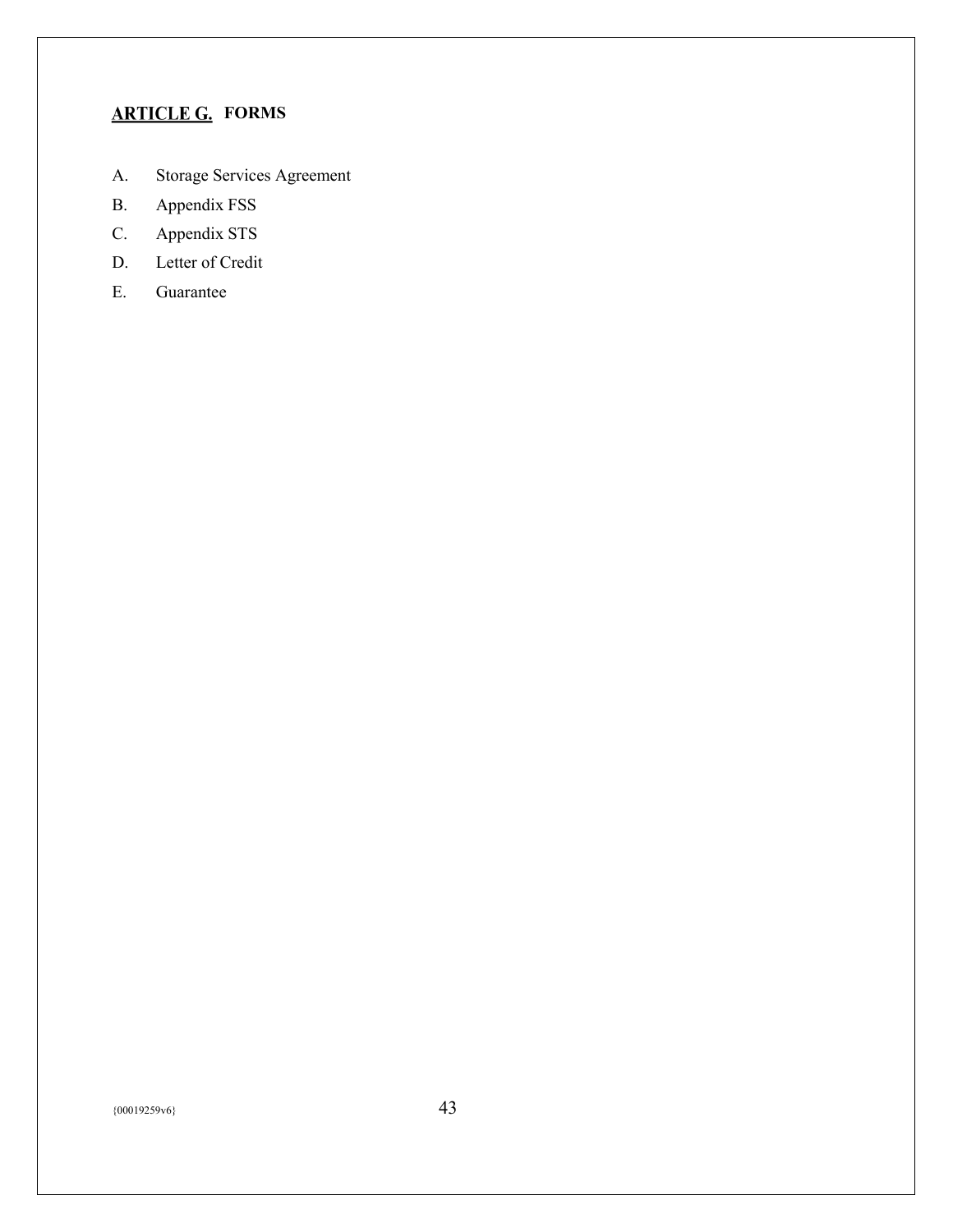# <span id="page-43-0"></span>**FORM "A" – STORAGE SERVICES AGREEMENT**

THIS STORAGE SERVICES AGREEMENT MADE AS OF <COMMENCE DATE>, BETWEEN:

#### **<COMPANY NAME>**

("CUSTOMER")

- and -

#### **SALT PLAINS STORAGE, LLC**

# ("SALT PLAINS")

#### **RECITALS:**

- A. Salt Plains has developed certain facilities known as the Salt Plains Storage Facility which permit Salt Plains to provide Storage Services to Customer;
- B. Customer wishes to use some or all of those Services; and
- C. The Statement of Operating Condition of Salt Plains Storage, LLC and this Storage Services Agreement establishes how those Services will be provided.

### **SALT PLAINS AND CUSTOMER AGREE AS FOLLOWS:**

# **1. DEFINITIONS**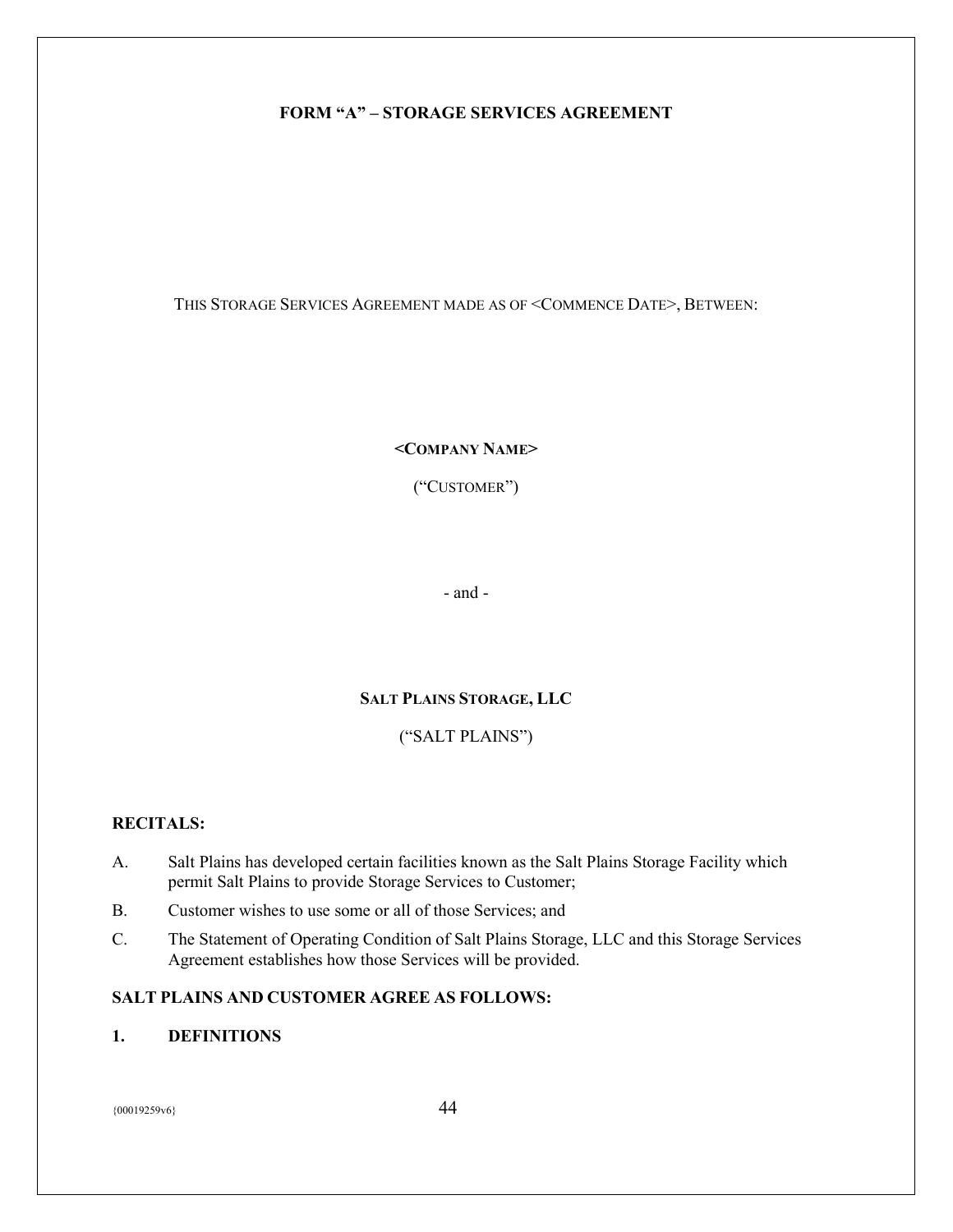1.1 Defined terms used in this Agreement, have the meaning given to them in the Statement of Operating Conditions.

# **2. REPRESENTATIONS OF CUSTOMER**

- 2.1 Customer represents and warrants to Salt Plains as follows, and such representations and warranties shall survive for the benefit of Salt Plains and are ratified and confirmed upon entering into each and every Transaction under the Storage Service Documents:
	- (a) Customer is duly formed and validly existing under the laws of its incorporating jurisdiction and is duly qualified to carry on business in all jurisdictions in which it carries on business;
	- (b) The execution of this Agreement and the Storage Service Documents does not violate any law, regulation, or order or Customer's articles of incorporation or bylaws and does not breach any agreement to which Customer is a party; and
	- (c) To the knowledge of Customer there are no actions, claims or proceedings threatened against or affecting Customer which might materially affect any of the Transactions contemplated in this Agreement or the Storage Service Documents, or which might affect Customer's ability to meet its financial obligations under the Storage Service Documents.
	- (d) Any storage service contracted by Customer to be provided by Salt Plains under authority of Section  $311(a)(2)$  of the NGPA will be rendered "on behalf of" an interstate pipeline or local distribution company served by an interstate pipeline, meaning that such interstate pipeline or local distribution company shall take custody of or title to the subject Gas at some point, and Customer will, on demand by Salt Plains, provide Salt Plains any information necessary to confirm such representation.

# **3. TERM**

3.1 This Storage Services Agreement, made effective as of the date first above written, creates the contractual relationship between Salt Plains and Customer for entering into Transactions utilizing the Services*.* From time to time there may be no Services provided, or no Transactions then in effect, in which case, this Storage Services Agreement will continue until either Party delivers a written termination notice to the other Party*.* That notice will be effective at the commencement of the second Gas Month following the date it was given; provided that, if a Transaction is then in effect between Salt Plains and Customer, this Storage Services Agreement shall only terminate after that Transaction is performed or terminated in accordance with its provisions.

# **4. SALT PLAINS STORAGE SERVICES**

- 4.1 Salt Plains will provide and Customer will utilize those Services that the Parties agree to from time to time, as confirmed by an Appendix evidencing the Transaction entered into by the Parties.
- 4.2 When a Transaction is agreed to by the Parties, the terms of the applicable Service Schedule will apply to that Transaction, except to the extent expressly modified by the express terms and conditions of the Appendix in question.

 $\{00019259\sqrt{6}\}$  45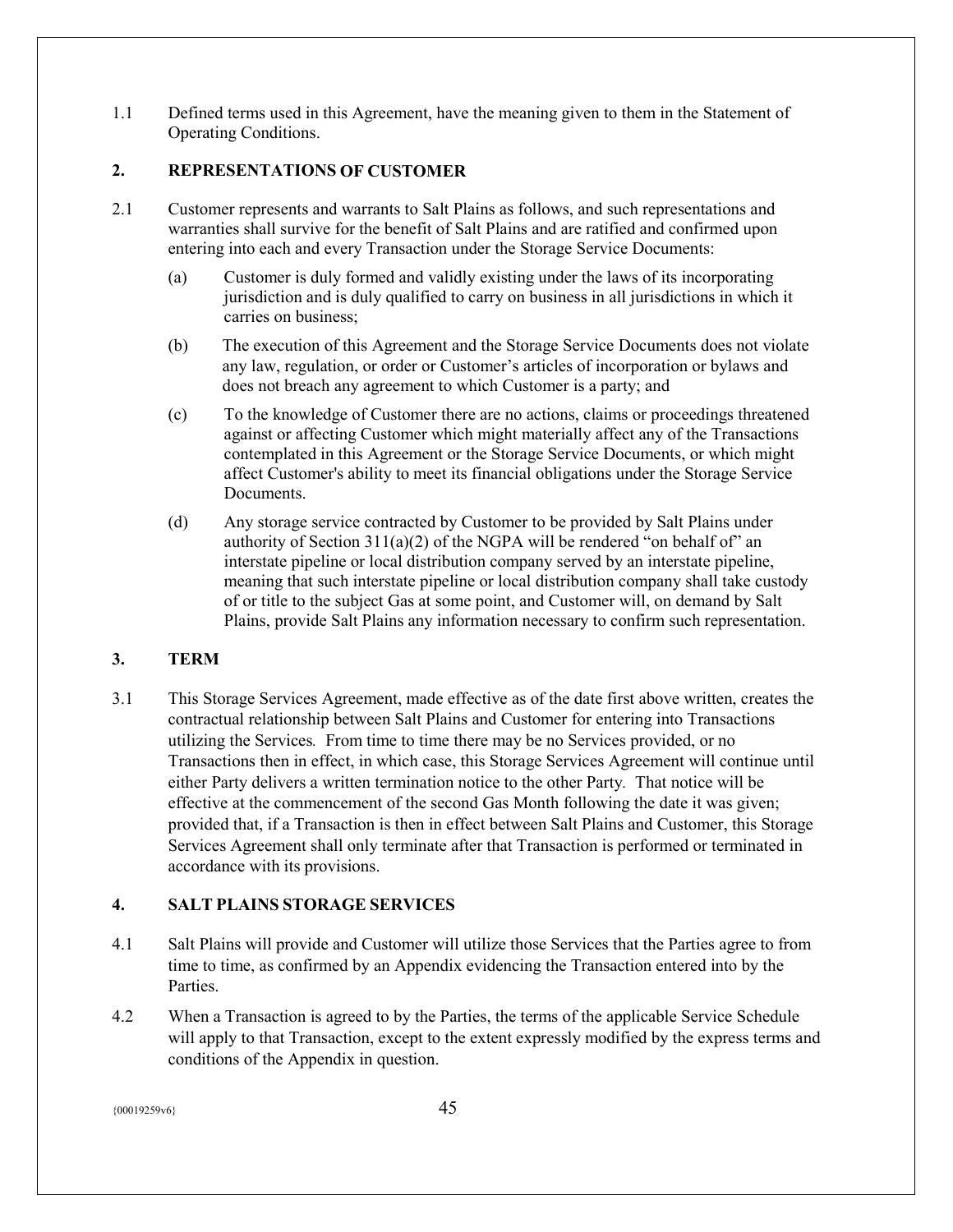4.3 Each Party expressly consents to the recording of telephone conversations or electronic communications between the Parties concerning oral agreements for Transactions*.* Each Party hereby waives any objection based on the recording of such telephone conversations and to the admissibility of such a recording in a proceeding concerning the agreement before a court, arbitrator, mediator, or administrative agency.

### 5. **STORAGE SERVICES DOCUMENTS**

- 5.1 The Storage Service Documents apply to and are incorporated by reference into this Agreement and all Transactions which are entered into from time to time by Customer and Salt Plains.
- 5.2 The Storage Service Documents and every Transaction entered into thereunder, shall at all times be subject to such changes or modifications by the Regulatory Agency as it may, from time to time, direct in the exercise of its jurisdiction.
- 5.3 The Storage Service Documents will be governed by and interpreted in accordance with the laws in force in the State of Oklahoma without regard to the choice of law provisions thereof; and the Parties irrevocably submit to the courts having jurisdiction in the State of Oklahoma.

**IN WITNESS WHEREOF**, the Parties have executed this Storage Services Agreement as of the date first above written.

# **<COMPANY NAME> SALT PLAINS STORAGE, LLC**

| Per:   | Per:   |  |
|--------|--------|--|
| Name:  | Name:  |  |
| Title: | Title: |  |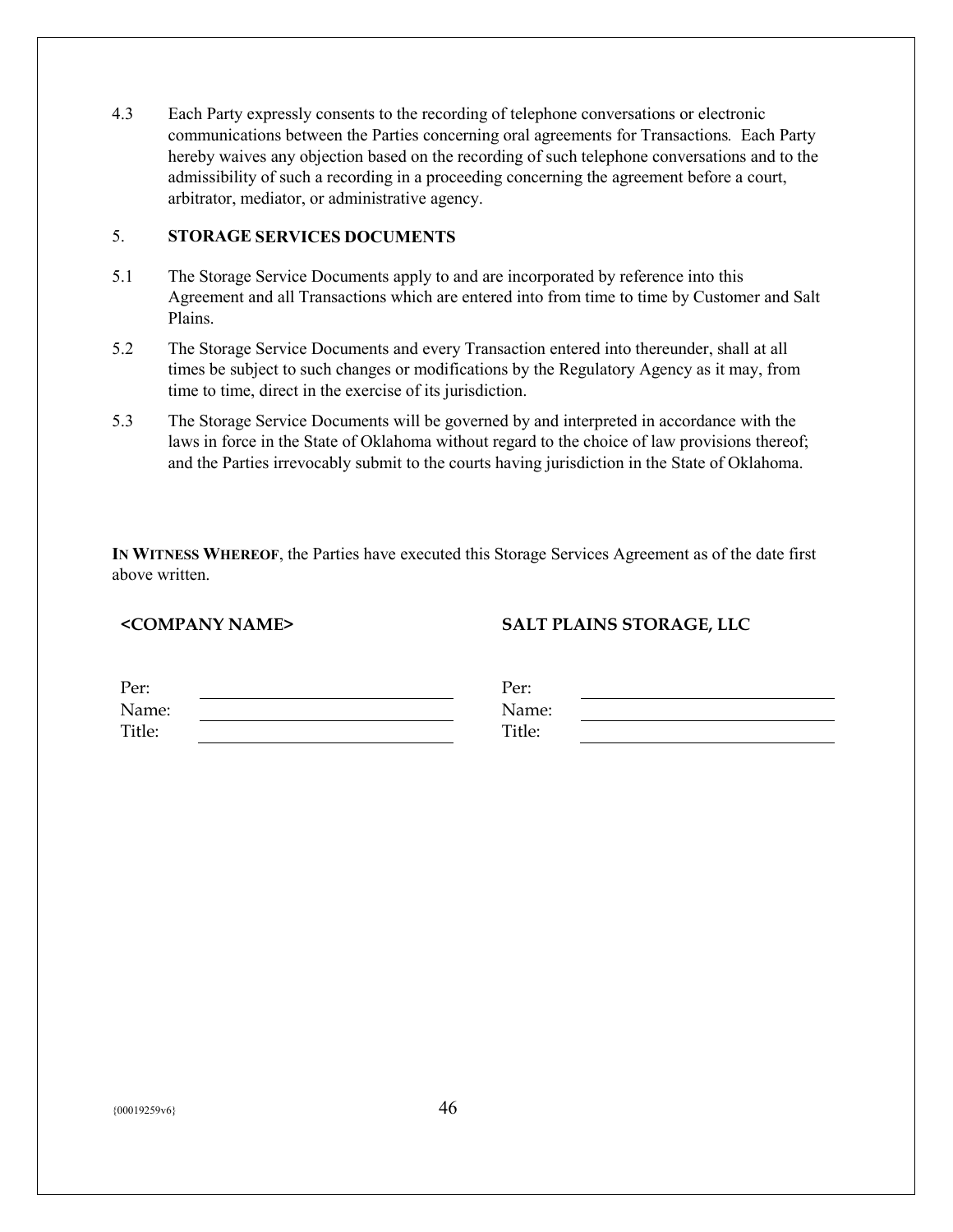# **NOTIFICATION SCHEDULE**

This Notification Schedule is attached to and forms part of the Storage Services Agreement entered into between **<**COMPANY NAME**>** and SALT PLAINS STORAGE, LLC as of <Commencement Date>.

|                                                                                                                    | <b>NOTICES TO SALT PLAINS</b>                                                                                      |                                                                                                                                               |
|--------------------------------------------------------------------------------------------------------------------|--------------------------------------------------------------------------------------------------------------------|-----------------------------------------------------------------------------------------------------------------------------------------------|
| <b>NOTICES</b>                                                                                                     | <b>REQUESTS AND NOMINATIONS</b>                                                                                    | <b>PAYMENTS</b>                                                                                                                               |
| <b>Salt Plains Storage, LLC</b><br>400, 607 8th Avenue S.W.<br>Calgary, Alberta<br><b>CANADA</b><br><b>T2P 0A7</b> | <b>Salt Plains Storage, LLC</b><br>400, 607 8th Avenue S.W.<br>Calgary, Alberta<br><b>CANADA</b><br><b>T2P 0A7</b> | The Bank of Nova Scotia<br><b>New York Agency Transit 80085</b><br>ABA #026002532<br><b>Swift Code: NOSCUS33</b><br><b>New York, New York</b> |
|                                                                                                                    |                                                                                                                    | <b>For Further Credit to:</b><br>The Bank of Nova Scotia<br><b>Calgary Business Support Centre</b><br>Transit 12989                           |
|                                                                                                                    |                                                                                                                    | <b>Beneficiary Name:</b><br><b>Salt Plains Storage, LLC</b>                                                                                   |
|                                                                                                                    |                                                                                                                    | <b>Beneficiary Address:</b><br>400, 607 8th Avenue S.W.<br>Calgary, Alberta<br><b>CANADA</b><br><b>T2P 0A7</b>                                |
| <b>Attn: Marketing</b>                                                                                             | <b>Attn: Scheduling</b>                                                                                            | Account #: 88094-10                                                                                                                           |
| Telephone:<br>$(403)$ 513-8600                                                                                     | Telephone:<br>$(403)$ 513-8674                                                                                     |                                                                                                                                               |
| Email:<br>legal@rockpointgs.com                                                                                    | Email:<br>storage.controller@rockpointgs.com                                                                       |                                                                                                                                               |
|                                                                                                                    | <b>NOTICES TO CUSTOMER</b>                                                                                         |                                                                                                                                               |
| <b>NOTICES</b>                                                                                                     | <b>CONFIRMATIONS</b>                                                                                               | <b>PAYMENTS</b>                                                                                                                               |
| <b>Address</b>                                                                                                     | <b>Address</b>                                                                                                     | <b>Bank</b>                                                                                                                                   |
| <b>Attention</b>                                                                                                   | <b>Attention</b>                                                                                                   |                                                                                                                                               |
| <b>Telephone</b>                                                                                                   | Telephone                                                                                                          |                                                                                                                                               |
| Fax                                                                                                                | Fax                                                                                                                | <b>Account number</b>                                                                                                                         |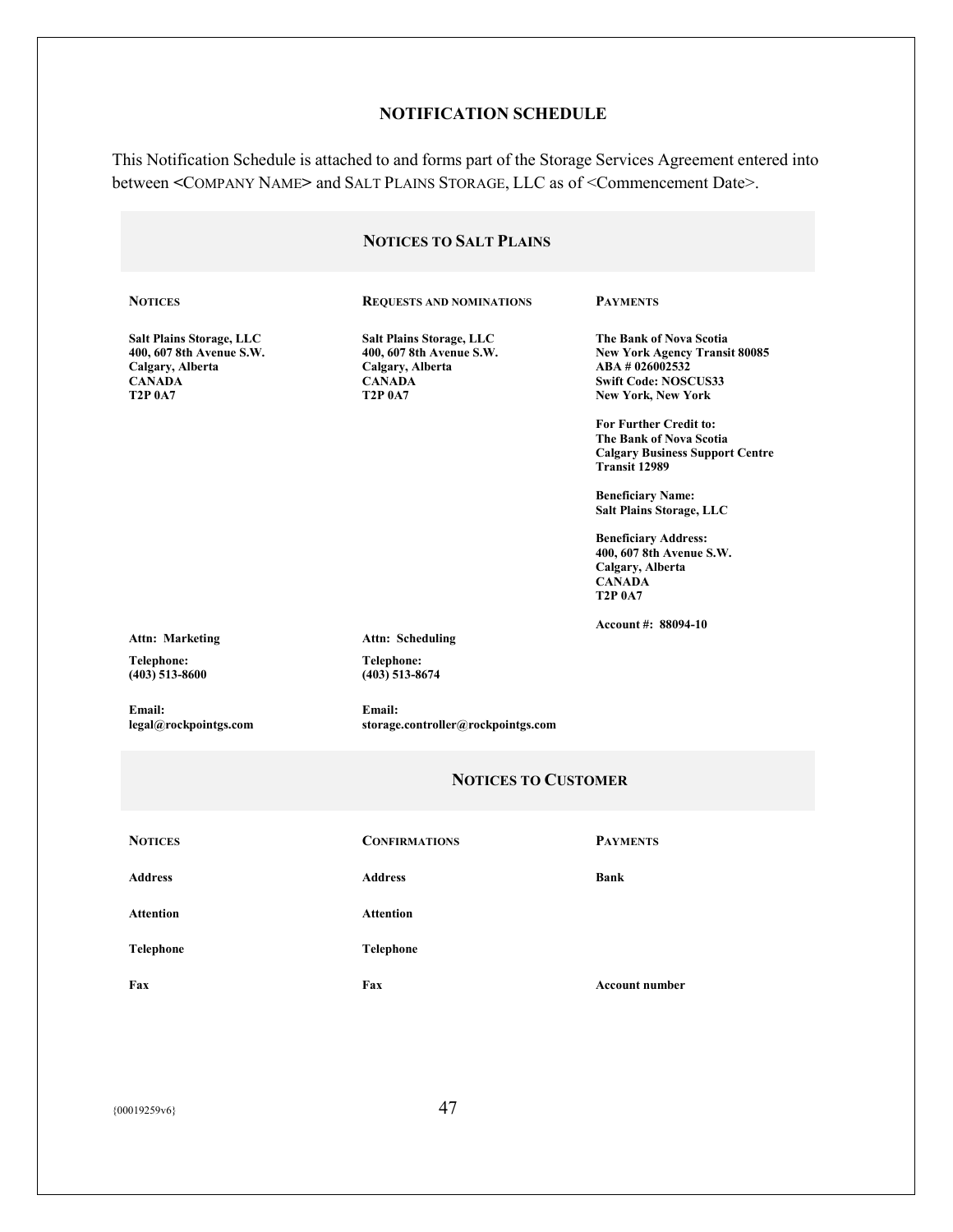#### **REQUEST TIMES, NOMINATION TIMES & EFFECTIVE TIMES** ALL TIMES ARE CENTRAL CLOCK TIME

|               | <b>REQUEST TIME</b><br>(FOR FSS SERVICE) | <b>REQUEST TIME</b><br>(FOR STS SERVICE) | <b>NOMINATION TIME</b> | <b>EFFECTIVE TIME</b> |
|---------------|------------------------------------------|------------------------------------------|------------------------|-----------------------|
| <b>Timely</b> | 11:30                                    | 12:30                                    | 13:00                  | 09:00 (next day)      |
| Evening       | 16:30                                    | 17:30                                    | 18:00                  | 09:00 (next day)      |
| ID1           | $08:00$ (day of flow)                    | $08:30$ (day of flow)                    | $10:00$ (day of flow)  | $14:00$ (day of flow) |
| ID2           | $12:00$ (day of flow)                    | $14:00$ (day of flow)                    | $14:30$ (day of flow)  | $18:00$ (day of flow) |
| ID3           | $16:30$ (day of flow)                    | $18:30$ (day of flow)                    | $19:00$ (day of flow)  | $22:00$ (day of flow) |
|               |                                          |                                          |                        |                       |

#### **PIPELINE PRESSURE**

Minimum Pipeline Pressure 500 psi Maximum Pipeline Pressure 600 psi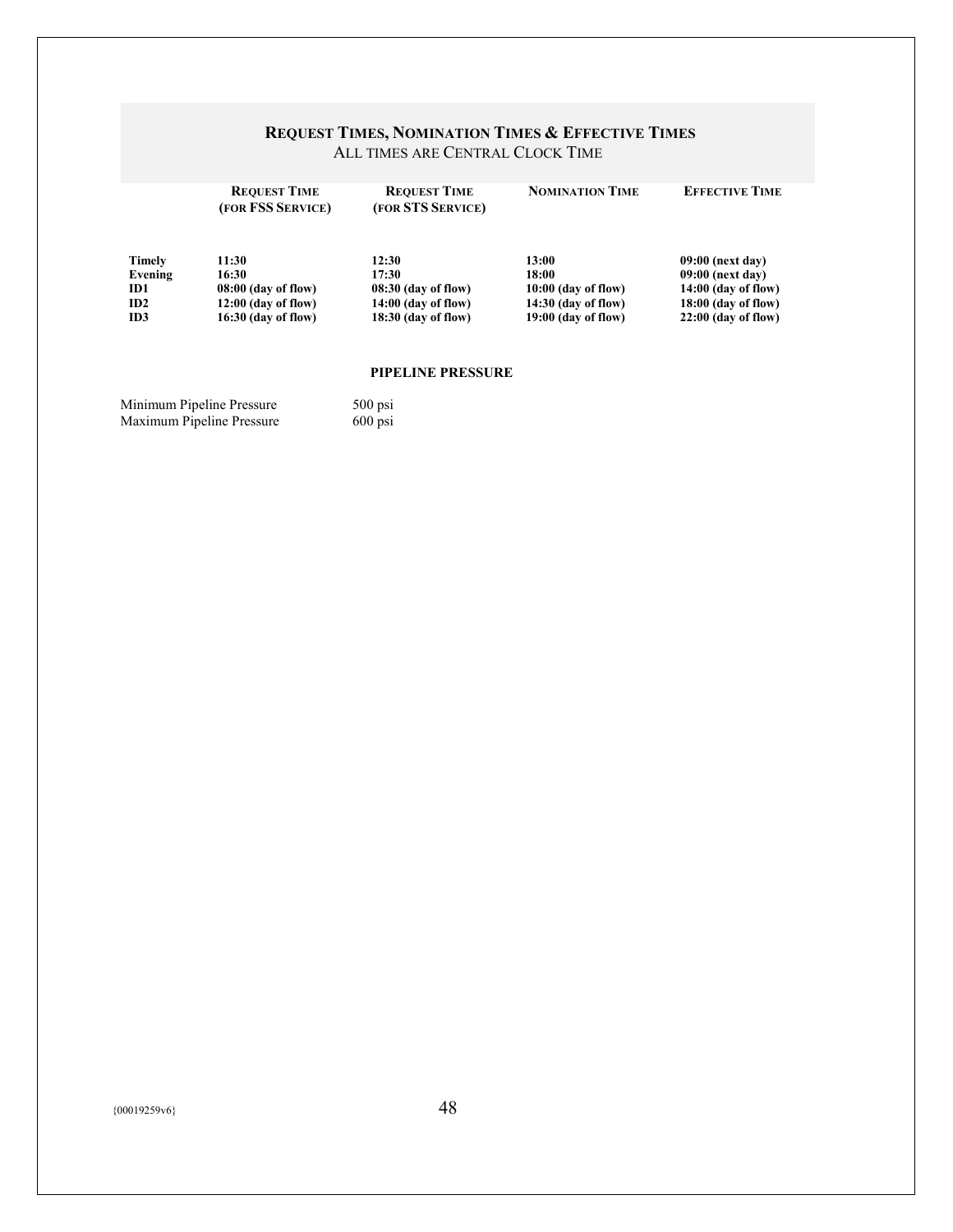#### **FORM "B" – APPENDIX FSS**

<span id="page-48-0"></span>Salt Plains Storage, LLC and <Company Name> ("Customer") hereby adopt Service Schedule FSS along with their previously executed Storage Services Agreement < effective date of Storage Services Agreement> and agree to the additional provisions contained in this Appendix FSS:

- 1. Term: <Commencement Date> to <End date> subject to the provisions of Service Schedule FSS Inventory Account: < > Inventory Capacity: < > Monthly Storage Demand Charge: \$USD
- 2. Inventory Profile and Demand Charges:

Maximum Customer Inventory: < >

Maximum Daily Injection Quantity:

| From Inventory<br>(Dth) | To Inventory<br>(Dth) | <b>Total Maximum</b><br>Daily Injection<br>(Dth) |
|-------------------------|-----------------------|--------------------------------------------------|
|                         |                       |                                                  |

Maximum Daily Withdrawal Quantity:

| From Inventory<br>(Dth) | To Inventory<br>(Dth) | <b>Total Maximum</b><br>Daily Withdrawal<br>(Dth) |
|-------------------------|-----------------------|---------------------------------------------------|
|                         |                       |                                                   |

3. Service Commencement Point: < >

Service Commencement Point Price Index: < > Connecting Pipeline at Service Commencement Point: < > 4. Service Termination Point: < >

Service Termination Point Price Index: < >

Connecting Pipeline at Service Termination Point: < >

5. Injection Commodity Rate: < >/Dth Withdrawal Commodity Rate: < >/Dth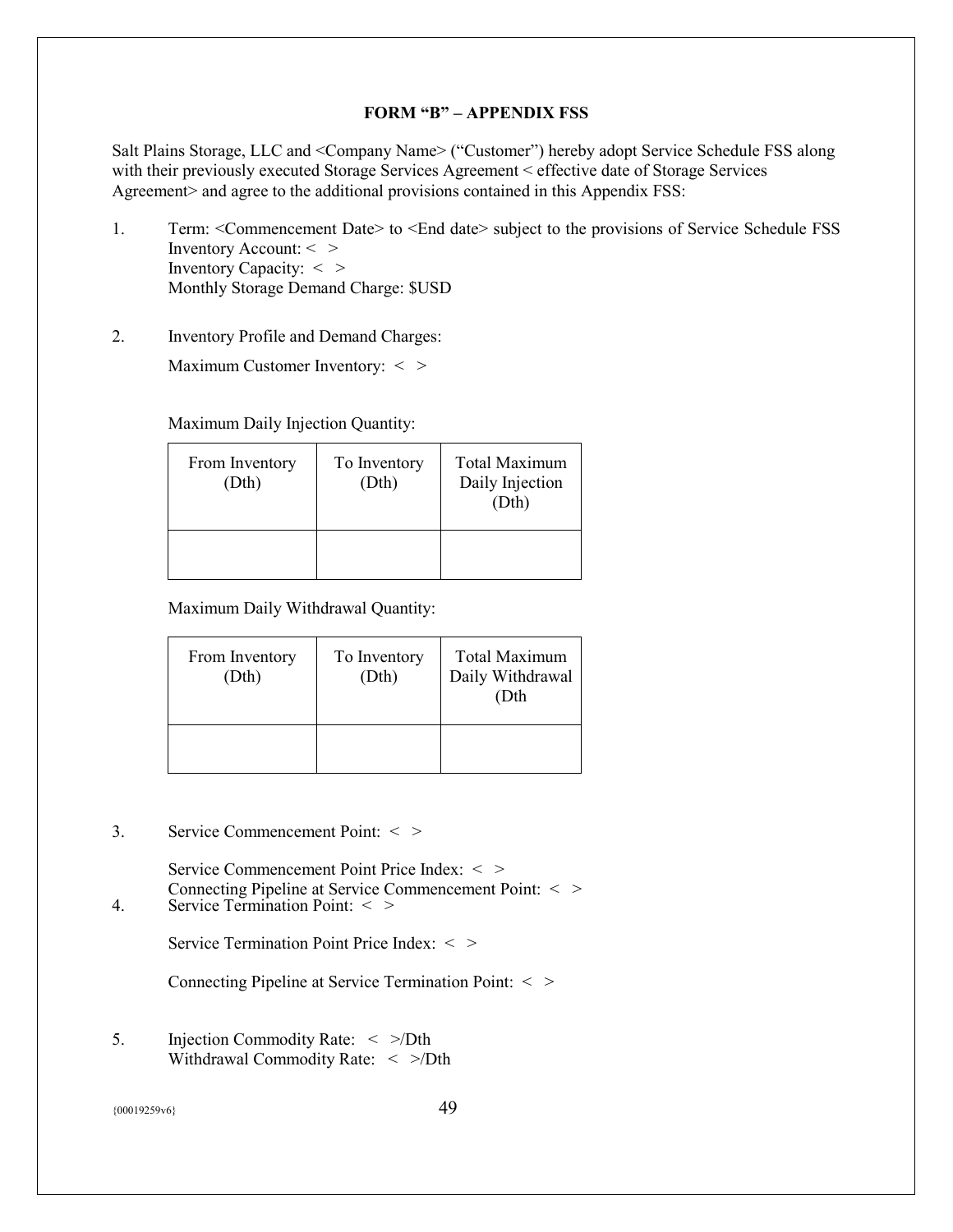- 6. Customer Injection Fuel Charge Election < >.
- 7. Customer Withdrawal Fuel Charge Election < >.

The parties have entered into this Appendix FSS effective <Effective date>.

# **IMPORTANT NOTE:**

This Appendix FSS will be final and binding in accordance with Section 2 of Service Schedule FSS unless Customer objects by notice in writing by 09:00 hours Central Clock Time on the next Business Day following the day of electronic transmission of this Appendix. Signatures are not required to effect the binding nature of the Transaction set forth in this Appendix FSS. The agreement of the Parties, as evidenced by this Appendix FSS, shall at all times be subject to such changes or modifications by the regulatory agency as they may from time to time direct in the exercise of its jurisdiction.

Contract Comments:

#### **< COMPANY NAME> SALT PLAINS STORAGE, LLC**

| PER:   | PER:   |  |
|--------|--------|--|
| NAME:  | NAME:  |  |
| TITLE: | TITLE: |  |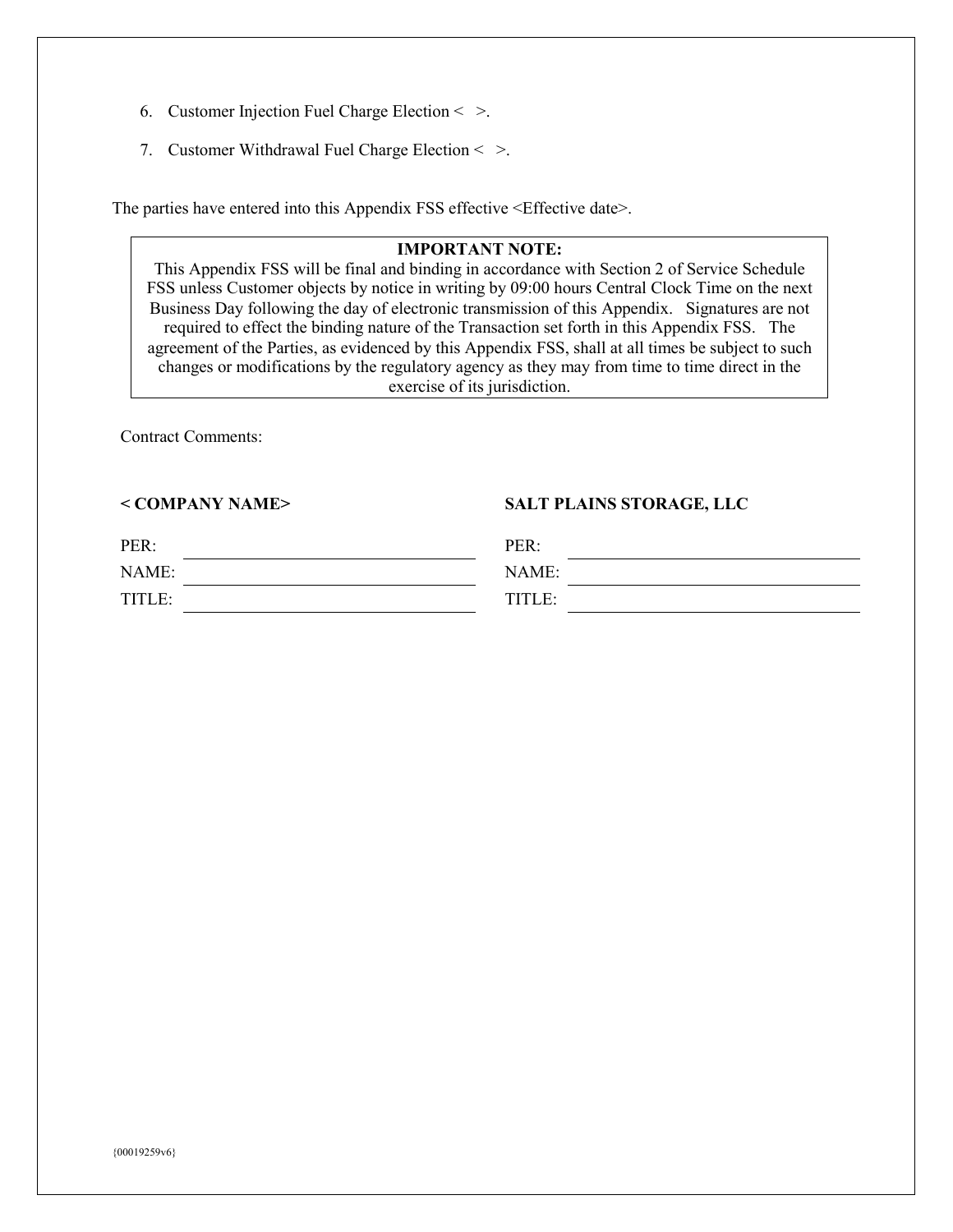#### **FORM "C" – APPENDIX STS**

<span id="page-50-0"></span>Salt Plains Storage, LLC and <Company Name> ("Customer") hereby adopt Service Schedule STS, along with their previously executed Storage Services Agreement, dated <effective date of Storage Services Agreement> and agree to the additional provisions contained in this Appendix STS:

| Term: <commencement date=""> to <end date=""></end></commencement>                                                      |
|-------------------------------------------------------------------------------------------------------------------------|
|                                                                                                                         |
|                                                                                                                         |
| The STS Injection Service Rate: $\langle \text{rate/Dth} \rangle$ payable by: $\langle \rangle$                         |
| The STS Withdrawal Service Rate: $\langle \text{rate/Dth} \rangle$ payable by: $\langle \rangle$                        |
| The STS Service Charge shall be based on: Commodity                                                                     |
|                                                                                                                         |
| The following shall apply in respect of the Service Commencement Point:                                                 |
|                                                                                                                         |
| Service Commencement Point: < >                                                                                         |
| Service Commencement Point Price Index: < >                                                                             |
| Connecting Pipeline: $\langle \rangle$                                                                                  |
| Delivery of Gas to: <salt customer="" plains=""> to <commencement date=""> to <end date=""></end></commencement></salt> |

Maximum Daily Injection Quantity/Maximum Daily Withdrawal Quantity:

| <b>From Inventory</b><br>(Dth) | <b>To Inventory</b><br>(Dth) | <b>Total Maximum</b><br><b>Daily Injection</b><br>(Dth) |
|--------------------------------|------------------------------|---------------------------------------------------------|
|                                |                              |                                                         |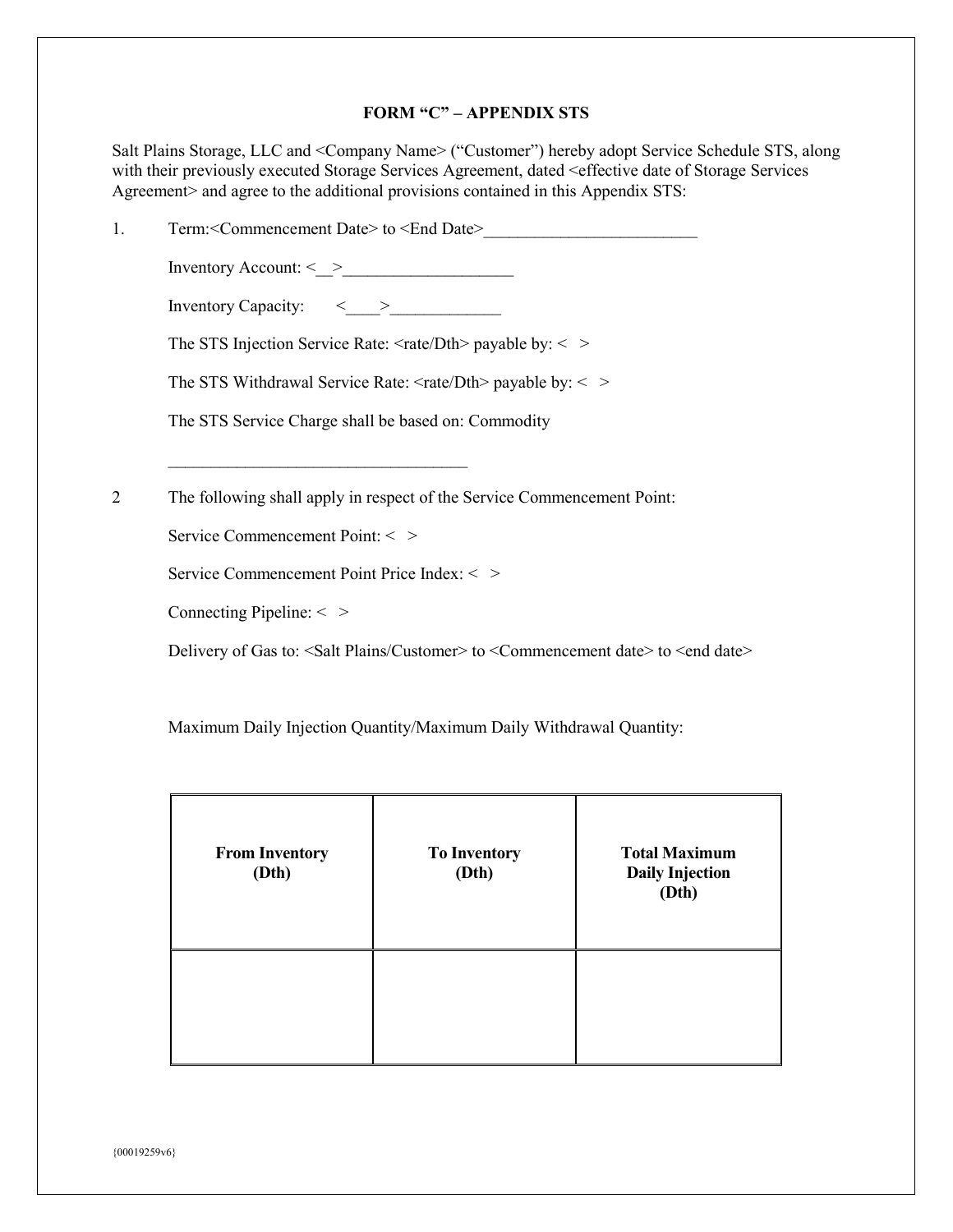3. The following shall apply in respect of the Service Termination Point:

Service Termination Point:  $\langle \rangle$ 

Service Termination Point Price Index: < >

Connecting Pipeline: < >

Delivery of Gas to: <Customer name> from <commencement date> to <end date>

| <b>From Inventory</b><br>(Dth) | <b>To Inventory</b><br>(Dth) | <b>Total Maximum</b><br><b>Daily Injection</b><br>(Dth) |
|--------------------------------|------------------------------|---------------------------------------------------------|
|                                |                              |                                                         |

# **IMPORTANT NOTE:**

This Appendix STS will be final and binding in accordance with Section 2 of Service Schedule STS unless Customer objects by notice in writing by 09:00 hours Central Clock Time on the next Business Day following the day of electronic transmission of this Appendix. Signatures are not required to effect the binding nature of the Transaction set forth in this Appendix STS. The agreement of the Parties, as evidenced by this Appendix STS, shall at all times be subject to such changes or modifications by the regulatory agency as they may from time to time direct in the exercise of its jurisdiction.

Contract Comments:

# **<COMPANY NAME> SALT PLAINS STORAGE, LLC**

Per: Per: Name: Name: Name: Title: Title: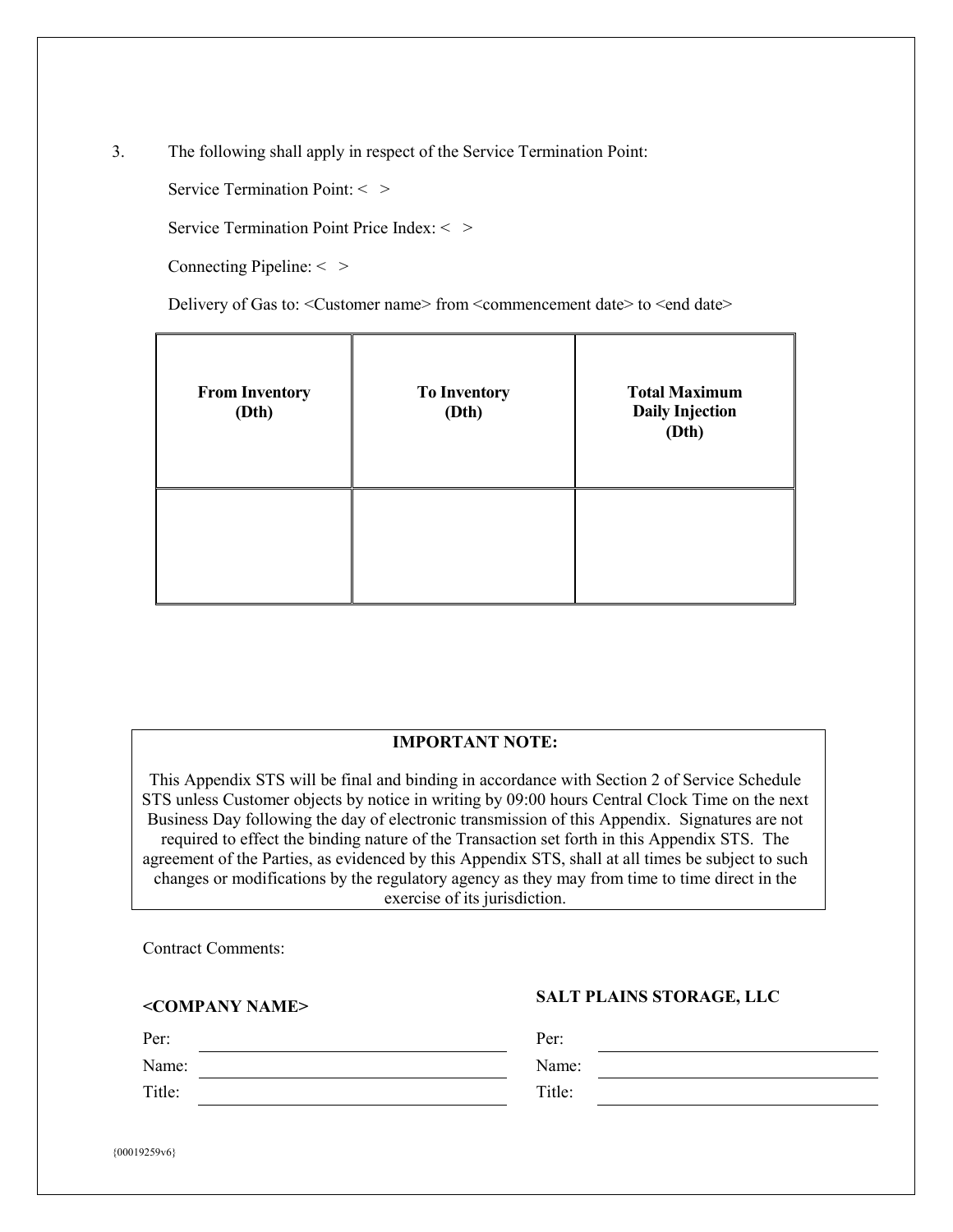### **FORM "D" – LETTER OF CREDIT**

## <span id="page-52-0"></span>**TERMS AND CONDITIONS OF THE LETTER OF CREDIT**

#### **To:** SALT PLAINS STORAGE, LLC ("Salt Plains")

#### **Conditions of Payment:**

(1) Payable at site upon delivery by Salt Plains to the Issuer of a certificate signed by a senior Officer of Salt Plains stating that Salt Plains is entitled to draw the amount set forth in such certificate under the Letter of Credit.

#### **Additional Terms and Conditions:**

- (1) Each Letter of Credit issued in respect of the last year of the Storage Service Documents shall be an irrevocable documentary Letter of Credit which shall remain in full force and effect and shall not expire until 120 days after the expiration of the term of the Storage Service Documents.
- (2) Partial drawings will be permitted.
- (3) The Issuer shall not be empowered or required to investigate the validity of any certificate delivered by Salt Plains.
- (4) All costs of the issuing bank and any advising or confirming bank shall be borne by Customer.
- (5) Each Letter of Credit shall be fully secured by cash collateral or its equivalent.

#### **Amount:**

#### **Delivery:**

The Letter of Credit shall be delivered to:

SALT PLAINS STORAGE, LLC 400, 607 8th Avenue S.W. Calgary, Alberta CANADA T2P 0A7 Attention: Credit Manager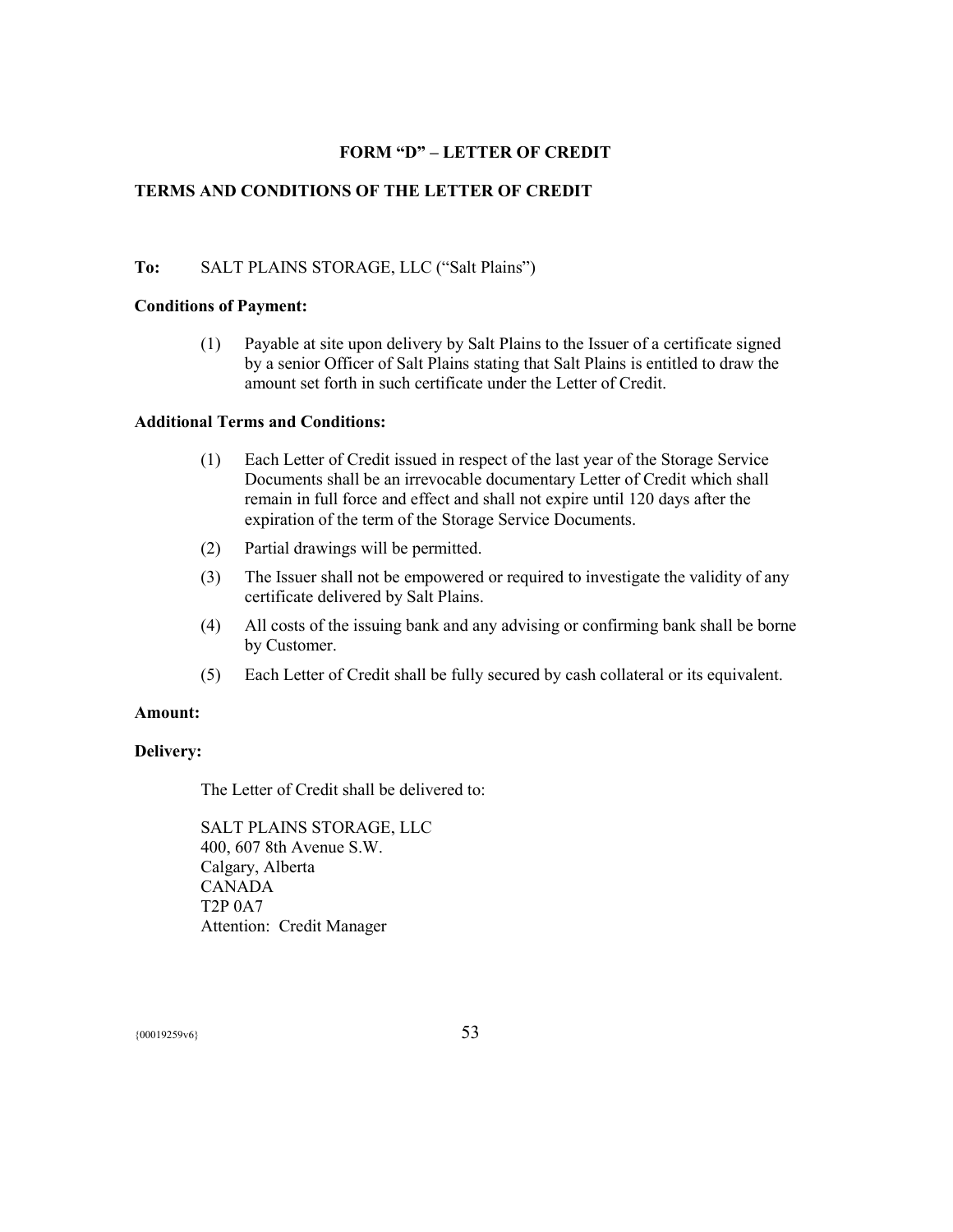## **FORM "E" - GUARANTEE**

<span id="page-53-0"></span>GUARANTEE dated as of  $\qquad \qquad , 20 \qquad ,$  made by [NAME OF ACCEPTABLE SPONSOR], (the "Guarantor") in favor of Salt Plains Storage, LLC ("Salt Plains").

[NAME OF Customer] a [state relationship to Guarantor] (the "Customer") is a subscriber to the Storage Service Documents*.* Pursuant to the Storage Services Agreement dated as of

\_\_\_\_\_\_\_\_\_\_\_\_\_\_\_\_\_ (included in the Storage Service Documents) and the Salt Plains Storage Service Documents (the "Agreements"), Salt Plains has agreed to provide Services to Customer upon the terms and conditions set forth therein*.* It is a condition to the obligations of Salt Plains to provide the Services to Customer that Guarantor shall guarantee payment of the obligations and liabilities which Customer has incurred or is under or may incur or be under to Salt Plains arising from the dealings between Customer and Salt Plains pursuant to the Agreements*.*  Should Guarantor's Credit Rating at any time fall below the Acceptable Credit Rating, then the provisions of Sections 14.2 and 14.3 of the Salt Plains Storage Service Documents shall apply mutatis mutandis to Guarantor as if it were Customer.

Where a capitalized term or expression is not otherwise defined in this Agreement the term or expression shall have the meaning ascribed to it in Article B of the Statement of Operating Conditions.

In consideration of the premises, and to induce Salt Plains to provide Services to Customer under the Agreements, Guarantor hereby agrees as follows:

#### **SECTION 1**

#### **THE GUARANTEE**

- 1.1 **Guarantee.** Guarantor hereby unconditionally and irrevocably guarantees to Salt Plains the prompt and complete payment by Customer when due of all amounts payable by Customer from time to time for all current and future Transactions entered into under the Agreements or any modifications, amendments, extensions, renewals or replacements thereof (the obligations of Customer to pay such amounts, whether now existing or hereinafter arising are collectively called the "Guaranteed Obligations")*.* Guarantor further agrees to pay any and all reasonable expenses (including attorney's fees) which may be paid or incurred by Salt Plains in enforcing this Guarantee, including, but not limited to, reasonable attorney's fees and costs.
- 1.2 **Obligations Unconditional.** The obligations of Guarantor under Section 1.1 are absolute and unconditional, irrespective of the value, genuineness, validity, regularity or enforceability of the Agreements or any substitution, release or exchange of any other guarantee of, or security for, or support agreement relating to, any of the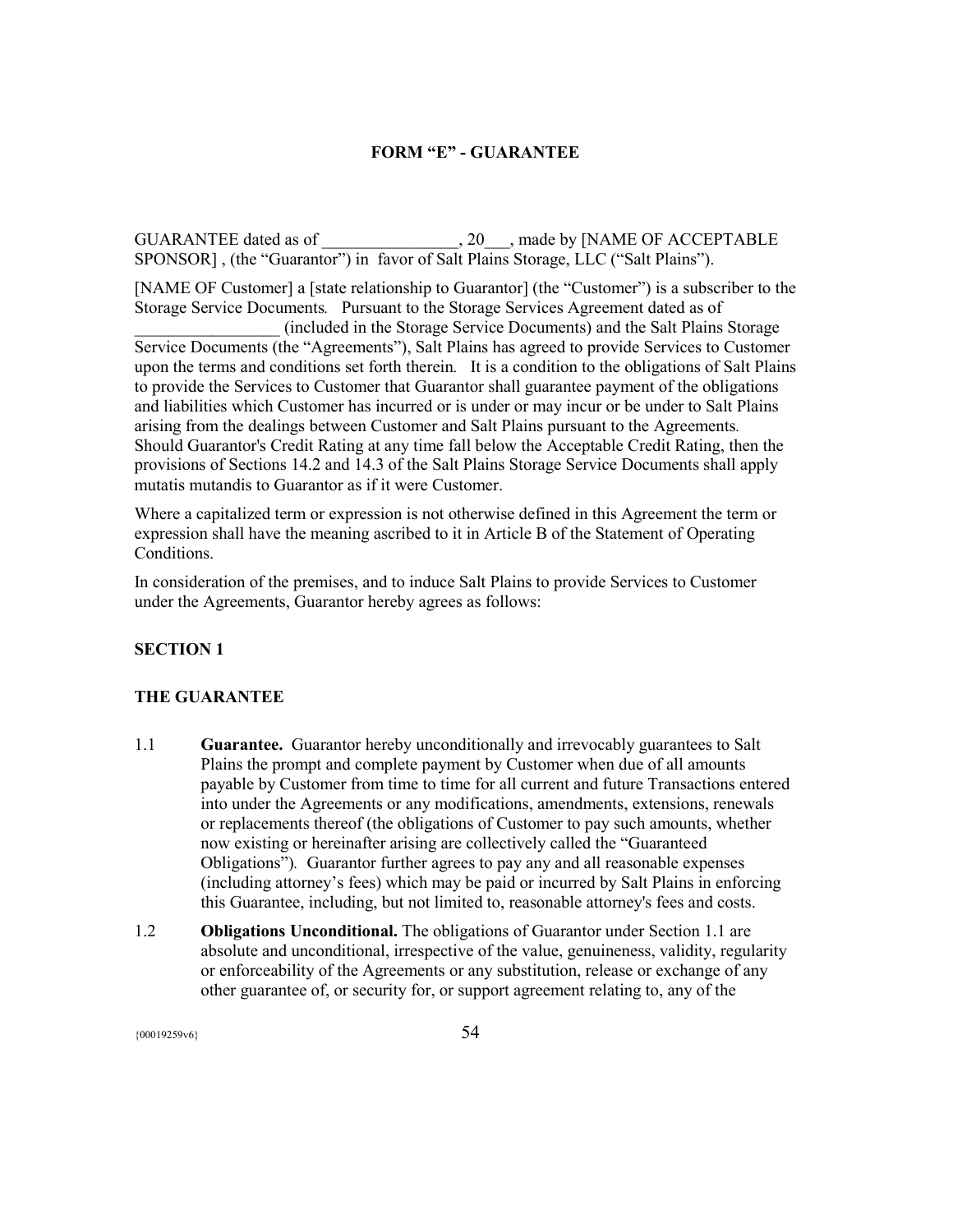Guaranteed Obligations and to the fullest extent permitted by applicable law, irrespective of any other circumstances whatsoever which might otherwise constitute a legal or equitable discharge or defense of a surety or Guarantor, in bankruptcy or in any other instance*.* Without limiting the generality of the foregoing, Guarantor agrees that the occurrence of any one or more of the following shall not affect the liability of the Guarantor hereunder:

- (a) At any time or from time to time, without notice to Guarantor, the time for any performance of or compliance with any of the Guaranteed Obligations shall be extended, or all or any part of such performance or compliance shall be waived;
- (b) Any of the acts mentioned in any of the provisions of the Agreements shall be done or omitted in whole or in part;
- (c) Any right under the Agreements shall be waived in whole or in part, or any other guarantee of or security for, or support agreement relating to any of the Guaranteed Obligations shall be released or exchanged in whole or in part or otherwise dealt with;
- (d) The dissolution, liquidation, insolvency, bankruptcy, discharge, disability, or lack of corporate power of Customer, Guarantor, or any party at any time liable for the payment or performance of any of the Obligations;
- (e) Any neglect, delay, failure, or refusal by Salt Plains to take or prosecute any action for the collection of the Obligations or to foreclose or take or prosecute any action in connection with any security for the Obligations; or
- (f) Any other circumstance which might otherwise constitute a defense available to, or a legal or equitable discharge of, Guarantor, any surety or any guarantor (other than payment in full of the indebtedness owing under the Obligations).

This Guarantee is a guarantee of payment, not collection*.* Guarantor hereby expressly waives:

- (a) Diligence, presentment, demand of payment, protest and all notices whatsoever, and any requirement that Salt Plains exhaust any right, power or remedy or proceed against the Customer;
- (b) Any defense based upon any lack of authority of anyone acting or purporting to act on behalf of Customer or any principal of Customer or any defect in the formation of Customer or any principal of Customer;
- (c) Any defense based upon any statute or rule of law that provides the obligation of a surety must be neither larger in amount nor in any other respects more burdensome than that of a principal;
- (d) Any defense based upon Salt Plain's election in any proceeding instituted under the *Federal Bankruptcy Code* of the application of Section 1111(b)(2) of the *US Bankruptcy Code* or any successor statute;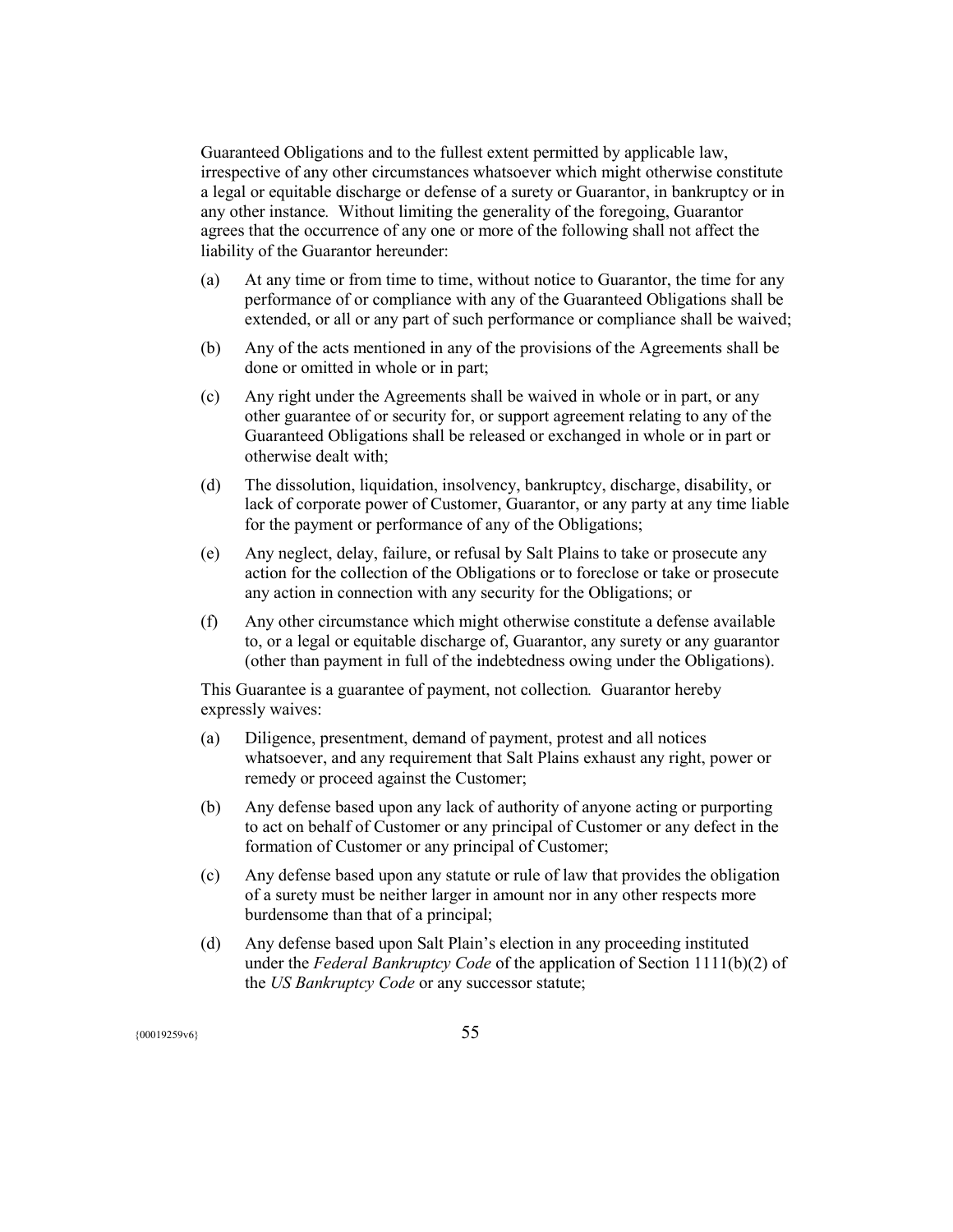- (e) Any defense based upon any borrowing or any grant of a security interest under Section 364 of the *Federal Bankruptcy Code;* or
- (f) The benefit of 12 Okla. Stat.§686 and 15 Okla. Stat. Chaps 8&9, including but not limited to §§334, 335, 338, 340, 341, 379, 383, and 384 and any amendments thereof.
- 1.3 **Reinstatement.** The obligations of Guarantor under this Section 1 shall be automatically reinstated if and to the extent that for any reason any payment by or on behalf of Customer in respect of the Guaranteed Obligations is rescinded or must be otherwise restored by Salt Plains whether as a result of any proceedings in bankruptcy or reorganization or otherwise.
- 1.4 **No Subrogation.** Notwithstanding anything to the contrary in this Guarantee, the Guarantor hereby irrevocably waives all rights which may have arisen in connection with this Guarantee to be subrogated to any and all of the rights (whether contractual, under the Bankruptcy Code (Title 11 of the United States Code), under common law or otherwise) of Salt Plains against Customer for the payment of the Guaranteed Obligations*.*
- 1.5 **Subordination.** Any indebtedness of Customer now or hereafter held by Guarantor is hereby subordinated to the obligations of Customer to Salt Plains arising from the Agreement and any Transactions occurring thereunder. All indebtedness of Customer to Guarantor is assigned to Salt Plains as security for this Guaranty and the Guaranteed Obligations and, if Salt Plains requests, shall be collected and received by Guarantor as trustee for Salt Plains and paid over to Salt Plains on account of the Guaranteed Obligations but without reducing or affecting in any manner the liability of Guarantor under the other provisions of this Guaranty. Any notes or other instruments now or hereafter evidencing any indebtedness of Customer to Guarantor shall be marked with a legend that the same are subject to this Guaranty and, if Salt Plains so requests, shall be delivered to Salt Plains. Salt Plains is hereby authorized in the name of Guarantor from time to time to file financing statements and continuation statements and execute such other documents and take such other action as Salt Plains deems necessary or appropriate to perfect, preserve and enforce its rights hereunder.
- 1.6 **Remedies.** Guarantor agrees that, as between the Guarantor and Salt Plains the Guaranteed Obligations may become due and pa**y**able as provided in the Agreements for purposes of Section 1.1 hereof, notwithstanding any stay, injunction or other prohibition preventing the Guaranteed Obligations from becoming due and payable.
- 1.7 **Continuing Guarantee**. The guarantee in this Section 1 is a continuing guarantee, and shall apply to all Guaranteed Obligations whenever arising, whether existing at the time of execution this Guarantee or hereafter arising.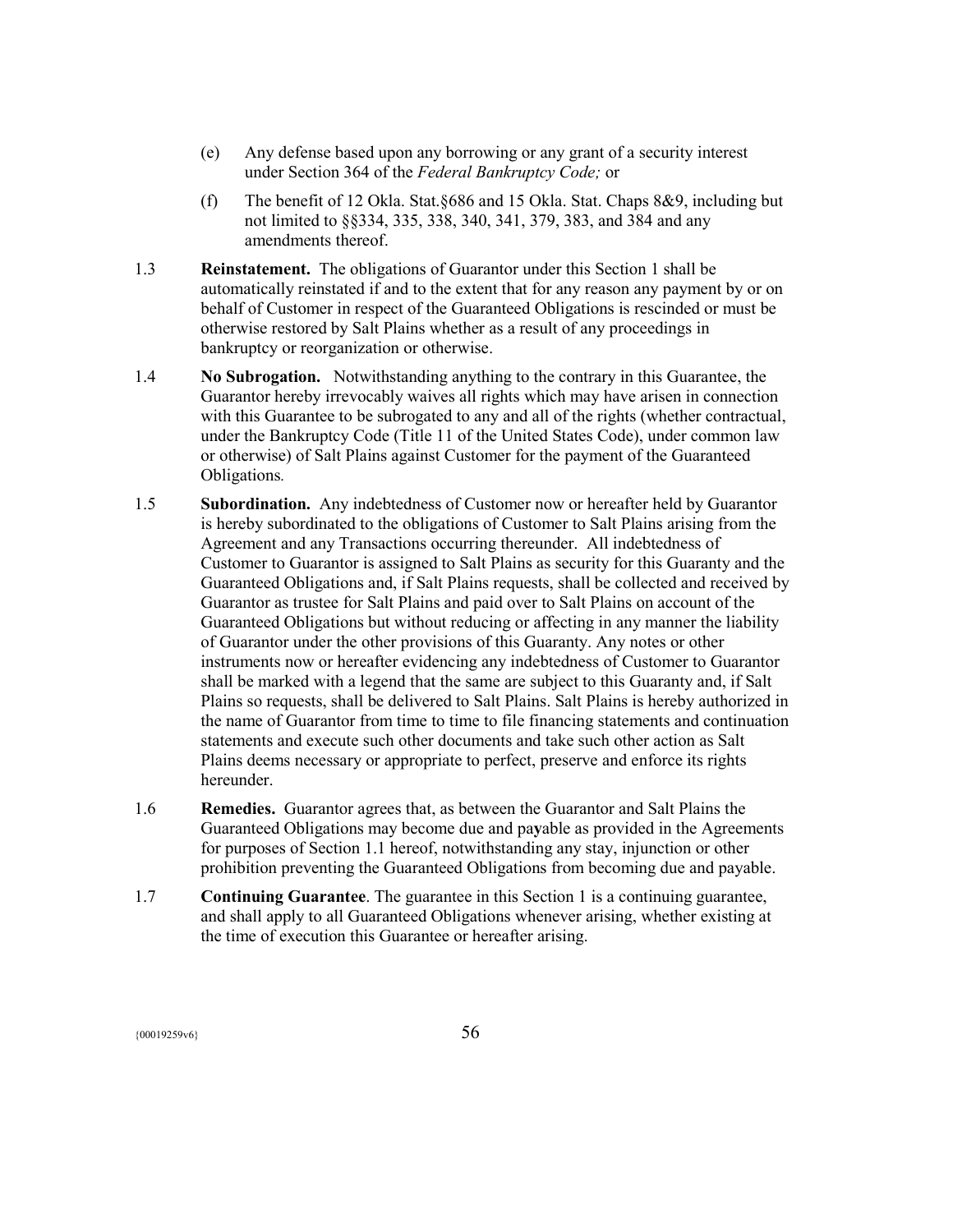## **SECTION 2**

#### **ASSIGNMENT**

2.1 **Assignment by Guarantor.** Guarantor may not assign its rights or obligations hereunder without the prior written consent of Salt Plains, which may be withheld in Salt Plains' sole and absolute discretion.

#### **SECTION 3**

#### **REPRESENTATIONS AND WARRANTIES**

- 3.1 Guarantor represents and warrants as follows:
	- (a) Guarantor is a corporation duly organized, validly existing and in good standing under the laws of its jurisdiction of incorporation.
	- (b) The execution, delivery and performance by Guarantor of this Guarantee are within Guarantor's corporate powers, have been duly authorized by all necessary corporate action, and do not contravene (i) Guarantor's certificate of incorporation or by-laws or (ii) any law, rule, regulation, order or contractual restriction binding on or affecting Guarantor.
	- (c) No authorization or approval or other action by, and no notice to or filing with, any governmental authority or regulatory body is required for the due execution, delivery and performance by Guarantor of this Guarantee, except such as have been duly obtained or made and are in full force and effect.
	- (d) This Guarantee is a legal, valid and binding obligation of Guarantor enforceable against Guarantor in accordance with its terms, except as enforceability may be limited by applicable bankruptcy, insolvency, reorganization, moratorium or similar laws affecting the enforcement of creditors' rights generally and by general equitable principles (whether enforcement is sought by proceeding in equity or at law).
	- (e) The relationship of Guarantor to Customer is \_\_\_\_\_\_\_\_\_\_\_\_\_\_\_\_\_\_\_\_\_\_.
	- (f) The representations and warranties made by Customer in the Agreements are true and correct.
	- (g) The provisions of Sections 14.2 and 14.3 shall apply mutatis mutandis to Guarantor as if Guarantor were Customer.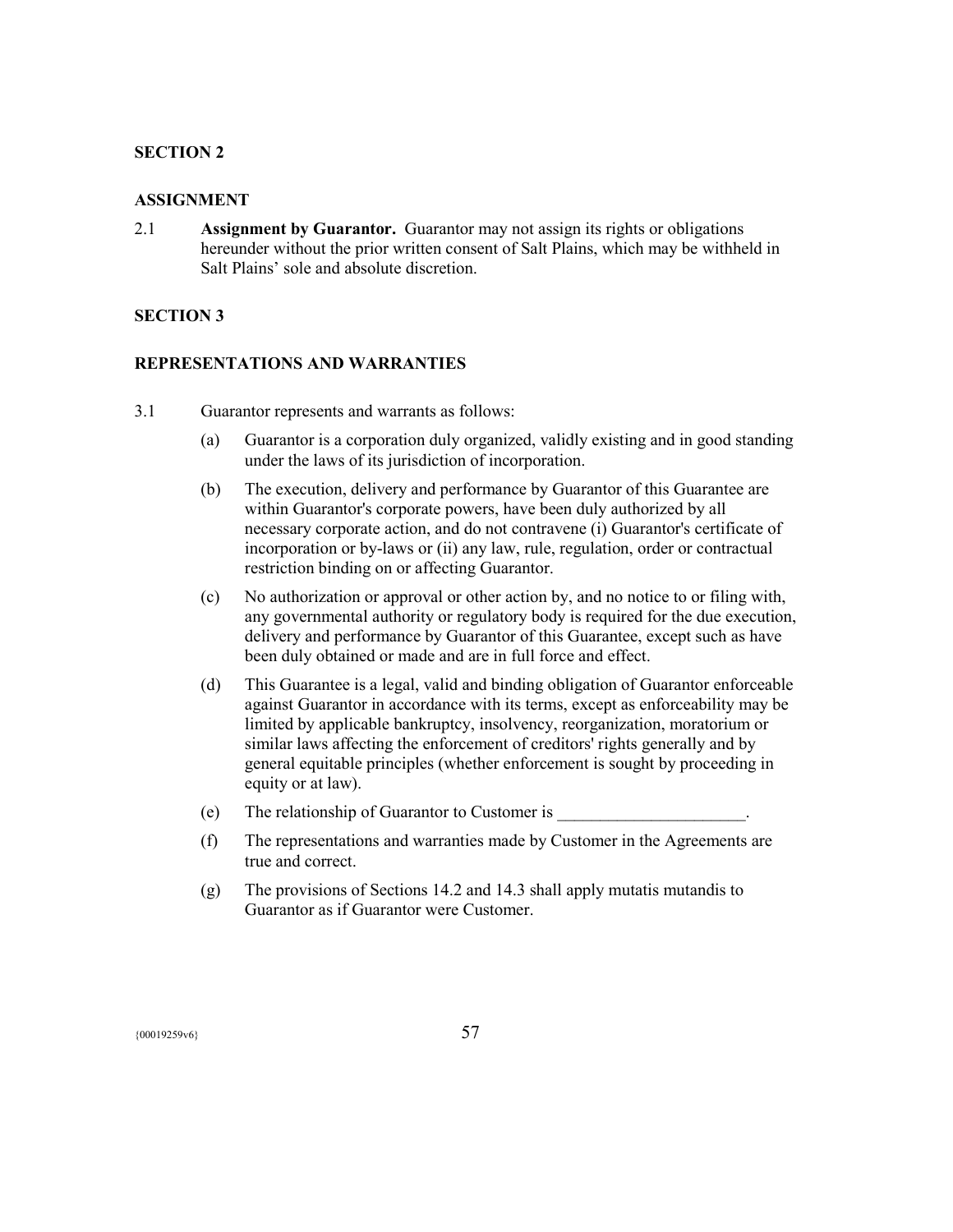# **SECTION 4**

# **COVENANTS**

- 4.1 Guarantor covenants that until the payment and satisfaction in full of the Guaranteed Obligations it shall:
	- (a) Maintain its corporate existence;
	- (b) Not commence or join with any other Person in commencing any proceeding against Customer under any bankruptcy, reorganization, liquidation or insolvency law, or vote its shares of capital stock of Customer to direct Customer to commence any proceeding with respect to Customer under any bankruptcy, reorganization, liquidation or insolvency law; and
	- (c) Meet the requirements of Sections 14.2 and 14.3 which apply mutatis mutandis to Guarantor as if it were Customer.

# **SECTION 5**

#### **MISCELLANEOUS**

- 5.1 **Governing Law.** This Guarantee shall be governed by, and construed in accordance with, the law of the State of Oklahoma without regard to the choice of law provisions thereof.
- 5.2 **Notices.** All notices, requests, consents and demands hereunder shall be in writing, shall be effective upon receipt and shall be mailed, hand delivered or faxed to Guarantor at its address or fax number specified beneath its signature hereto or at such other address or fax number as shall be designated by Guarantor in a notice to Salt Plains.
- 5.3 **Successors and Assigns.** This Guarantee shall be binding upon Guarantor and its successors and assigns and shall inure to the benefit of Salt Plains and its successors and assigns.
- 5.4 **Submission to Jurisdiction; Waiver.** Guarantor hereby irrevocably and unconditionally:
	- (a) Submits for itself and its property in any legal action or proceeding relating to this Guarantee or for recognition and enforcement of any judgment in respect thereof, to the exclusive general jurisdiction of the Courts of the State of Oklahoma and appellate courts from any thereof;
	- (b) Consents that any such action or proceeding may be brought in such courts and waives any objection that it may now or hereafter have to the venue of any such